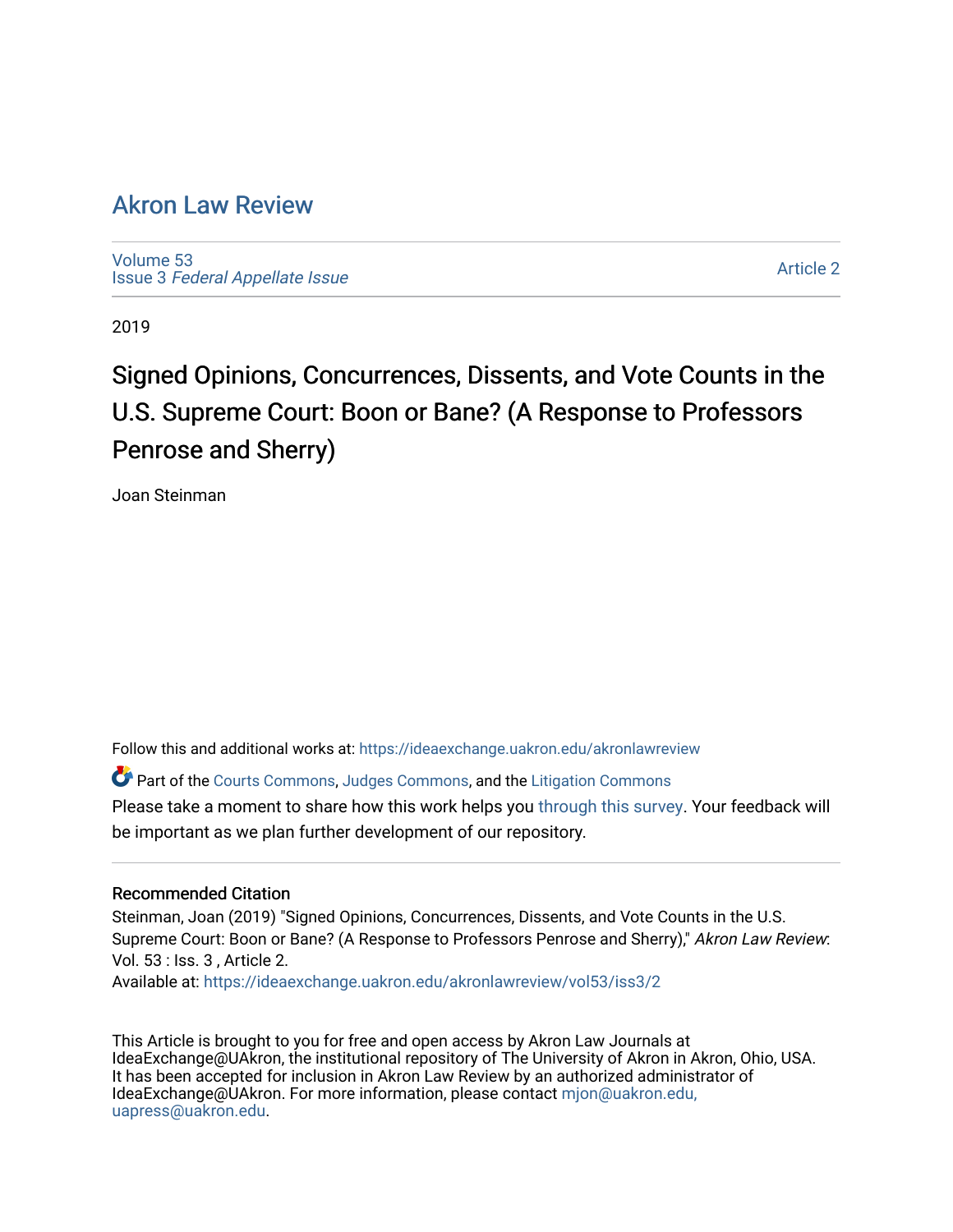# **SIGNED OPINIONS, CONCURRENCES, DISSENTS, AND VOTE COUNTS IN THE U.S. SUPREME COURT: BOON OR BANE? (A RESPONSE TO PROFESSORS PENROSE AND SHERRY)**

# *Joan Steinman\**

| I. |                                                   |     |
|----|---------------------------------------------------|-----|
| H. |                                                   |     |
|    | A. A Summary of Professor Sherry's Arguments, and |     |
|    |                                                   | 543 |
|    | B. Rejoinders to Professor Sherry's Arguments548  |     |
|    | 1. With Respect to the First Amendment 548        |     |
|    | 2. With Respect to Separation of Powers and       |     |
|    |                                                   | 554 |
|    | 3. Views to Contrast with Professor Sherry's      |     |
|    | Evaluations of the Nonconstitutional Objections   |     |
|    |                                                   |     |
|    | a. Concerning Separate Opinions560                |     |
|    |                                                   |     |
|    |                                                   |     |
| Ш. |                                                   |     |
|    |                                                   |     |

Some commentators recently have argued for changes in how United States Supreme Court Justices communicate with other federal courts, other branches of the federal government, state governments, lawyers, and the public at large; that is, with everyone, except (perhaps) other Justices of the Supreme Court and the Justices' assistants. Specifically, some commentators have urged that signed opinions and separate opinions, such as concurrences and dissents, stop being published in the official

525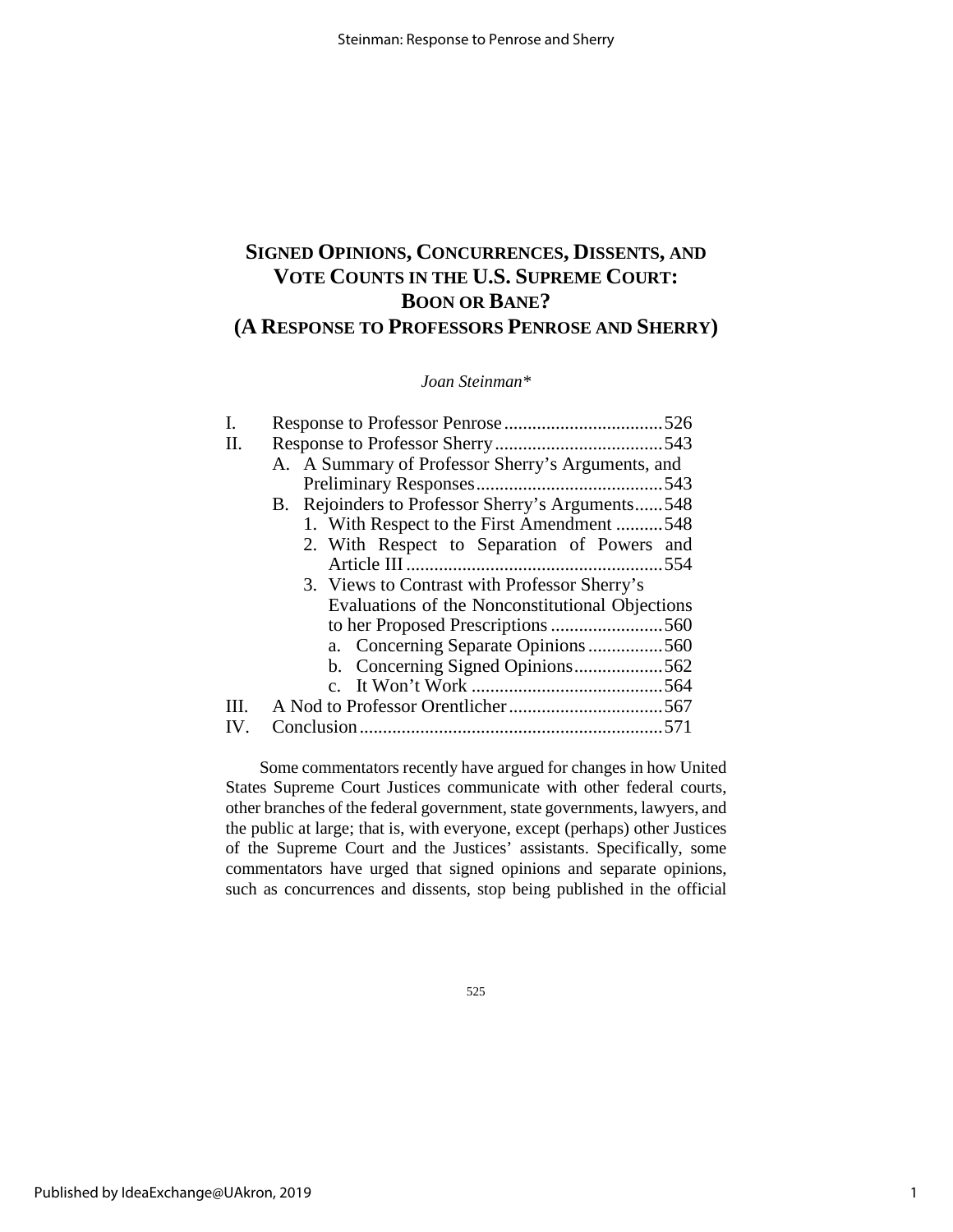reporters.[1](#page-2-0) One commentator also has advocated nonpublication of the vote count in Supreme Court decisions.<sup>[2](#page-2-1)</sup> In this piece, I offer my thoughts in response to these proposals.<sup>[3](#page-2-2)</sup>

# I. RESPONSE TO PROFESSOR PENROSE

According to her article, *Overwriting and Under-Deciding: Addressing the Roberts Court's Shrinking Docket*, the proposal by Professor Penrose of Texas A&M University School of Law to cease publication of signed opinions and separate opinions was motivated primarily by two concerns. First is the relatively small number of cases that the Court is deciding. Second is the set of effects on the Court as an institution that she posits are following from the combination of the relatively small number of cases that the Court is deciding and the

<span id="page-2-0"></span><sup>\*</sup> Professor of Law Emerita, Chicago-Kent College of Law; University Distinguished Professor Emerita, Illinois Institute of Technology, A.B. 1969, University of Rochester; J.D. 1973, Harvard University. Thanks to Michael Solimine and Bryan Lammon for their helpful comments on a draft of this Article, and to Mandy Lee, Research & Instructional Services Librarian at Chicago-Kent College of Law, for her research assistance.

<sup>1.</sup> Suzanna Sherry, *Our Kardashian Court (and How to Fix It)*, (July 25, 2019) (revised Jan. 21, 2020) (unpublished manuscript), https://ssrn.com/abstract=3425998 [https://perma.cc/E83D-Y5JV]; Meg Mary Margaret Penrose, *Overwriting and Under-Deciding: Addressing the Roberts Court's Shrinking Docket*, 72 SMU L. REV. F. 8 (2019) [hereinafter Penrose, *Overwriting and Under-Deciding*]; Meg Mary Margaret Penrose, *Goodbye to Concurring Opinions*, 15 DUKE J. CONST. L. & PUB. POL'Y 25 (2020) [hereinafter Penrose, *Goodbye to Concurring Opinions*].

<sup>2.</sup> Sherry, *supra* note 1.

<span id="page-2-2"></span><span id="page-2-1"></span><sup>3.</sup> There is a very substantial body of scholarship debating the virtues and vices of signed opinions, dissents, and concurrences by U.S. Supreme Court Justices. Professors Penrose's and Sherry's contributions are among the most recent. I cannot, in this space, address all of the arguments that have been made by multiple authors over decades, but I will do my best to evaluate these most recent forays into the debate by Professors Penrose and Sherry. Notable previous writings on these subjects include: Thomas B. Bennett et al., *Divide & Concur: Separate Opinions & Legal Change*, 103 CORNELL L. REV. 817 (2018); William J. Brennan, Jr., *In Defense of Dissents*, 37 HASTINGS L.J. 427, 435 (1986) (describing dissents as contributions to "the marketplace of ideas"); William O. Douglas, *The Dissent: A Safeguard of Democracy*, 32 J. AM. JUDICATURE SOC'Y 104, 105 (1948) (asserting that "[d]isagreement among judges is as true to the character of democracy as freedom of speech itself"); Evan A. Evans, *The Dissenting Opinion—Its Use and Abuse*, 3 MO. L. REV. 120 (1938); Ruth Bader Ginsburg, *Remarks on Writing Separately*, 65 WASH. L. REV. 133 (1990); Samuel Estreicher & Tristan Pelham-Webb, *The Wisdom of Soft Judicial Power: Mr. Justice Powell, Concurring*, 25 CONST. COMMENT. 229 (2008); Antonin Scalia, *The Dissenting Opinion*, 1994 SUP. CT. HIST. SOC'Y J. 33; Russell Smyth & Paresh Numar Narayan, *Multiple Regime Shifts in Concurring and Dissenting Opinions on the U.S. Supreme Court*, 3 J. EMPIRICAL LEGAL STUD. 79 (2006); Richard B. Stephens, *The Function of Concurring and Dissenting Opinions in Courts of Last Resort*, 5 U. FLA. L. REV. 394 (1952); Cass R. Sunstein, *Unanimity and Disagreement on the Supreme Court*, 100 CORNELL L. REV. 769 (2015); Sonja R. West, *Concurring in Part & Concurring in the Confusion*, 104 MICH. L. REV. 1951 (2006); Karl M. ZoBell, *Division of Opinion in the Supreme Court A History of Judicial Disintegration*, 44 CORNELL L. Q. 186 (1959); Kevin M. Stack, Note, *The Practice of Dissent in the Supreme Court*, 105 YALE L. J. 2235 (1996).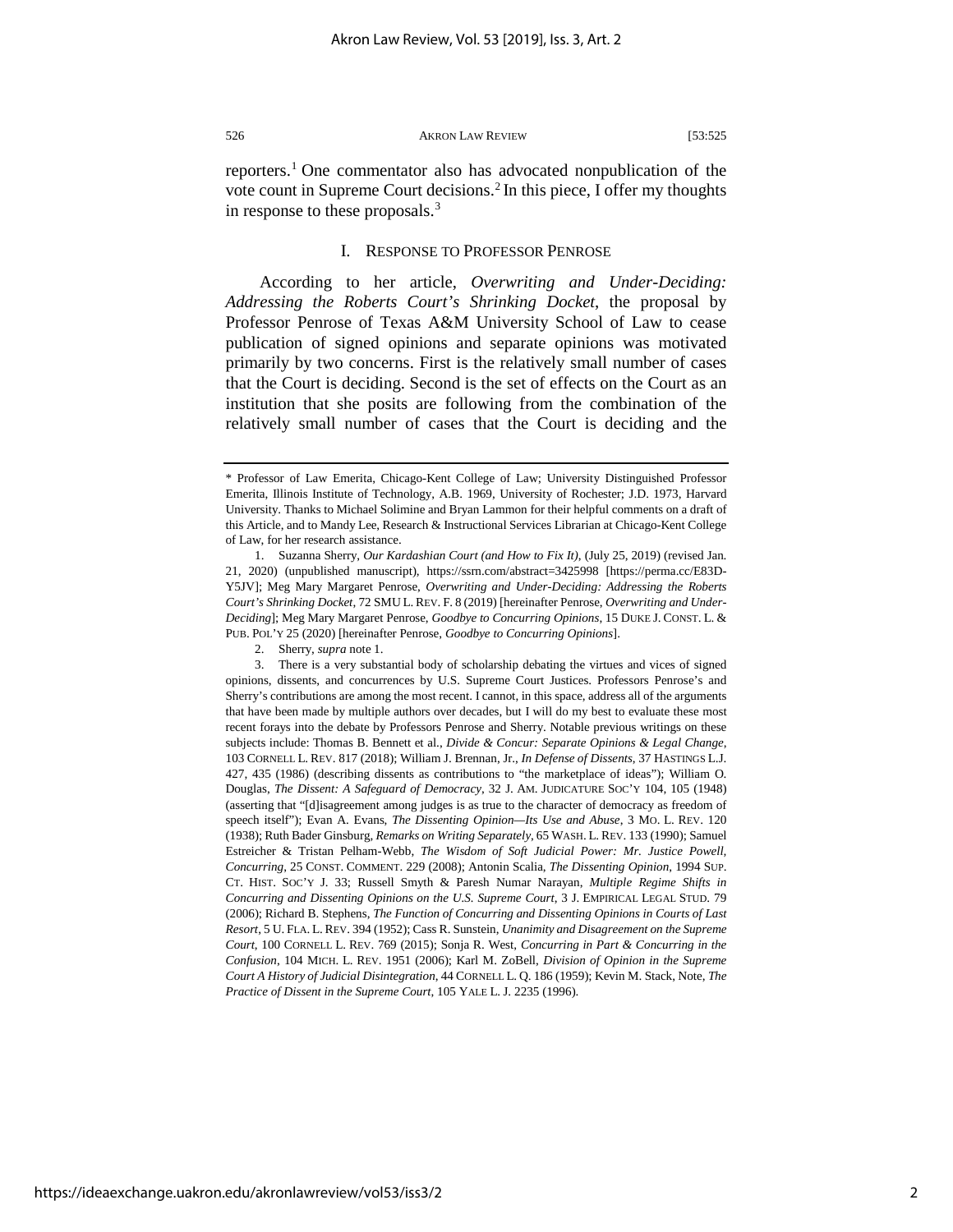relatively large number of concurring and dissenting opinions that the Justices are writing and publishing.<sup>[4](#page-3-0)</sup>

Professor Penrose has marshaled data concerning the low productivity of the Supreme Court, under Chief Justice Roberts, in terms of the number of signed opinions per year and of signed plus per curiam opinions per  $Term<sub>1</sub><sup>5</sup>$  $Term<sub>1</sub><sup>5</sup>$  $Term<sub>1</sub><sup>5</sup>$  and concerning the high number and length of concurring and dissenting opinions published by the Justices of the Roberts Court.<sup>[6](#page-3-2)</sup> This is not to say that the problem of what Professor Penrose sees as overwriting and underdeciding began with the Roberts Court, but it has worsened while Justice Roberts has been Chief Justice[.7](#page-3-3) I do not question the data that she cites. Part of what motivates Professor Penrose's proposal relates to her assumption that if Justices were spending a lot less time writing concurring and dissenting opinions, they could and would devote that time to considering, and hopefully resolving, many more cases.<sup>[8](#page-3-4)</sup> She writes that, "Were the Court simply to decide cases without attributing names to its opinions—the notoriety [sic] incentive would disappear and more work would likely get done.... The shift... would help 'place emphasis on the serious nature of the Court's decisions . . . .'"[9](#page-3-5) Then, "[t]he Court should publish only the decision 'of the Court' by 'the Court.'"[10](#page-3-6)

I have a number of reactions to this reasoning. First (but not in order of importance), I seriously doubt that any of the Justices need to be reminded of the seriousness of the Court's decisions and the effects of those decisions. Indeed, the Justices' appreciation of the seriousness of their decisions is very likely reflected in the Justices' felt need to explain their thinking (in separate opinions) about the legal issues presented to the Court. Second, while a prohibition on publication of concurring and dissenting opinions might cause Justices to spend less time on writing such opinions, it might not. A prohibition on publication is not the same as a prohibition on writing. Justices might very well craft concurring and dissenting opinions that would be circulated among the Justices in an effort to persuade other Justices to change the Court's proposed opinions or even the Court's decisions. If so, little if any savings of Justices' time would flow from a ban on publication of the separate opinions. Professor

<sup>4.</sup> Penrose, *Overwriting and Under-Deciding*, *supra* note 1, at 8–10.

<sup>5.</sup> *Id.* at 8–9.

<sup>6.</sup> *Id.* at 9–10.

<sup>7.</sup> *Id.* at 8–13.

<sup>8.</sup> *Id.* at 15.

<span id="page-3-6"></span><span id="page-3-5"></span><span id="page-3-4"></span><span id="page-3-3"></span><span id="page-3-2"></span><span id="page-3-1"></span><span id="page-3-0"></span><sup>9.</sup> *Id.* at 17 (quoting Richard Lowell Nygaard, *The Maligned Per Curiam: A Fresh Look at an Old Colleague*, 5 SCRIBES J. LEGAL WRITING 41, 45 (1994–1995)).

<sup>10.</sup> *Id.* at 17.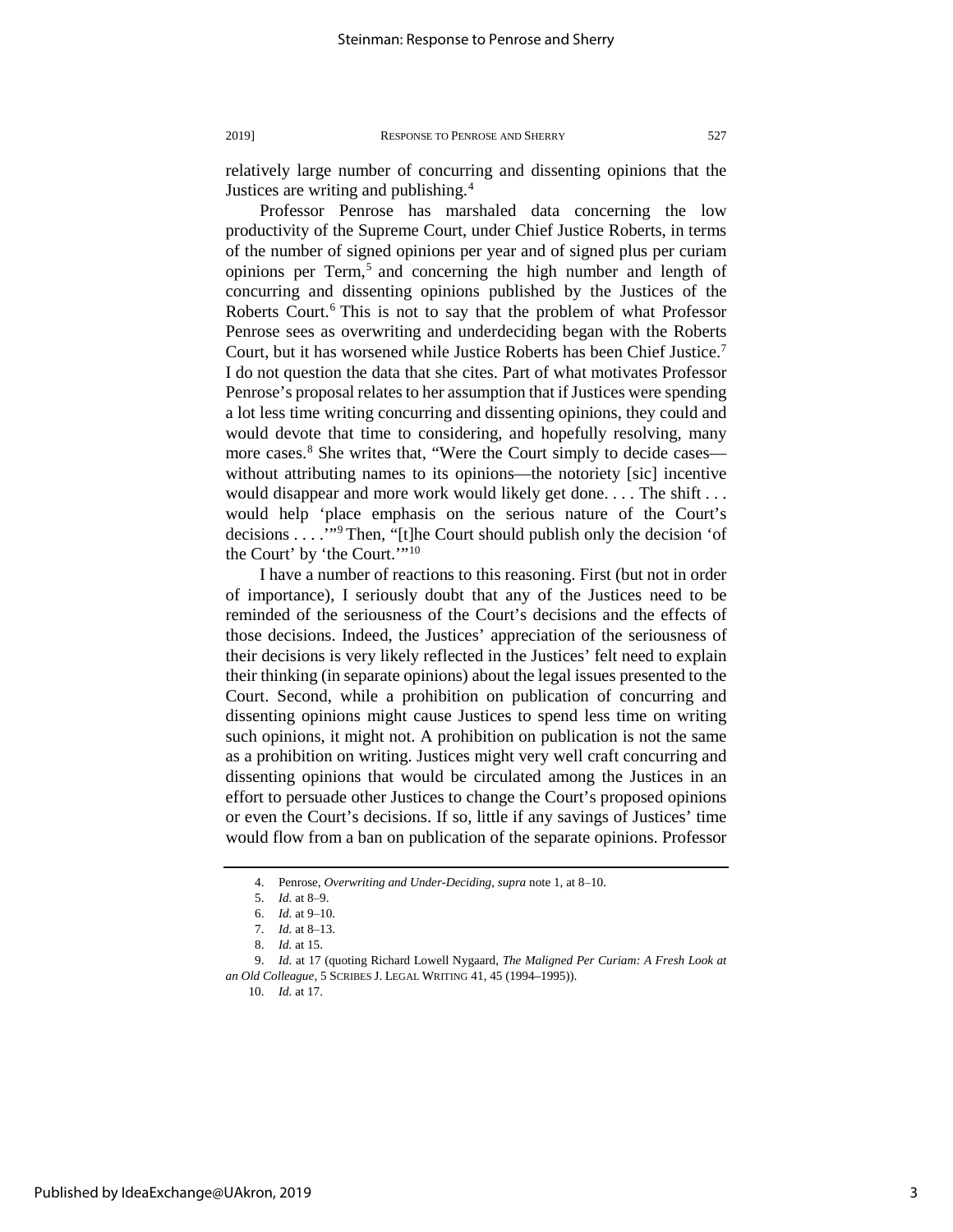Penrose says that the Justices should be working on collaborating and on reaching consensus, rather than working on writing separate opinions.<sup>[11](#page-4-0)</sup> But an effort to reach consensus does not guarantee that the Justices will succeed. For reasons that I will elaborate later,<sup>[12](#page-4-1)</sup> when the Justices do not reach consensus, burying their differences of opinion does not strike me as always (or even usually) preferable to articulating and communicating those differences.

Third, such a ban on publication of separate opinions might enable the Court to make more decisions by virtue of a savings of time and effort spent on the crafting of separate opinions, but whether the ban actually would yield more Court decisions is quite speculative. Justices might find no more cert-worthy cases than they do now. The Court's capacity to decide is not, at least formally, a criterion for whether certiorari should be granted.<sup>[13](#page-4-2)</sup> Regardless of whether more cert petitions were granted, a ban on publication of separate opinions might render the aggregate workload one that left Justices with time on their hands, but they could choose to spend that time in ways other than reaching consensus on decisions and majority opinion writing. Justices might, for example, devote more time to different work to the extent that laws and governing rules permit them to do so. In recent years, Justices have spent a considerable amount of time writing autobiographies and memoirs, doing book tours, lecturing, judging appellate moot court arguments at law schools, conducting mock trials of fictional and historical persons, teaching, talking to students in high school or college, and appearing in documentaries and on television.[14](#page-4-3)The Justices might choose to do more of all that. As of 1991, Regulations of the Judicial Conference of the United States under Title III of the Ethics Reform Act of 1989 Concerning Gifts, as amended, and Regulations of the Judicial Conference of the United States under Title VI of the Ethics Reform Act of 1989 Concerning Outside Income, Honoraria,

<sup>11.</sup> *Id.* at 19.

<sup>12.</sup> *See infra* text accompanying notes 24–27, 47–56, 61, 63–69.

<span id="page-4-2"></span><span id="page-4-1"></span><span id="page-4-0"></span><sup>13.</sup> *See* SUP. CT. R. 10 (stating the factors relevant to the grant of petitions for writs of certiorari, none of which relates to the Supreme Court's capacity or time to decide the questions presented). The considerations relate to conflicting decisions on important matters or important federal questions, decisions that so depart from—or sanction the departure from—the accepted and usual course of judicial proceedings as to call for an exercise of the Court's supervisory powers, and decisions of important questions of federal law that have not been, but should be, settled by the Supreme Court.

<span id="page-4-3"></span><sup>14.</sup> *See, e.g.*, LEE EPSTEIN, WILLIAM M. LANDES & RICHARD A. POSNER, THE BEHAVIOR OF FEDERAL JUDGES 37–38 (2013).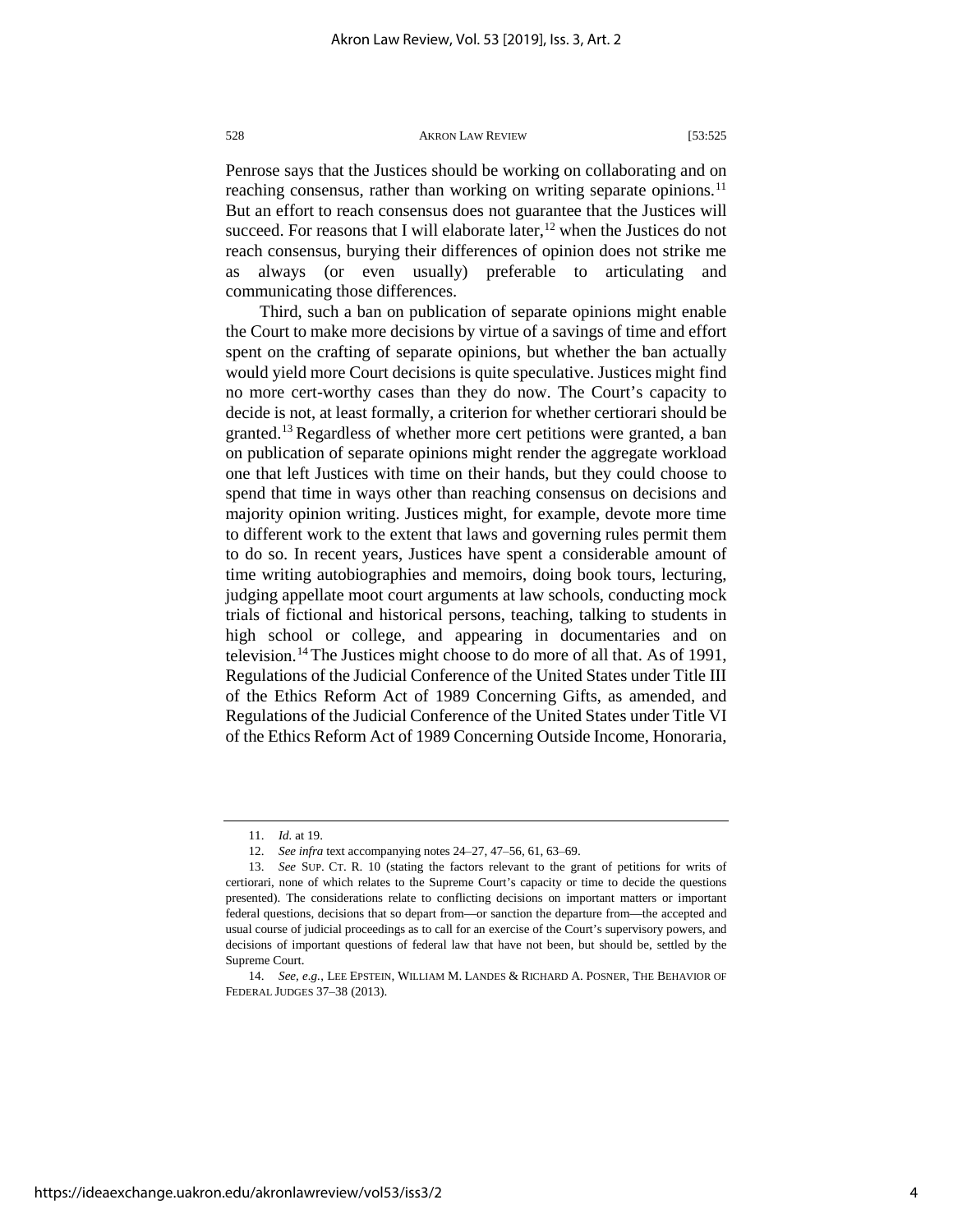and Outside Employment<sup>[15](#page-5-0)</sup> did not apply to officers and employees of the Supreme Court. However, the Members of the Court resolved that officers and employees of the Court would comply with the substance of those regulations, subject to certain clarifications, including one that has to do with the circumstances under which the covered individuals may receive compensation for teaching.<sup>[16](#page-5-1)</sup> In the view of some in our society, Justices' greater engagement in such "extra-curricular" activities might not be positive. For those commentators and citizens who are concerned about Justices cultivating fan bases,  $17$  those extra-curricular activities could contribute to the problem—even if not as much as separate-opinionwriting does. Such activities might even demean the Justices more widely and more profoundly than separate-opinion-writing does; that also would not be good for the Court's reputation and legitimacy. For all of these reasons, it is highly speculative whether prohibiting the publication, or even the writing, of separate opinions would increase the number of cases that the Supreme Court would decide, and it likely would be controversial whether the Justices' expenditure of more time on non-Court work (in time freed by a reduction in time spent on separate opinions) would be time well spent.

Moreover, to the extent that the goal (or *a* goal) of a prohibition on separate opinions (or the publication of such opinions) by Supreme Court Justices is motivated by the belief that such a ban would lead to the Court's decision of more cases, one can question the value judgment of the desirability of that result. Particularly in a time of deeply felt partisanship in this country and strongly held differences of opinion among Justices (which parallel some of those partisan divides), there may be benefits in the Court deciding *fewer* issues and controversies than it might. Those benefits would run particularly (but not only) to persons and viewpoints that would come out on the losing side if the Court were to decide additional issues and controversies. Decisions by a Court with a substantial number of Justices who hold "extreme" views would likely be at greater risk of being overturned or modified by a more moderate future Court. Such departures from precedent would likely feed criticisms of lawlessness, even if the future decisions were preferable "on the merits."

<span id="page-5-0"></span><sup>15.</sup> 2C THE JUDICIAL CONFERENCE OF THE UNITED STATES, GUIDE TO JUDICIARY POLICY (1996), has chapters on gifts and outside earned income, honoraria and employment, including references to relevant statutes and regulations. *Id.* at Chs. 6, 10.

<span id="page-5-2"></span><span id="page-5-1"></span><sup>16.</sup> SUPREME COURT, RESOLUTION ¶ 3 (1991), https://www.washingtonpost.com/r/2010- 2019/WashingtonPost/2012/02/21/National-Politics/Graphics/1991\_Resolution.pdf [https://perma.cc/V9F6-APYP].

<sup>17.</sup> *See, e.g.*, Sherry, *supra* note 1, at 3, 7–8, 10, 12, 16, 36–39.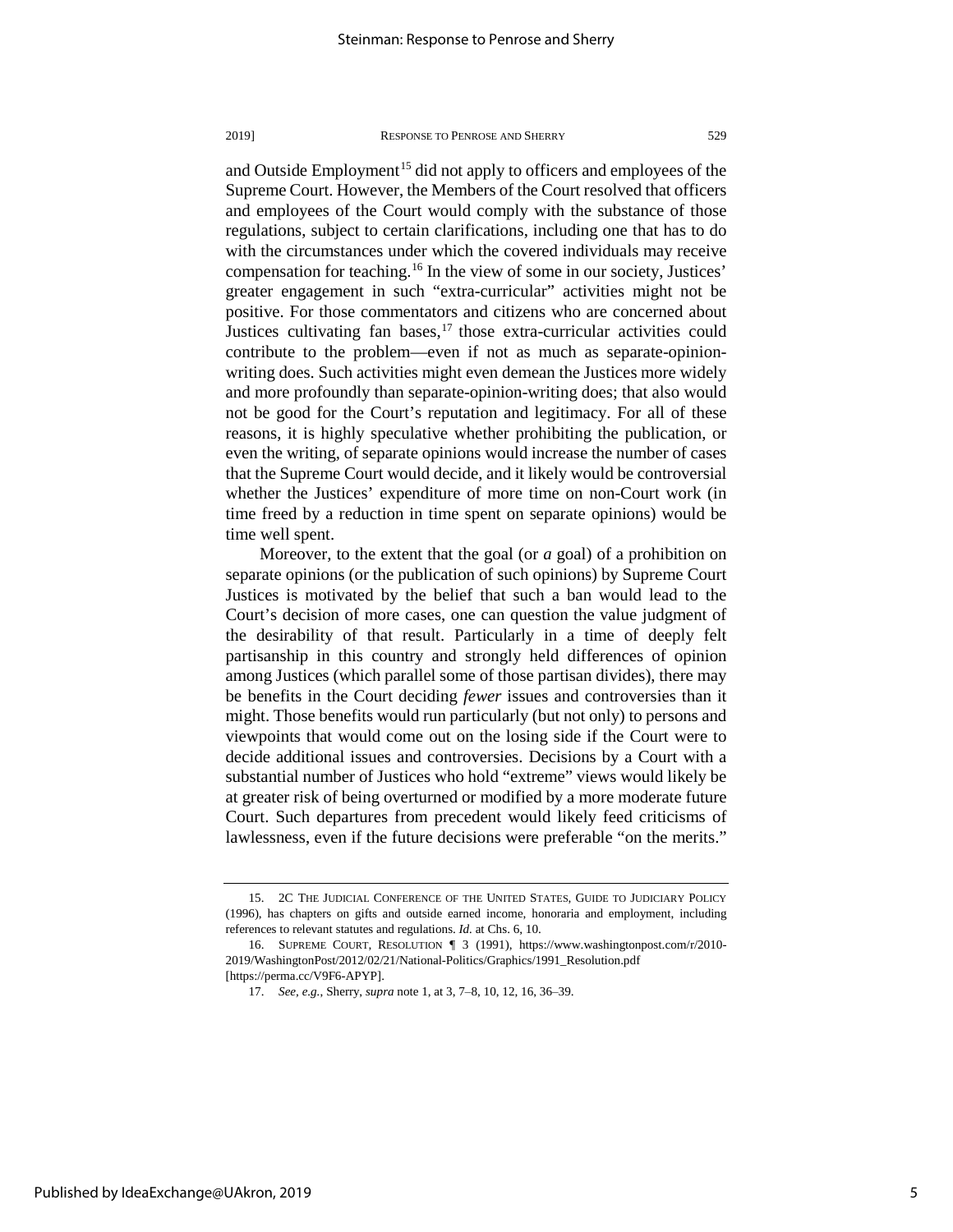In sum, fewer extreme decisions are preferable to many such decisions so it is not at all clear that we should embrace "reforms" that are designed to increase the number of decisions that the current Court or a future, even more skewed Court, would reach. A related point is that a relatively low number of decisions by the current Court or a future, even more skewed Court, also might tend to tamp down (or at least not exacerbate) already overheated partisanship in the judicial selection process.

Professor Penrose's other motivation in criticizing signed and separate opinions lies in a collection of pernicious effects that she attributes to the proliferation of separate opinions. Such opinions, she writes:

- "add[ ] . . . to a polarized and politicized society by focusing on individual Justices as opposed to one Supreme Court";[18](#page-6-0) and
- undermine clear communication of the law, clarity of the law, uniformity of the law, accessibility of the law to the average person, the institutional integrity of the Court,  $19$  and the Court's decisional role.

These detriments are not outweighed by benefits of signed separate opinions, she says, because the individual opinions "will likely never become the law."<sup>[20](#page-6-2)</sup> Separate opinions "elevate writing over deciding."<sup>[21](#page-6-3)</sup>

While these criticisms contain some truth, some of them unfairly target separate opinions. Majority opinions often can clearly establish the law, clearly communicate the law, and make the law uniform. Other Justices' disagreement with a majority's reasoning and conclusion (or with just its reasoning) does not need to undermine the clarity or uniformity of the law or undermine its clear communication. But I should not overstate this point: although separate opinions *need not* undermine the clarity of the law (if and when it is clear), they sometimes may do so. Similarly, while readers of Supreme Court opinions need to remember that the opinions of concurring and dissenting Justices are not the opinion of the Court, and that dissents do not have precedential weight, the precedential weight of concurring opinions is a more controversial and subtle matter, particularly where there is a plurality, rather than a majority, opinion of the Justices. $^{22}$  $^{22}$  $^{22}$ 

<sup>18.</sup> Penrose, *Overwriting and Under-Deciding*, *supra* note 1, at 15.

<sup>19.</sup> *Id.*

<sup>20.</sup> *Id.* at 14.

<sup>21.</sup> *Id.* at 16.

<span id="page-6-4"></span><span id="page-6-3"></span><span id="page-6-2"></span><span id="page-6-1"></span><span id="page-6-0"></span><sup>22.</sup> *See, e.g.*, Bennett et al., *Divide & Concur: Separate Opinions & Legal Change*, *supra* note 3, at 847, 855, 875 (finding that lower courts do, and suggesting that they properly, follow the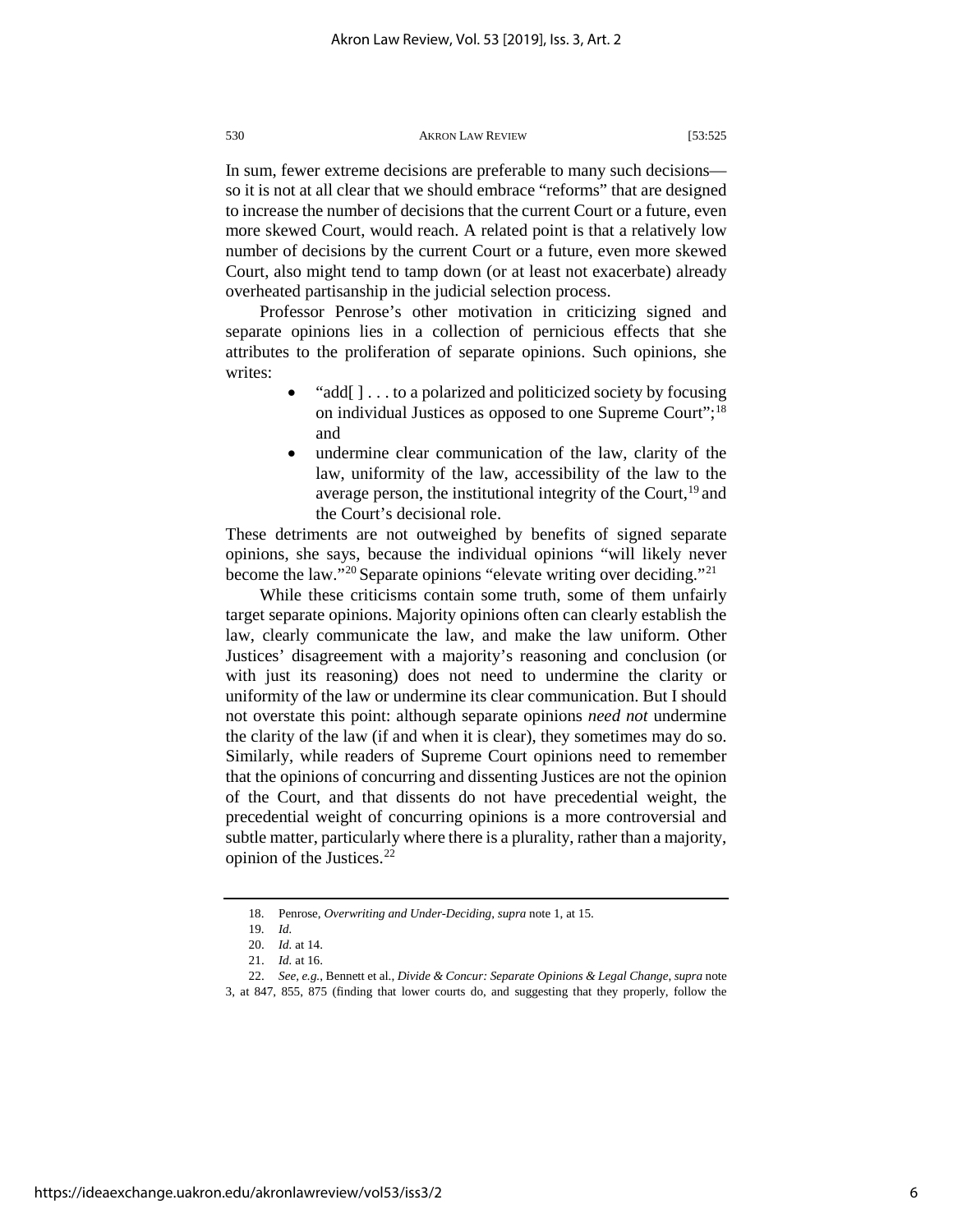In addition, the extent to which the law as established by opinions of the Supreme Court is accessible to the average person is, to a significant extent, distinct from what concurring and dissenting Justices have to say. In many areas, the law has become so complex that it is not easily comprehended by the average person, but the difficulties in making the law comprehensible are a function of the law's complexity and the Court's—and commentators'—ability (or inability) to explain it simply enough that the average American can understand it. The existence of concurring and dissenting opinions might either help or harm the understandability of either a majority opinion or the understandability of the set of opinions. $^{23}$  $^{23}$  $^{23}$ 

It is not entirely clear to me what Professor Penrose means when she speaks of the institutional integrity of the Court. If the Court has institutional integrity when, but only when, it speaks with one voice, then by definition there will be a loss of institutional integrity whenever Justices file separate opinions. Similarly, if the only role of the Court that is important is the Court's making of decisions (by a majority of Justices), then *a fortiori* separate opinions will be a waste of time and effort that potentially undermine the Court's making of decisions. For the reasons identified above and probably others as well—there is no guarantee that the Court would make more or better decisions if Justices ceased to write or publish separate opinions.

To the degree that separate opinions not only reflect but add to a polarized and politicized society, my own view is that the respectful airing of differing, even quite opposing, views is far more desirable than hiding the differences of opinions that Justices hold. Nastily stated disrespectful dialogue in published opinions of the Justices is unnecessary and may contribute to unleashing even more uncivil speech among people of the

guidance provided by "pivotal concurrences," those in which a judge concurs in the judgment, thereby ensures the existence of a majority opinion, but also writes separately; and viewing pivotal concurrences as signaling the direction of legal change and smoothing the way for that change); PAMELA C. CORLEY, CONCURRING OPINION WRITING ON THE U.S. SUPREME COURT 92 (2010) (finding evidence that concurrences affect the Supreme Court's interpretations of its own precedents and the extent to which lower courts positively interpret Supreme Court majority opinions); Igor Kirman, Note, *Standing Apart to be a Part: The Precedential Value of Supreme Court Concurring Opinions*, 95 COLUM. L. REV. 2083, 2084 (1995) (observing that, "although technically without direct decisional force, concurring opinions have often exercised a greater effect on subsequent cases than the majority opinions that they accompany").

<span id="page-7-0"></span><sup>23.</sup> *See, e.g.*, CORLEY, *supra* note 22 (finding evidence that concurrences send a signal about the scope of the accompanying opinion, providing guidance to lower courts as to how to interpret and apply the Court's opinion); Kirman, *supra* note 22 (noting that, "concurrences provide a commentary on the decisions that they accompany and may aid lower courts in interpreting and applying such decisions").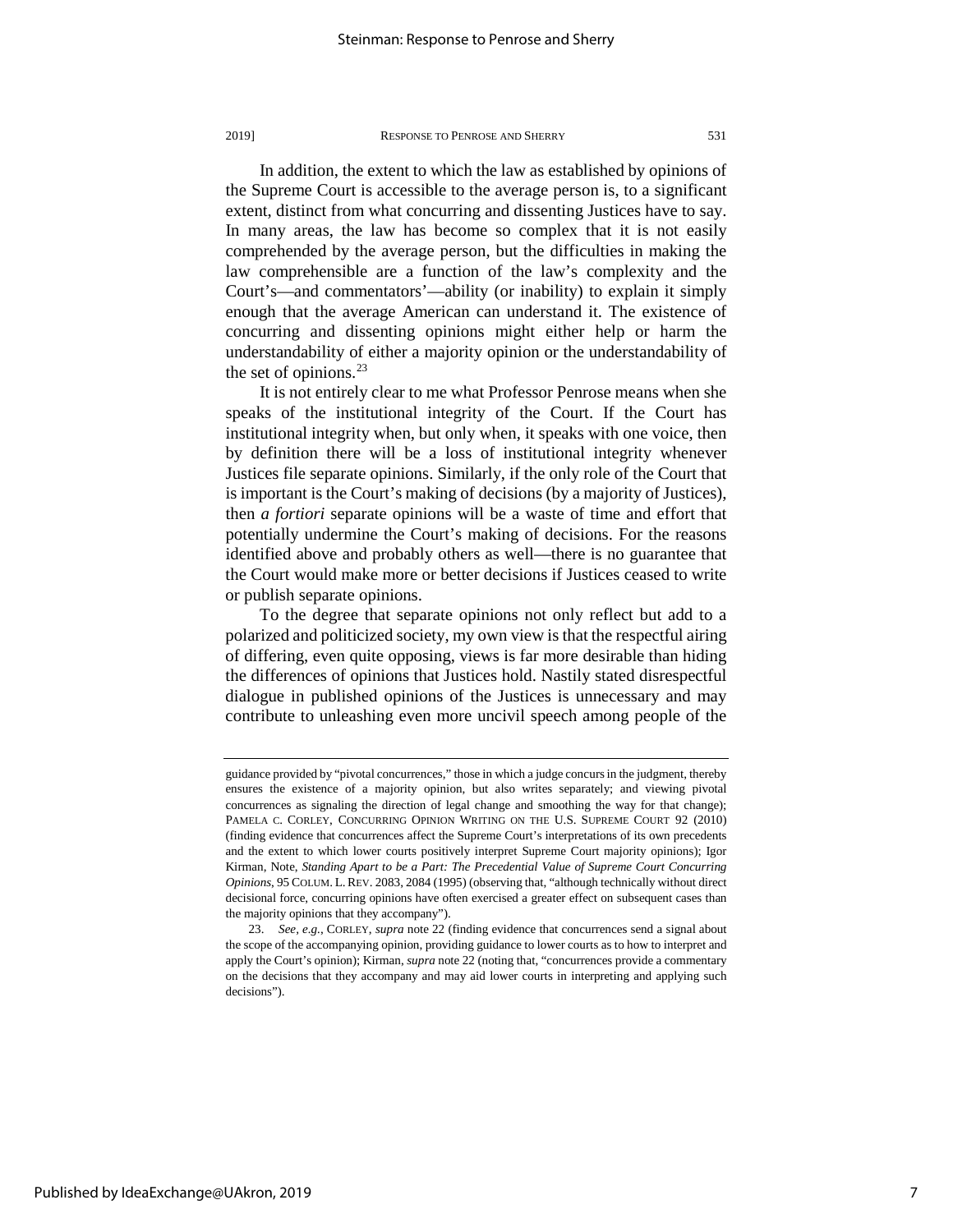nation, so it should be discouraged; but honest and civil disagreement is healthful and demanded by integrity. Only through such interchange do we have a chance to reach new consensuses. To artificially block such interchange from the people is unwise, maternalistic, and contrary to the spirit of the First Amendment. The people of our country demand transparency.<sup>[24](#page-8-0)</sup> To deny us the honest opinions of our Supreme Court Justices would be a big step in the wrong direction.

Professor Penrose's article also fails to credit the positive functions that dissents and concurrences serve. These include demonstrating flaws in the majority's legal analysis and offering a corrective; promoting the careful study of one's own and the opponent's position; emphasizing the proper limits of a majority opinion that appears to sweep too broadly; sowing seeds for harvest in the future when the majority (or other courts) are susceptible to persuasion that the Supreme Court's earlier decision was erroneous or no longer serves the values of the country; permitting Justices to take positions that are most consistent with their true views; and communicating with the executive and legislative branches and even with the people, who can seek change through the political process.<sup>[25](#page-8-1)</sup> "By publishing dissents along with majority opinions[,] common law honors losing visions of justice; it suggests that it would be legitimate and appropriate for them one day to form a majority."[26](#page-8-2)

As stated by Charles Evan Hughes,

When unanimity can be obtained without sacrifice of conviction, it strongly commends the decision to public confidence. But unanimity which is merely formal, which is recorded at the expense of strong, conflicting views, is not desirable in a court of last resort, whatever may be the effect upon public opinion at the time. This is so because what must ultimately sustain the court in public confidence is the character and independence of the judges. They are not there simply to decide cases, but to decide them as they think they should be decided, and while it may be regrettable that they cannot always agree, it is better that their independence should be maintained and recognized than that unanimity should be secured through its sacrifice. . . . A dissent in a court of last resort is an appeal to the brooding spirit of the law, to the intelligence of

<span id="page-8-0"></span><sup>24.</sup> The demand for transparency is illustrated by requests for televised Supreme Court arguments, for cameras in the Supreme Court courtroom, the expectation of televised impeachment hearings, and the like.

<span id="page-8-2"></span><span id="page-8-1"></span><sup>25.</sup> Edward McGlynn Gaffney, Jr., *The Importance of Dissent and the Imperative Judicial Civility*, 28 VAL. U. L. REV. 583, 590–91, 596 (1994); Arthur J. Jacobson, *Publishing Dissent*, 62 WASH. & LEE L. REV. 1607, 1618 (2005).

<sup>26.</sup> Jacobson, *supra* note 25, at 1631.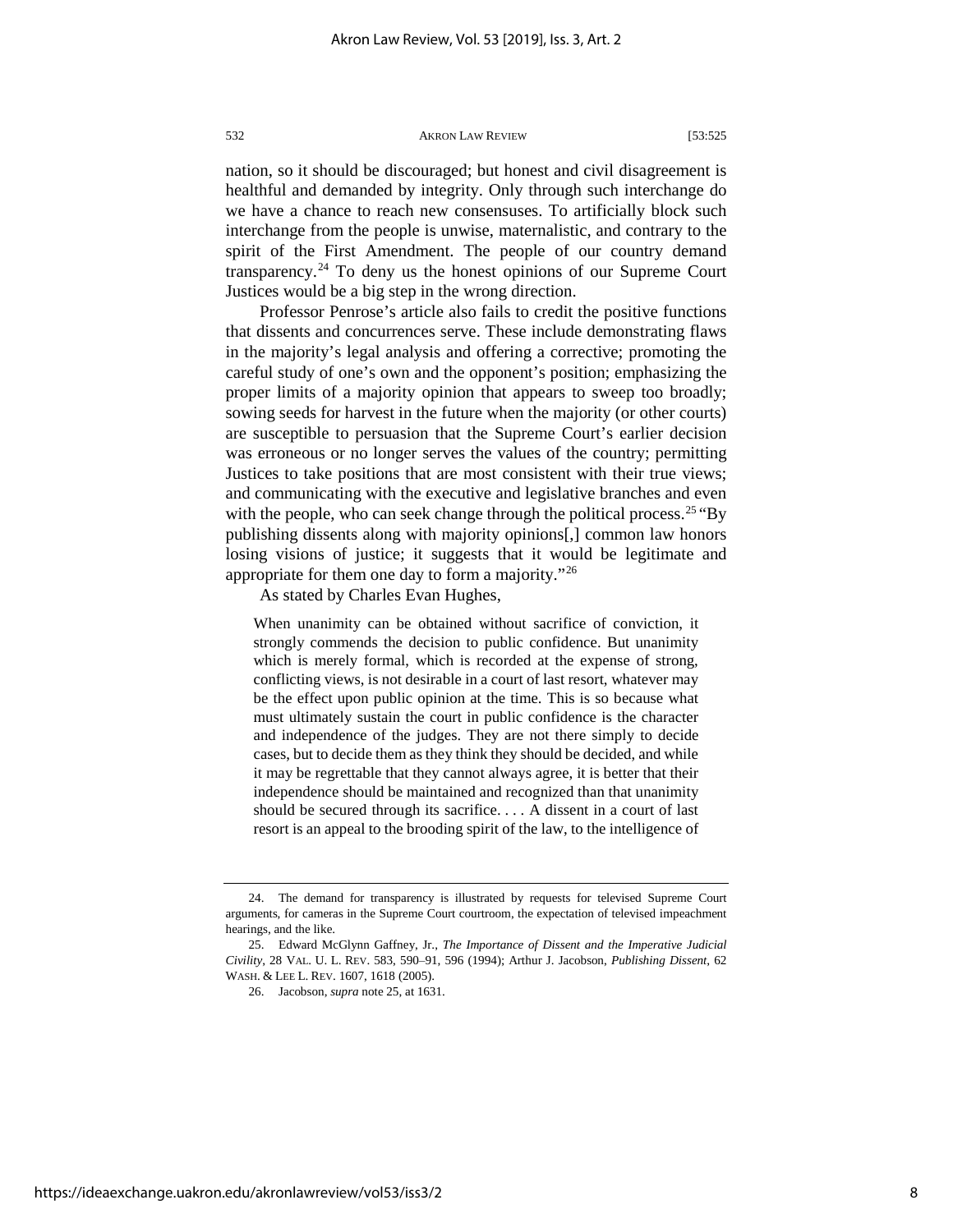a future day, when a later decision may possibly correct the error into which the dissenting judge believes the court to have been betrayed. $27$ 

Even more recently, Professor Penrose wrote an article<sup>[28](#page-9-1)</sup> advocating the elimination of concurring opinions by Supreme Court Justices. In that article, Professor Penrose reiterated her dissatisfaction with the length, lack of clarity, and fractured nature of Supreme Court opinions, as well as the unprofessional tone of some separate opinions. She held concurrences largely to blame, giving a "pass" here to dissents because they "add ... principled disagreement.["29](#page-9-2) The primary focuses of her paper were the theses that:

- concurring opinions are "undemocratic" in that they seek to deny the "winners," those who have persuaded a majority of the Justices (if there is a majority), of a supposed prerogative to state the reasoning of the majority without challenge; that is, without an effort by other Justices to limit or undermine the law as crafted by the majority opinion. $30$  Professor Penrose argues that, even worse, Justices who concur in the Court's decision but not in the opinion of other Justices can leave the Court with only a plurality opinion that makes it difficult to discern what precedent the decision makes; $31$ moreover,
- concurring opinions "destroy the clarity and authority of a majority opinion" without adding value.[32](#page-9-5)

Professor Penrose marshals and then seeks to rebut several arguments that other scholars and judges have made in support of concurrences and other separate opinions. She counters the arguments that such opinions:

- A. "appeal to the wisdom of a future day," by noting that separate opinions rarely become law;<sup>[33](#page-9-6)</sup>
- B. "provide litigants with road-maps for future cases," by asserting that Court opinions should "not provide legal sign

<sup>27.</sup> CHARLES EVANS HUGHES, THE SUPREME COURT OF THE UNITED STATES 67–68 (1928).

<span id="page-9-2"></span><span id="page-9-1"></span><span id="page-9-0"></span><sup>28.</sup> Penrose, *Goodbye to Concurring Opinions*, *supra* note 1.

<sup>29.</sup> *Id.* at 2–3, 5.

<span id="page-9-3"></span><sup>30.</sup> *Id.* at 4, 22, 24–25.

<sup>31.</sup> *Id.* at 4, 25–26, 28, 44–45.

<span id="page-9-6"></span><span id="page-9-5"></span><span id="page-9-4"></span><sup>32.</sup> *Id.* at 29, 56.

<sup>33.</sup> *Id.* at 5, 16–20, 29, 38–43.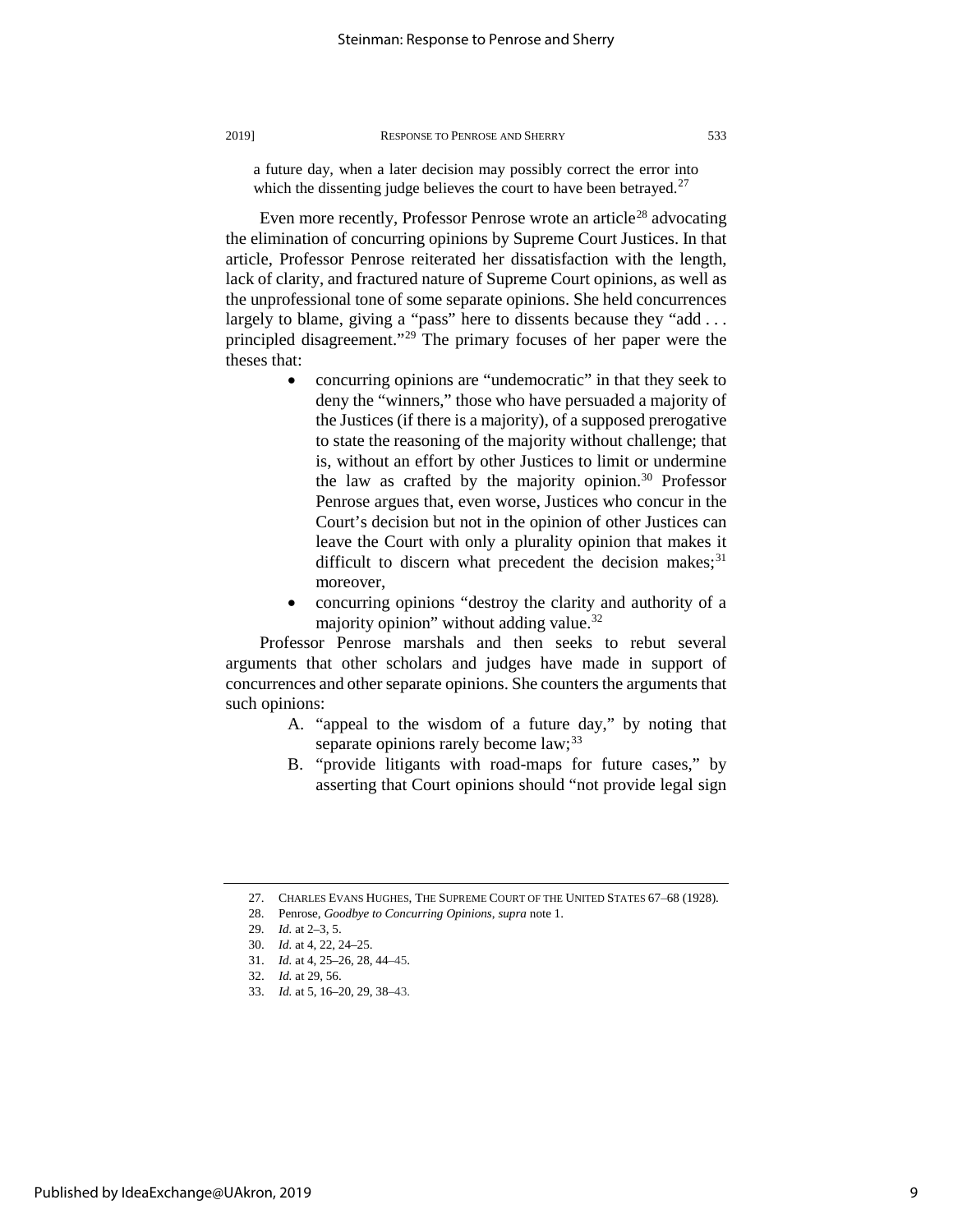posts to gin up litigation";<sup>[34](#page-10-0)</sup> and should not seek to change settled law:<sup>[35](#page-10-1)</sup>

- C. "improve and sharpen the majority opinion," by asserting that this is wholly unnecessary—observing that the Justices are smart people;  $36$
- D. "assure the losing party that all arguments were adequately considered; and . . . that the justices are not being 'lazy' or protecting incompetent colleagues," by averring that these arguments "ring hollow" and noting that separate opinions can undermine the Court's credibility.[37](#page-10-3)

More generally, Professor Penrose offers (what I regard as) a very cramped view of the role of the Court in support of her opposition to concurring opinions. I will detail and respond to these aspects of her analysis below.[38](#page-10-4)

I will respond in the order in which I have summarized Professor Penrose's arguments above. First, as the history set forth by Professor Penrose and others reveals,  $39$  the airing of "antagonistic views" in separate opinions dates back in England to the Privy Council and in the United States to the early days of the country when the "U.S. Supreme Court . . . largely followed the British Law Lords' practice of separate, seriatim opinions."[40](#page-10-6) Starting in 1801 under Justice Marshall, the Supreme Court abandoned the seriatim approach and issued single opinions of the Court in an effort to add credibility and authority to the Court's decisions and to enhance the power and prestige of the Court relative to the other branches of the federal government.<sup>[41](#page-10-7)</sup> But this move was controversial. President Jefferson (among others) criticized it, expressing concerns about lack of

<sup>34.</sup> *Id.* at 29–30.

<sup>35.</sup> *See id.* at 4, 22.

<sup>36.</sup> *Id.* at 30.

<sup>37.</sup> *Id.*

<sup>38.</sup> *See infra* text accompanying notes 39–80.

<span id="page-10-5"></span><span id="page-10-4"></span><span id="page-10-3"></span><span id="page-10-2"></span><span id="page-10-1"></span><span id="page-10-0"></span><sup>39.</sup> Penrose, *Goodbye to Concurring Opinions*, *supra* note 1, at 7–13. *See also* M. Todd Henderson, *From Seriatim to Consensus and Back Again: A Theory of Dissent*, 2007 SUP. CT. REV. 283, 303–11; John P. Kelsh, *The Opinion Delivery Practices of the United States Supreme Court 1790-1945*, 77 WASH. U. L.Q. 137, 144 (1999); Meredith Kolsky, *Justice William Johnson and the History of Supreme Court Dissent*, 83 GEO. L.J. 2069 (1995); Nancy Maveety, *The Era of the Choral Court*, 89 JUDICATURE 138, 139 (2005) (discussing the history of and reasons for concurring opinions; asserting that "concurring voices produce the legal debate that furthers the intellectual development of the law on the Supreme Court"); ZoBell, *supra* note 3, at 193–94.

<span id="page-10-6"></span><sup>40.</sup> Penrose, *Goodbye to Concurring Opinions*, *supra* note 1, at 7–13, quotation at 8–9.

<span id="page-10-7"></span><sup>41.</sup> *Id.* at 9. *See supra* note 39 and other articles enumerated *infra* note 42.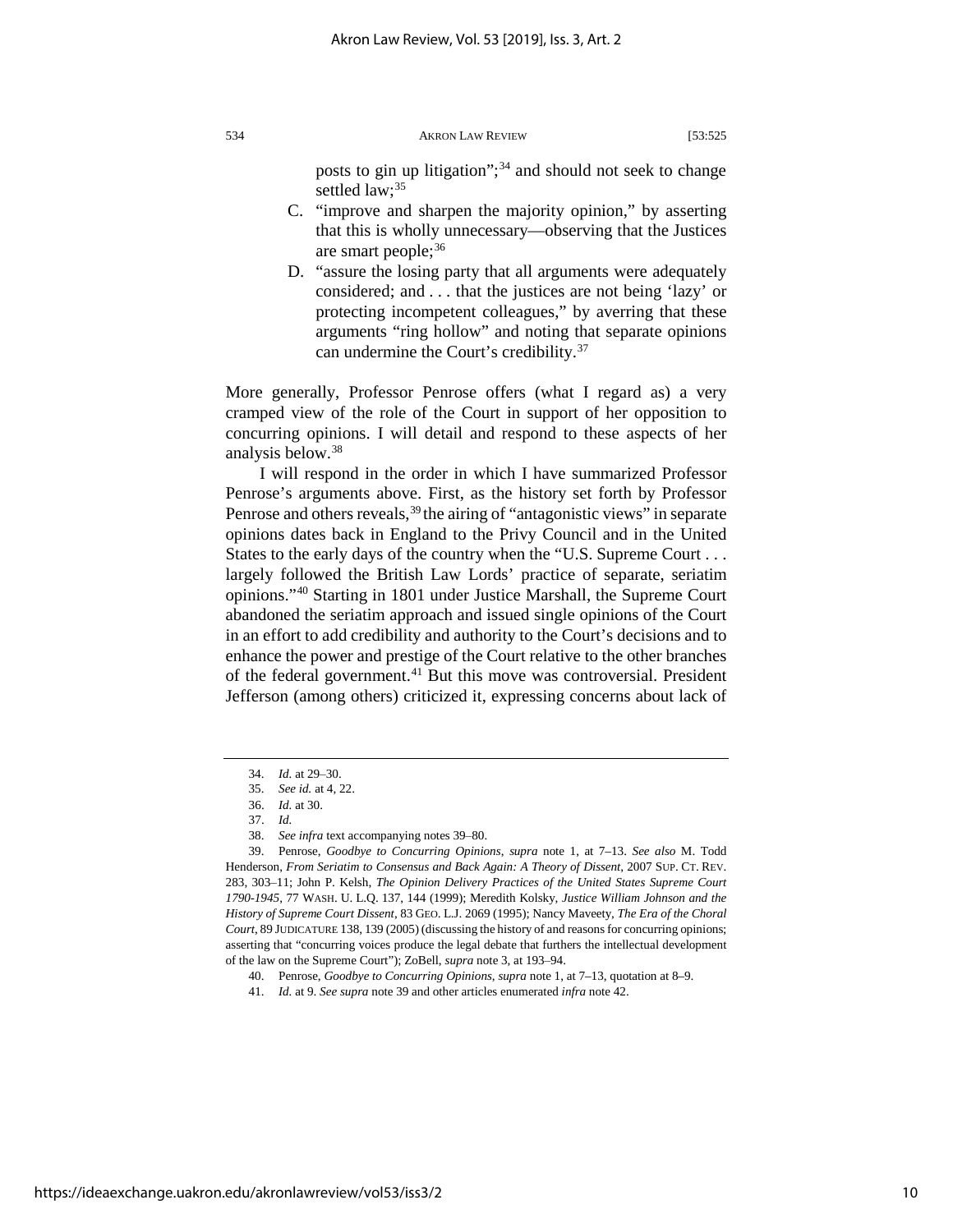transparency and interference with public scrutiny of judicial conduct.<sup>[42](#page-11-0)</sup> In general, the practice of issuing single opinions for the Court continued until the late 1930s or early 1940s, when separate opinions became common.[43](#page-11-1) That history demonstrates that separate opinions by Supreme

<span id="page-11-1"></span>43. The history of the Court's move from opinions of the Court that almost never were accompanied by separate opinions to majority opinions that increasingly were accompanied by concurring and/or dissenting opinions are described in articles that include those cited *supra* note 39. *See also* ZoBell, *supra* note 3, at 193–209. There were dissenting Justices before that, and after Chief Justice Marshall's reign (*see* ZoBell, *supra* note 3, at 195–203 (discussing the work of Justices William Johnson, Benjamin R. Curtis, John Marshall Harlan, and Oliver Wendell Holmes)), but the trend accelerated thereafter as more Justices came to view it as their duty to express their own opinions and came to recognize the potential power of dissenting opinions. *See, e.g.*, Zobell, *supra* note 3, at 197, 202. LEE EPSTEIN, WILLIAM M. LANDES & RICHARD A. POSNER, *supra* note 14, at 266–67, 289 (2013), finds the rate of dissenting and concurring opinions in the Supreme Court to have jumped suddenly and steeply in the early 1940's, likely because many dissents had become law (including the dissents in Plessy v. Ferguson, 163 U.S. 537, 552 (1896) (Harlan, J., dissenting), Lochner v. New York, 198 U.S. 45, 76 (1905) (Harlan, J., dissenting), Abrams v. United States, 250 U.S. 616, 624 (1919) (Holmes, J., dissenting), Olmstead v. United States, 277 U.S. 438, 471 (1928) (Brandeis, J. dissenting), Minersville Sch. Dist. v. Gobitis, 310 U.S. 586, 601 (1940) (Stone, J., dissenting), and Betts v. Brady, 316 U.S. 455, 474 (1942) (Black, J., dissenting)), so the perceived value of dissenting had gone up. Epstein et al. do not conjecture about the likely cause of the increase in concurring opinions, but the explanation may be the same: the perceived value of concurring opinions may have increased in part because separate opinions generally had proven their potency. Cass Sunstein finds 1941 to be the turning point in the increase of separate opinions. Sunstein, *supra* note 3, at 795–96 ("[T]the Judiciary Act of 1925 eliminated mandatory appeals and gave the Court its modern authority over the cases that it hears. As a result, the Court could focus on the difficult cases . . . . We might well expect that[,] after the enactment of the Judiciary Act of 1925, there would be a significant shift in the direction of division, because the Court would . . . be dealing with a much larger percentage of hard cases. Pamela C. Corley et al. insist that the establishment of the discretionary docket was 'a key external development that helped usher in a new era of dissensus.'(citing PAMELA C. CORLEY ET AL., THE PUZZLE OF UNANIMITY: CONSENSUS ON THE UNITED STATES SUPREME COURT 27 (2013)). This is a tempting explanation, and it might provide part of the picture, but there are at least three reasons to think that it is inadequate. First, there was disagreement in the earliest periods of the Court, and . . . a norm of consensus was required to reduce its public expression. Second, . . . the docket books of Chief Justice Waite, from . . . 1874 through 1888, reveal substantial (private) disagreement within the Court. . . . Nonetheless, norms in favor of consensus ended up squelching public disclosure of their disagreements. Third, there was a significant lag between enactment of the Judiciary Act and the transformation of 1941. Because the relevant patterns were not much changed between 1925 and 1940, we cannot say that the Act was sufficient to produce the new patterns. As Walker et al. put it, "[s]imply stated, a radical jump in dissent following 1927 is not evident. Dissent rates did not begin

<span id="page-11-0"></span><sup>42.</sup> *See* Kelsh, *supra* note 39, at 145–46 (quoting DONALD GRANT MORGAN, JUSTICE WILLIAM JOHNSON, THE FIRST DISSENTER: THE CAREER AND PHILOSOPHY OF A JEFFERSONIAN JUDGE 169 (1954)) (quoting a letter from Thomas Jefferson to William Johnson (Oct. 27, 1822), in which Jefferson argued that opinions of the Court, unaccompanied by separate opinions, deprive the citizenry of knowledge of the views of individual members, shielding the Justices' reputations and the Justices from impeachment and providing a curtain behind which Justices might be lazy or incompetent, and urging abandonment of the practice to restore confidence in the Justices). Other letters written by Jefferson in 1820 and 1821 delivered similar messages. *See* Letter from Thomas Jefferson to Thomas Ritchie (Dec. 25, 1820), *quoted in* PERCIVAL E. JACKSON, DISSENT IN THE SUPREME COURT 24 (1969); Letter from Thomas Jefferson to James Pleasants (Dec. 1821), *in* 10 THE WRITINGS OF THOMAS JEFFERSON 198–99 (Paul Leicester Ford ed., 1892-1899).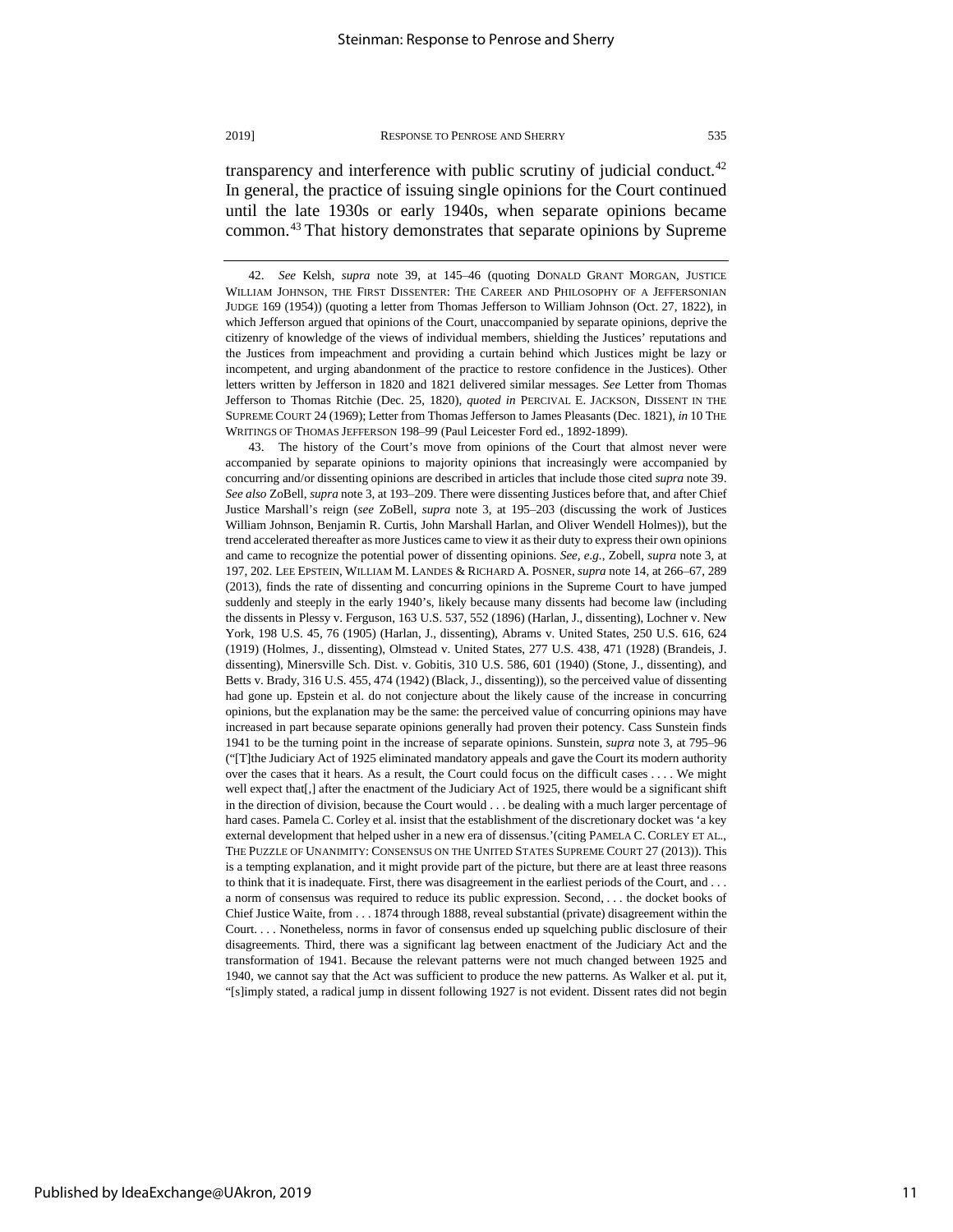Court Justices have been common for roughly the past 80 years. They are not an aberrant modern innovation.

Nor is it at all clear that the practice is fairly criticized as being "undemocratic." The federal courts, and the Supreme Court in particular, are not democracies. The Justices are not elected; they are nominated by the President and appointed with the consent of the Senate. Many of the rules by which the Court operates are not democratically determined. Although there are codified Supreme Court Rules that are promulgated by the Court but have to be approved by Congress,<sup>[44](#page-12-0)</sup> the Court has important internal procedures that it determines for itself. Examples include the requirement that four Justices must vote to grant a writ of certiorari before the Court will hear a case that is not within its mandatory jurisdiction,<sup>[45](#page-12-1)</sup> and the requirement of a majority vote to support a decision that the Court will describe as a decision "of the Court."<sup>[46](#page-12-2)</sup> Thus, in that sense, it seems to be a nonsequitur to charge that separate opinions, and concurrences in particular, are "undemocratic." Moreover, in our democracy, people whose views differ from the majority at a given moment are under no obligation to "shut up." They are free to voice their opinions and hope to change society's perspective. The value that we place on such speech is

their major upward move until the early 1940s." (Thomas G. Walker et al., *On the Mysterious Demise of Consensual Norms in the United States Supreme Court*, 50 J. POL. 361, 366 (1988).) None of these points deny that the Judiciary Act might have contributed to the new patterns. . . . [W]ithout the Act, the post-1940 Court might have been able to agree in a significantly higher percentage of cases. . . . Nor can we rule out the view that the Act was a necessary condition for the new the patterns. But because disagreement was common (but not expressed publicly) before the Act, and because the norm of consensus persisted for well over a decade after the Act became law, it is not an adequate explanation of what began to happen in 1941.").

<span id="page-12-0"></span><sup>44.</sup> The Rules Enabling Act, 28 U.S.C. § 2072 (2018), authorized the Supreme Court Rules, among other sets of rules.

<span id="page-12-1"></span><sup>45.</sup> *See* John Paul Stevens, *The Life Span of a Judge-Made Rule*, 58 N.Y.U. L. REV. 1, 10 (1983). For discussion of other internal procedures determined by the Court, *see* EUGENE GRESSMAN ET AL., SUPREME COURT PRACTICE 323–30 (9th ed. 2007) (discussing practices of the Court including the rule of four, the practice of not stating reasons for denials of certiorari, and the practice of requiring agreement of a majority of eligible Justices for a judgment of the Court); H.W. PERRY, JR., DECIDING TO DECIDE: AGENDA SETTING IN THE UNITED STATES SUPREME COURT 41–51, 64–69 (1991). For a forthcoming work on the practice of majoritarianism, *see* Guha Krishnamurthi, *For Judicial Majoritarianism*, U. PA. J. CONST. L. (forthcoming).

<span id="page-12-2"></span><sup>46.</sup> *See* Jeremy Waldron, *Five to Four: Why Do Bare Majorities Rule on Courts?*, 123 YALE L.J. 1692 (2014). The Court in October 2019 published an updated *Guide for Counsel in Cases to Be Argued Before the United States Supreme Court*, in which it announced that the Court generally will not ask questions of lead counsel for petitioners or respondents during the first two minutes of argument. This is another example of the Court making procedure for itself. *See* CLERK OF COURT, SUPREME COURT OF THE UNITED STATES, GUIDE FOR COUNSEL IN CASES TO BE ARGUED BEFORE THE SUPREME COURT OF THE UNITED STATES 7 (2019), https://www.supremecourt.gov/casehand/Guide%20for%20Counsel%202019\_rev10\_3\_19.pdf [https://perma.cc/J43W-5J52].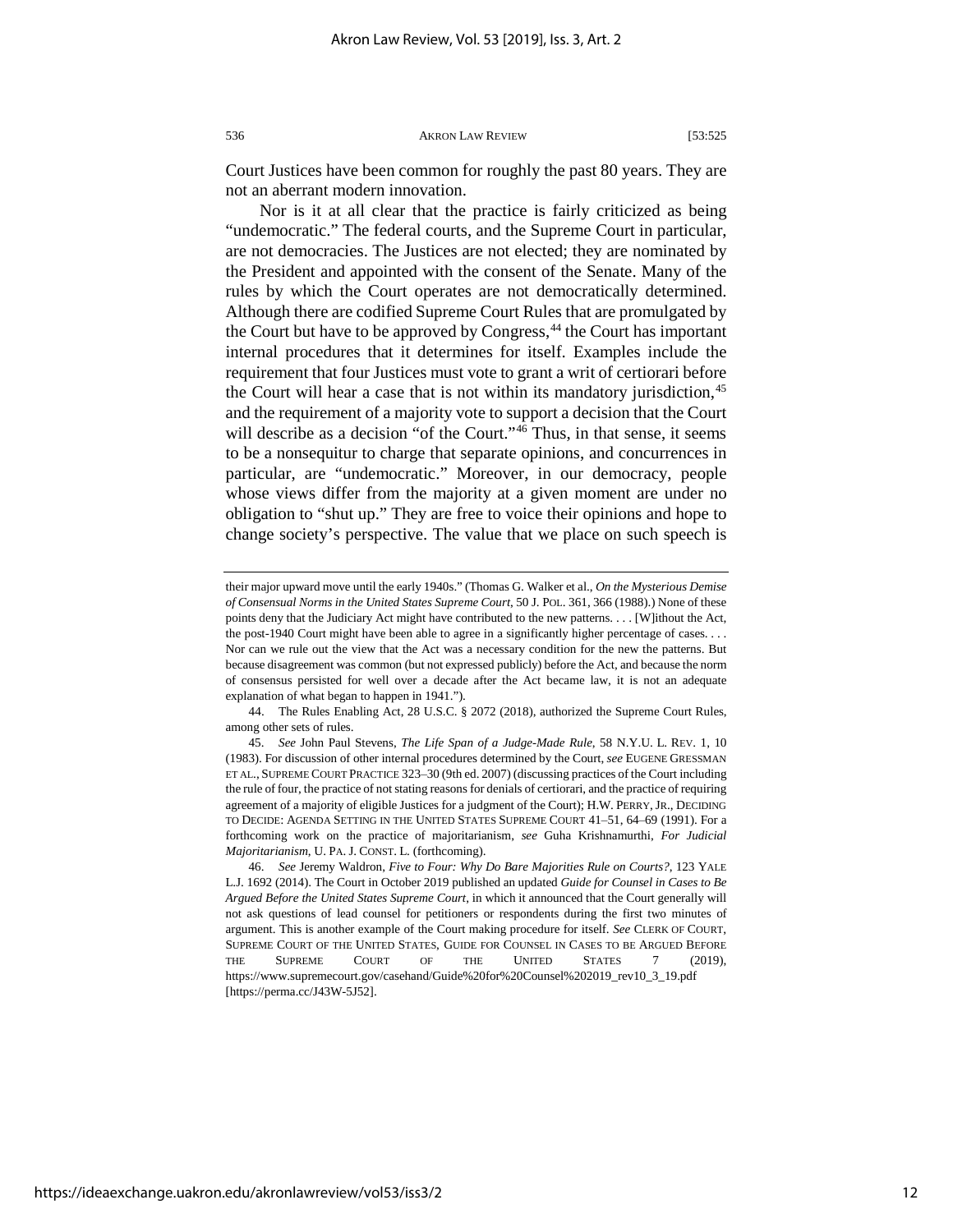reflected in the First Amendment to the Constitution. Analogously, there appears to be nothing undemocratic about Justices sharing, in separate opinions, how their views differ from those of the majority of Justices, if any. Professor Kevin Stack,<sup>[47](#page-13-0)</sup> when he was a law student, published a Note that argued quite to the contrary that the political legitimacy of the Supreme Court depends "on its consistency with democratic rule,"<sup>[48](#page-13-1)</sup> and such rule "depends [in part] on the Court reaching its judgments through a deliberative process."[49](#page-13-2) That process, in turn, "connotes an argumentative interchange among persons who recognize each other as equal in authority and entitlement to respect, jointly directed . . . to arriving at a reasonable answer . . ."[50](#page-13-3) and reaching a collective—although not necessarily unanimous—decision.<sup>[51](#page-13-4)</sup> "Given the secrecy of the Court during the formation of its judgments,"<sup>[52](#page-13-5)</sup> the practice of dissent importantly including "the practice of publishing dissenting opinions alongside the opinion of the Court, with notation of which Justices joined these opinions"[53](#page-13-6)—is necessary to manifest the deliberative character of the process through which the Court reaches its decisions.<sup>[54](#page-13-7)</sup> "Without this practice, those of us outside the Court would have no way to see the Court as embodying a deliberative process of judgment."[55](#page-13-8) Everything that now-Professor Stack said about dissents applies as well to concurrences; they too are a significant part of the argumentative interchange among the Justices that is manifested in the publication of separate opinions.<sup>[56](#page-13-9)</sup>

Additionally, while it is true that the state of our law concerning how lower courts, and the Supreme Court itself, should interpret and apply Supreme Court *plurality* opinions is problematic and difficult to apply, our response should not be to disallow plurality decisions or disallow the

<sup>47.</sup> Lee S. & Charles A. Spier Chair in Law, Vanderbilt University Law School.

<span id="page-13-1"></span><span id="page-13-0"></span><sup>48.</sup> Kevin M. Stack, Note, *The Practice of Dissent in the Supreme Court*, 105 YALE L.J. 2235, 2246, 2247–55 (1996).

<sup>49.</sup> *Id.* at 2236.

<span id="page-13-3"></span><span id="page-13-2"></span><sup>50.</sup> *Id.* at 2251 (quoting Frank I. Michelman, *Conceptions of Democracy in American Constitutional Argument: The Case of Pornography Regulation*, 56 TENN. L. REV. 291, 293 (1989)).

<sup>51.</sup> *Id.* at 2253–55.

<span id="page-13-6"></span><span id="page-13-5"></span><span id="page-13-4"></span><sup>52.</sup> *Id.* at 2236. In regard to the secrecy of the Court's internal processes, *see id.* at 2256 (pointing to the Justices' private conferences, their private exchange of draft opinions, and the ensuing dialogue among the Justices).

<sup>53.</sup> *Id.* at 2256.

<sup>54.</sup> *Id.*

<sup>55</sup>*. Id.* at 2257.

<span id="page-13-9"></span><span id="page-13-8"></span><span id="page-13-7"></span><sup>56.</sup> Indeed, Stack notes that "The practice of 'dissent,' as [he] use[s] the term, includes concurring opinions that offer reasoning different from the reasoning of the Court's majority opinion." *Id.* at 2235 n.2. For further discussion of concurrences, *see supra* text accompanying note 23, text following note 24, note 43, text accompanying notes 47–55, *infra* text accompanying notes 58–62, text following notes 63 and 68, and text accompanying notes 175–76.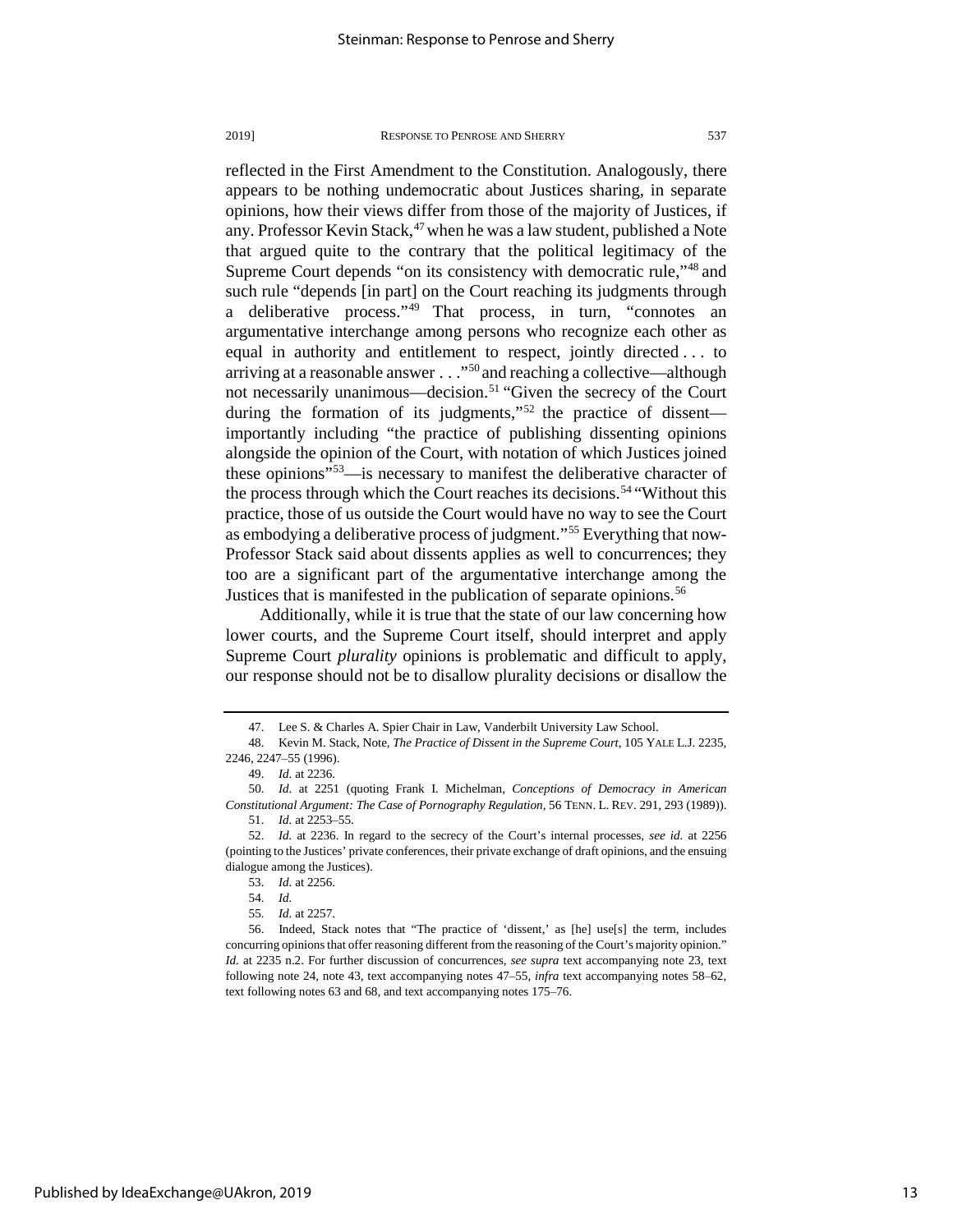publication of concurring opinions. A better response would be to improve the law governing the interpretation and application of plurality opinions. A number of scholars have made an effort to do that,  $57$  and presumably, others will follow until the Supreme Court sees fit to make adequate improvements.

Professor Penrose also questions the value of concurring opinions, observing that separate opinions rarely have become law. She acknowledges, however, that some concurring opinions later *were* embraced by the Supreme Court.<sup>[58](#page-14-1)</sup> And other scholars have noted that lower courts "often [go so far as to] ignore the rule of five and . . . look[] for the binding rule  $\dots$  in concurrences."<sup>[59](#page-14-2)</sup> Lower courts also frequently rely on concurring opinions when the concurrences are "pivotal" in the sense that if the separately writing Justice or Justices had not joined the Court's opinion, there would be no majority. $60$ 

I would add that we have not yet reached the end of time. That is, it remains possible that concurring opinions already written and concurring opinions yet to be written (if they are permitted) *will* prove to be persuasive to a future majority of Supreme Court Justices or to Congress or, where applicable, to state Supreme Courts or state legislatures or state Governors. Other scholars have found additional benefits in concurring opinions' ability to encourage lawyers to focus their efforts in particular directions, thereby encouraging but also "smoothing" and foreshadowing the process of change in the law.[61](#page-14-4) Concurring opinions also may persuade Congress to change statutory law in accordance with the views of concurring Justices.<sup>[62](#page-14-5)</sup>

<span id="page-14-0"></span><sup>57.</sup> *See, e.g.*, Richard M. Re, *Beyond the* Marks *Rule*, 132 HARV. L. REV. 1942 (2019); Adam Steinman, *Nonmajority Opinions and Biconditional Rules*, 128 YALE L. J. F. 1 (2018); Nina Varsava, *The Role of Dissents in the Formation of Precedent*, 14 DUKE J. CONST. L. & PUB. POL'Y 285, 285, 293, 302, 341 (2019) (noting that "procedures for interpreting and following plurality decisions vary considerably across courts and judges," and suggesting that "when a majority of judges agrees on legal principle, that principle should have binding effect, even if the judges in principled agreement are divided on the judgment"); Ryan C. Williams, *Questioning* Marks*: Plurality Decisions and Precedential Constraint*, 69 STAN. L. REV. 795 (2017).

<sup>58.</sup> Penrose, *Goodbye to Concurring Opinions*, *supra* note 1, at 18 nn. 98–115.

<span id="page-14-2"></span><span id="page-14-1"></span><sup>59.</sup> Thomas B. Bennett et al., *supra* note 3, at 845 (citing Tristan C. Pelham-Webb, *Powelling for Precedent: "Binding" Concurrences*, 64 N.Y.U. ANN. SURV. AM. L. 693, 707–12 (2009) (describing instances in which lower courts treated as controlling Justice Powell's pivotal concurring opinion)).

<span id="page-14-3"></span><sup>60.</sup> *Id.* at 855 (reporting empirical support for the proposition that lower courts "look[] to pivotal concurrences [defined *id.* at 847] for guidance as to the governing rule, rather than simply adhering to the rule of five.").

<sup>61.</sup> *Id.* at 869–71.

<span id="page-14-5"></span><span id="page-14-4"></span><sup>62.</sup> *See* Einer Elhauge, *Preference-Eliciting Statutory Default Rules*, 102 COLUM. L. REV. 2162 (2002) (finding that "[O]pinions that invited congressional override were in fact twice as likely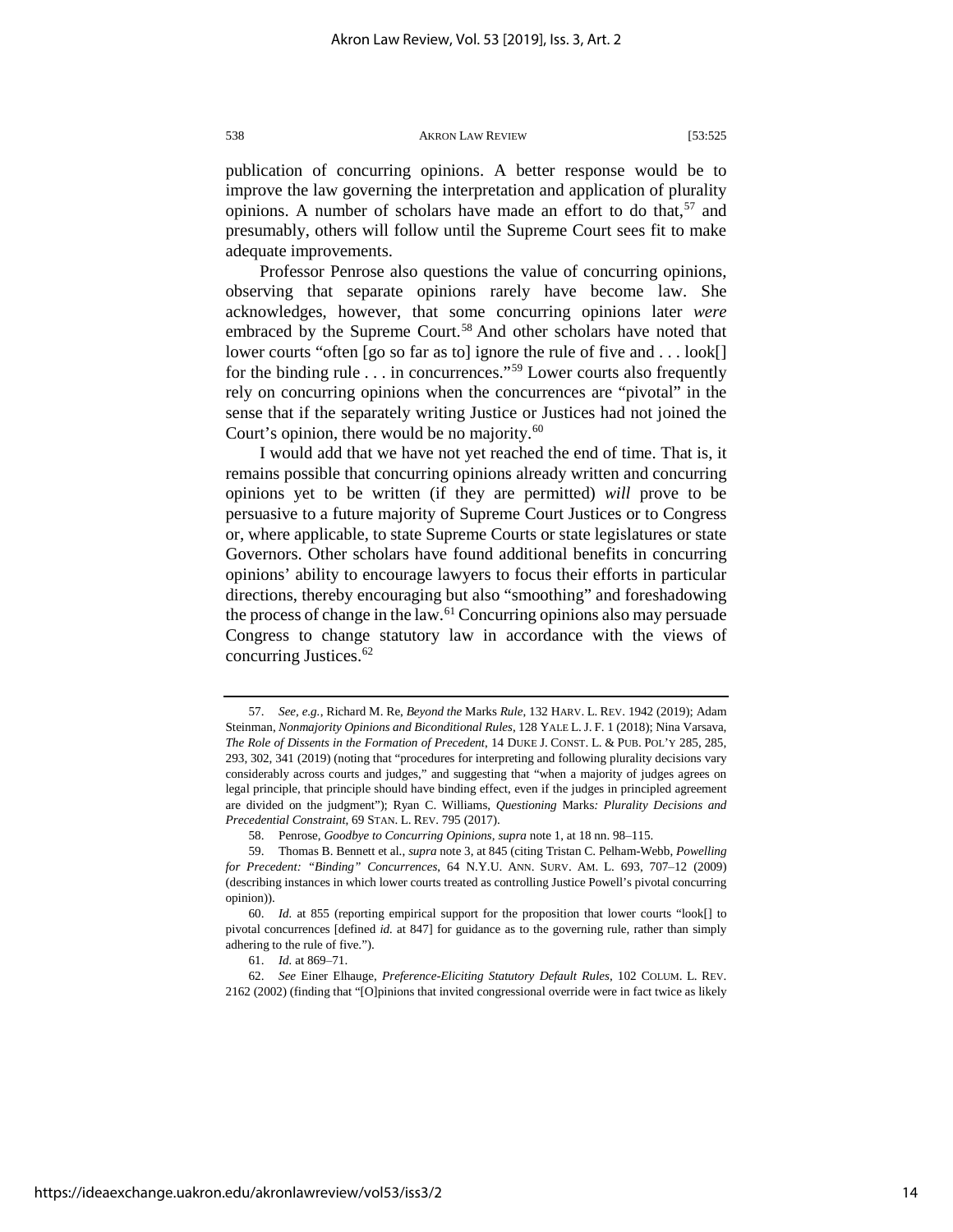Professor Penrose dismisses the arguments that separate opinions improve and sharpen the majority opinion, "assure the losing party that all arguments were adequately considered; and . . . that the justices are not being 'lazy' or protecting incompetent colleagues." To her, these arguments "ring hollow," and she points out that, if separate opinions can be reassuring in these respects, separate opinions equally can undermine the Court's credibility.<sup>[63](#page-15-0)</sup> In my experience, no matter how smart and able lawyers and judges are, the articulate statement of differing points of view helps to improve their writing. On courts, those articulate statements of differing point of view are delivered in separate opinions. Separate opinions may highlight something the author of another opinion did not think of; and separate opinions may make points that the author of another opinion recognizes should be addressed in his or her own opinion, whether or not the concurrence is published. It is clear to me beyond any doubt that separate opinions can and usually will improve majority opinions. As to the other points noted above, when you are a losing party and the majority opinion says nothing about some of your arguments, that silence can be frustrating and leave you wondering why the majority has not addressed those arguments. If a dissenting or concurring opinion does allude to your arguments, you know that at least some of the Justices paid attention to them and brought them back to the attention of the majority through their separate opinions. That is not a lot of solace, but it is some. Similarly, separate opinions prove that Justices, and more than the one who penned the deciding opinion, were paying attention, spent some energy on the case, and are seeking to hold the majority accountable. All of these have value in a system that seeks to assure litigants that they have been heard and are not only consistent with, but essential to, deliberative

to be overridden."); Lori Hausegger & Lawrence Baum, *Inviting Congressional Action: A Study of Supreme Court Motivations in Statutory Interpretation*, 43 AM. J. POL. SCI. 162, 164 n. 4, 165–66, 178 n. 21 (1999) (finding that if one includes invitations to override in concurring or dissenting opinions as well as in majority opinions, then eleven percent of Supreme Court statutory interpretations followed strong invitations for Congressional override). *See also* Douglas Rice, *Placing the Ball in Congress' Court: Supreme Court Requests for Congressional Action*, 47 AM. POL. RES. 803, 804–05, 808 (2018) (arguing and finding empirical support for the thesis that Supreme Court invitations for congressional action are designed to strategically frame subsequent debate at the Court by identifying Congress, rather than the Court, as the actor to reverse the Court majority's policy preferences "at the cost of minor increases in the possibility of congressional review" but with the benefit of creating an additional barrier for those seeking to alter the policy through the courts). Rice also found that such invitations are most likely to occur in cases in which the Justices are divided and that such invitations "are associated with higher rates of ideological voting." *Id.* at 805. Moreover, "[g]iven the contemporary 'do-nothing Congress' and political polarization, the ability to utilize invitations strategically becomes a yet more valuable tool, while a fractured Congress is unable to reply." *Id.* at 825.

<span id="page-15-0"></span><sup>63.</sup> Penrose, *Goodbye to Concurring Opinions*, *supra* note 1, at 6.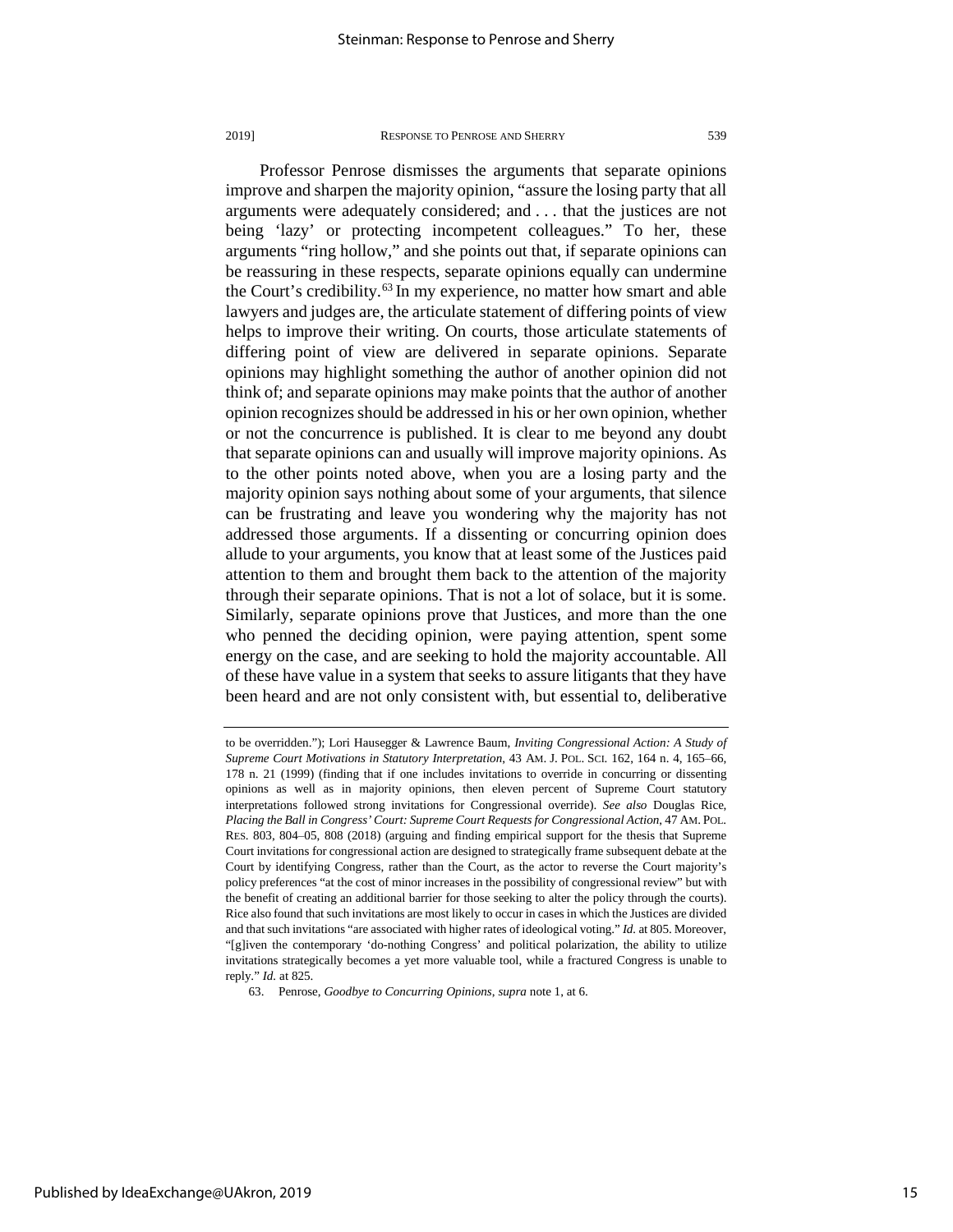decision making by the Court. I don't know why those considerations "ring hollow" to Professor Penrose. Moreover, rather than undermining the Court's credibility, the existence of concurring (and dissenting) opinions should demonstrate the serious attention that the members of the Court gave to a case. The fact that Justices have differing perspectives may reflect their differing life experiences and differing values, but it need not undermine their honesty, integrity, or credibility.

Professor Penrose also opines that Court opinions should "not provide legal sign posts to gin up litigation."[64](#page-16-0) I see this point as related to her cramped view of the role of the Court. She sees the Court as an entity whose role is to objectively decide cases and to say what the law is.<sup>[65](#page-16-1)</sup> In her view, the Court should not be "activist," should not "make" law or debate what the law should be, should not seek to influence public opinion or to change settled law.[66](#page-16-2) Her view is that concurring opinions do not decide cases, do not say what the law is, and tend to do all the things she is opposed to the Court doing.<sup>[67](#page-16-3)</sup> But (in response, I say that) while the Court's primary function is to decide cases, and in the course of doing so to say what the law is, many of the questions that the Court is charged with answering are not matters of settled law. If settled law answers a question, there typically is no need for the Court to grant certiorari. In deciding cases, the Court is compelled to make law, and in doing so it is entirely appropriate for the Justices to consider what the law should be. This is what Justices must do when they develop the law and think through their decision.<sup>[68](#page-16-4)</sup> It is an illusion that the law is out there, available to be found, like a lost coin.<sup>[69](#page-16-5)</sup> This reality leads the Justices to debate what the law should be held to be and can lead to different perspectives among the Justices, just as it can lead to differences of opinion among lower court judges, among other members of the legal

<sup>64.</sup> *Id.* at 30.

<sup>65.</sup> *Id.* at 30, 42, 45.

<sup>66.</sup> *Id.* at 41, 42, 45–46.

<sup>67.</sup> *Id.* at 43–44.

<span id="page-16-4"></span><span id="page-16-3"></span><span id="page-16-2"></span><span id="page-16-1"></span><span id="page-16-0"></span><sup>68.</sup> I allude to a quotation from Nygaard, *supra* note 9, at 47, that Professor Penrose cites approvingly; *see* Penrose, *Goodbye to Concurring Opinions*, *supra* note 1, at 41 n.117.

<span id="page-16-5"></span><sup>69.</sup> *But see* Stephen E. Sachs, *Finding Law*, 107 CALIF. L. REV. 527, 532 (2019) (arguing that judges can find law but only if there is something to find). Sachs also argues that, "Even when judges can't help breaking new ground in their decisions, they're still just making decisions; they don't have to be making law." *Id.* at 560. Moreover, even when it comes to courts of last resort, "[a]s a matter of legal theory, there's no reason why the holdings of a court like the Supreme Court of the United States must necessarily be taken to represent 'the law,' as opposed to 'the law of the Supreme Court,' binding on other courts within the reach of its appellate jurisdiction." *Id.* at 562–63. Even on Sachs' view, however, judges often have to make precedential decisions in the face of legal uncertainty; there often is not law simply waiting to be found.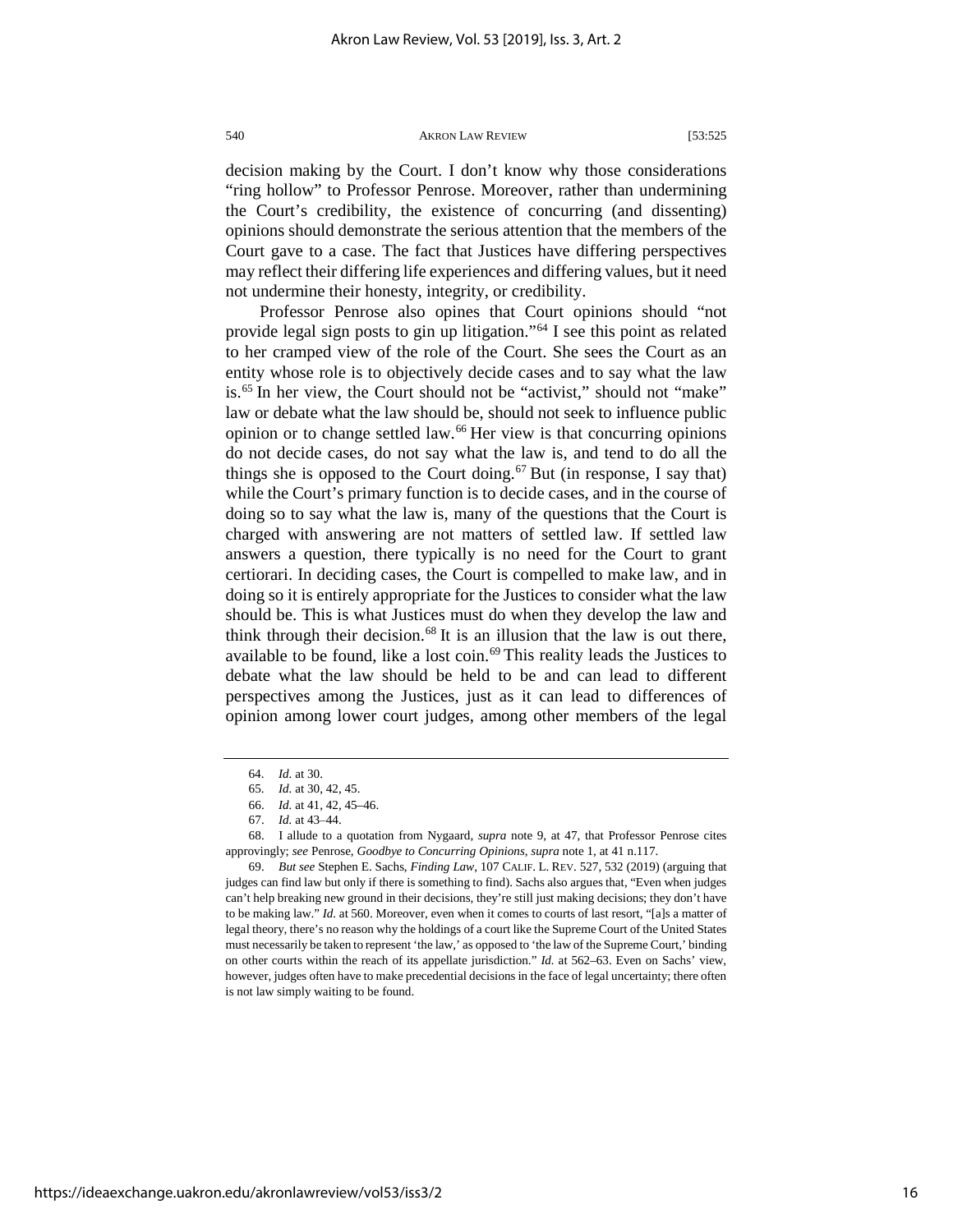profession, and among members of the public. In the course of explaining their reasoning, dissenters and concurring Justices may either intentionally or merely incidentally suggest other disputes and other litigation that might further clarify the law. Why is that problematic? Moreover, while the Justices do write opinions for audiences other than the litigants, this is as it should be. If a case raises issues that are important only to the parties to the current litigation, it usually will not belong in the Supreme Court. Aside from unusual occasions when the Court seeks to right a serious wrong in a particular case, the Court's function is to decide cases that raise issues that are important to segments of the society and that frequently have split the appeals courts that have faced those issues in distinct cases.<sup>[70](#page-17-0)</sup> Thus, Professor Penrose's complaint that opinions, including concurrences, seem to be written more for an external audience than for the litigants<sup>[71](#page-17-1)</sup> seems to me misplaced. Whether or to what extent

the opinions are written for "like-minded devotees"[72](#page-17-2) imputes a generally unknowable motivation; and, if it is true, that would not make the opinion any less the true, considered opinion of the issuing Justice.

Similarly, why is it necessarily wrong for the Court or individual Justices to seek to influence public opinion and to change settled law?<sup>[73](#page-17-3)</sup> If the Court refrained from doing those things, *Plessy v. Ferguson* and other undesirable decisions still would be the law of the land.[74](#page-17-4)

Professor Penrose also launches broadside attacks that are little supported but hard to disprove, as when she asserts that "Modern justices . . . use their separate opinions to influence public opinion and seek to change settled law. . . . most in those cases where dissension only undermines the objectivity of the Court and its members."[75](#page-17-5) She cites cases as examples but does not explain how these cases support the

<span id="page-17-4"></span>74. Plessy v. Ferguson, 163 U.S. 537 (1896); *see supra* note 43 for other cases in which dissents foreshadowed later changes in Supreme Court-made law.

<span id="page-17-5"></span>75. *See also* Penrose, *Goodbye to Concurring Opinions*, *supra* note 1, at 42 (asserting that "[w]hen the country needs to know that the Court has done its job  $\dots$  [,] the separate opinion writers . . . strike out against their colleagues, attack the process, undermine the institutional legitimacy of the Court and add instability. . . .").

<sup>70.</sup> *See* SUP. CT. R. 10 (regarding the criteria for the grant of certiorari).

<sup>71.</sup> Penrose, *supra* note 1, at 41.

<sup>72.</sup> *Id.*

<span id="page-17-3"></span><span id="page-17-2"></span><span id="page-17-1"></span><span id="page-17-0"></span><sup>73.</sup> *Id.* at 42. *See generally* Richard L. Hasen, *Anticipatory Overruling, Invitations, Time Bombs, and Inadvertence: How Supreme Court Justices Move the Law*, 61 EMORY L.J. 779 (2011) (examining—and considering the audience for and the costs and benefits of—various tools other than overruling that Supreme Court Justices use to move the law). These include statements of intention in judicial opinions—to change the law in the future, inviting Congress to overrule statutory precedents, inviting litigants to seek overruling from the Court, and adding dicta or unnecessary analysis in a judicial opinion with an eye toward influencing decision of a future case.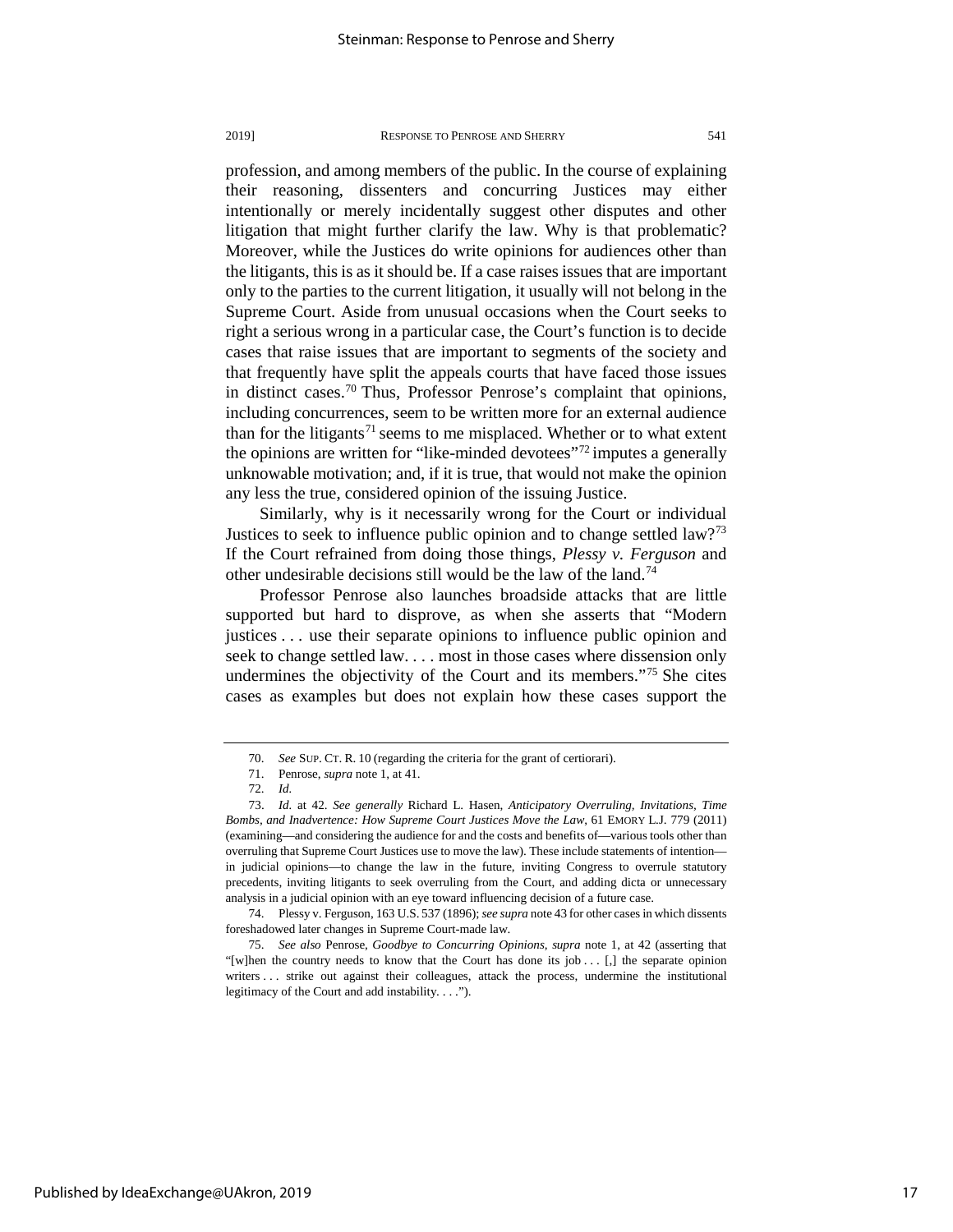proposition. And how has she determined that these are cases where dissension undermined the objectivity of the Court and its members and did that "only"? I agree that when the country most desires certainty "in both result and the non-political nature of legal decision-making,"[76](#page-18-0) unified decisions can be helpful, but Justices acting in good faith and in an intellectually honest manner may not be able to provide unified decisions. Sometimes legal disputes are inextricably intertwined with political questions and, whether that is the situation in a particular case or not, barring Justices from filing concurring opinions would provide a false and misleading impression of unanimity that (in my opinion) would seldom, if ever, be worth the price.

Professor Penrose believes that, "Surely most cases do not necessitate separate writing,"[77](#page-18-1) but the Justices clearly do not agree. She wishes that the Justices would "voluntarily agree to reign themselves in,"[78](#page-18-2) particularly when it comes to the writing of concurring opinions and that dissenters would frequently file a short "dubitante" notation instead of a full-blown dissent;<sup>[79](#page-18-3)</sup> but she doesn't believe it will happen. Thus, she urges the American Bar Association to reinstate Judicial Canon 19. It used to state:

It is of high importance that judges constituting a court of last resort should use effort and self-restraint to promote solidarity of conclusion and the consequent influence of judicial decision. A judge should not yield to pride of opinion or value more highly his individual reputation than that of the court to which he should be loyal. Except in cases of conscientious difference of opinion on fundamental principle, dissenting opinions should be discouraged in courts of last resort.<sup>[80](#page-18-4)</sup>

The Canon, part of the 1924 ABA Canons of Judicial Ethics, was replaced by the Model Code of Judicial Conduct, which the ABA adopted in 1972.[81](#page-18-5) Given the depth of Professor Penrose's opposition to concurring

<sup>76.</sup> *Id.* at 42.

<sup>77.</sup> *Id.* at 48.

<sup>78.</sup> *Id.* at 49.

<sup>79.</sup> *Id.* at 50.

<span id="page-18-4"></span><span id="page-18-3"></span><span id="page-18-2"></span><span id="page-18-1"></span><span id="page-18-0"></span><sup>80.</sup> AM. BAR ASS'N, CANON OF JUDICIAL ETHICS (1924), https://www.americanbar.org/content/dam/aba/administrative/professional\_responsibility/pic\_migra ted/1924\_canons.pdf [https://perma.cc/LF4F-X9Z5].

<span id="page-18-5"></span><sup>81. &</sup>quot;In 1969, the ABA again began a comprehensive process to review, evaluate and update the judicial ethics canons. The resulting Model Code of Judicial Conduct, adopted by the ABA in 1972, changed the style and form of the rules, providing 7 canons in place of the original 36 canons, and cleaning up much of the hortatory language while maintaining the substance of the canons." *About the Commission*, AM. BAR ASS'N, https://www.americanbar.org/groups/ professional\_responsibility/policy/judicial\_code\_revision\_project /background/ [https://perma.cc/6FQJ-6LT8]. In 1990 and thereafter, the Code was further revised. *Id.* Specifically,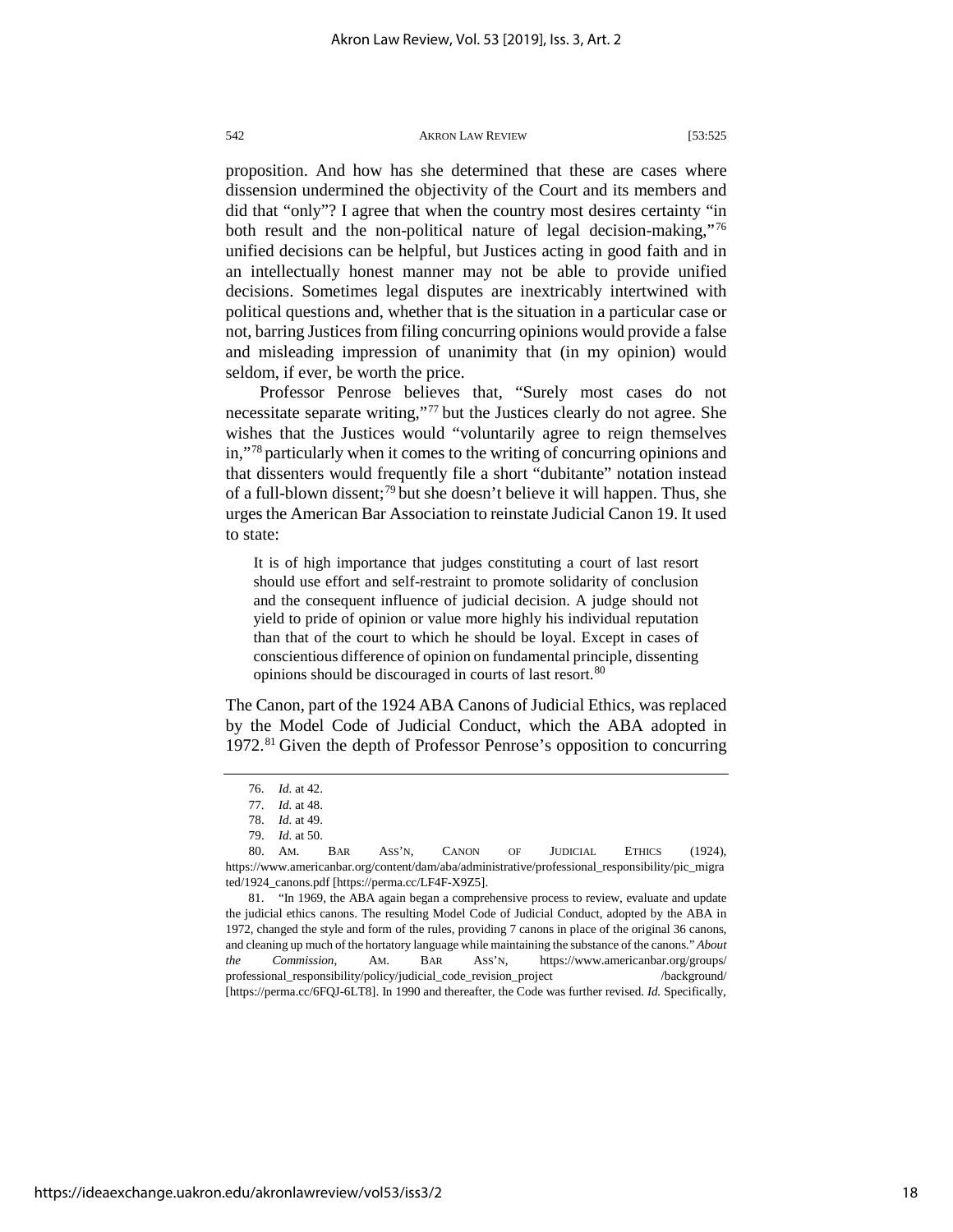opinions, this strikes me as a quite modest response. Professor Sherry prescribes stronger medicine.

# II. RESPONSE TO PROFESSOR SHERRY

# *A. A Summary of Professor Sherry's Arguments, and Preliminary Responses*

Professor Suzanna Sherry has written a very thoughtful and comprehensive article<sup>[82](#page-19-0)</sup> arguing that the U.S. Supreme Court is "broken," in large part because the Justices problematically have become celebrities who play to their fan base, with a variety of detrimental consequences.<sup>[83](#page-19-1)</sup> She urges that to limit the Justices' opportunities to continue to act in this way and thereby contribute to the dysfunctionality of the Court, Congress should pass a law that (1) requires each case in which the Court has agreed upon a majority opinion to be decided by an unsigned opinion that does not disclose the number of Justices who join it, (2) requires each case in which a majority of the Court agrees upon a decision but in which no majority of Justices subscribes to a single opinion to announce that the decision below is affirmed or reversed (as is appropriate in the particular case, and without disclosing the number of Justices who join the decision), but that the Court cannot agree on the reasons for that decision, and (3) prohibits the publication of concurring and dissenting opinions. $84$  She concludes that that law would be constitutional and that, with respect to the nonconstitutional objections to her proposal, the proposal's probable benefits outweigh its probable costs such that the country should try this system as an experiment. $85$  I will summarize her main arguments concerning this proposal and explain where and why I disagree.

Professor Sherry finds dysfunction in several features of the Court, its work product, and in consequences of those two.<sup>[86](#page-19-4)</sup> She points to the reduction in the number of cases that the Court is deciding, the increase

The Model Code of Judicial Conduct adopted by the House of Delegates of the American Bar Association on August 7, 1990, was amended on August 6, 1997, August 10, 1999, August 12, 2003, February 12, 2007, and August 10, 2010. It includes a preamble, a section concerning the persons to whom the Code applies, and four Canons. No part of the Code speaks to concurring, dissenting, or otherwise separate opinions.

<sup>82.</sup> Sherry, *supra* note 1.

<sup>83.</sup> *Id.* at 3, 7–8, 10, 12, 16, 36–39.

<span id="page-19-2"></span><span id="page-19-1"></span><span id="page-19-0"></span><sup>84.</sup> *Id.* at 13, 19 (arguing on the latter page that all parts of her proposal are necessary to accomplish its various goals).

<span id="page-19-4"></span><span id="page-19-3"></span><sup>85.</sup> *Id.* at 21–28 (addressing constitutional objections), 28–37 (addressing nonconstitutional objections).

<sup>86.</sup> *Id.* at 2–3, 6–9.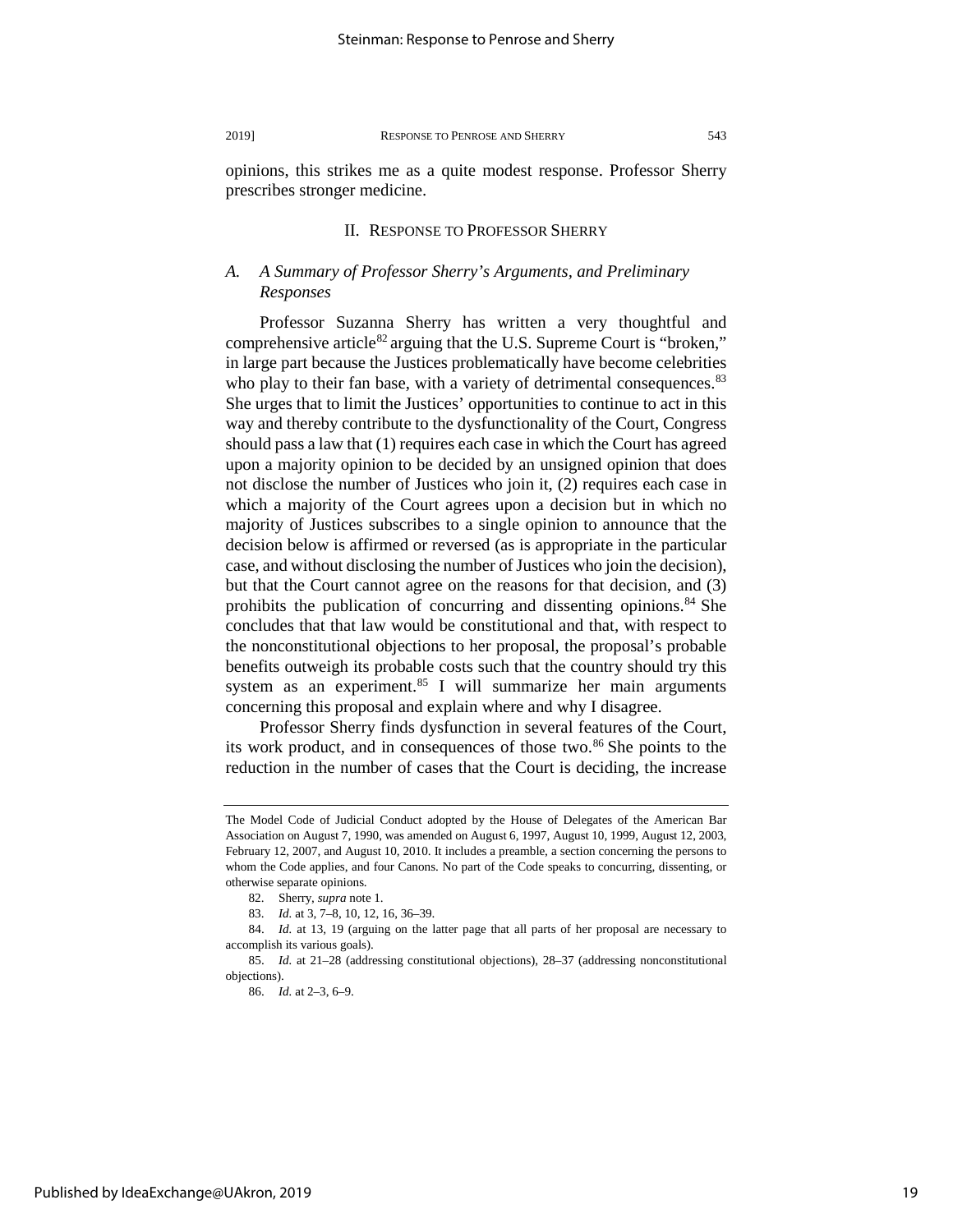in the number of pages it writes to decide those cases, the abundance and characteristics of concurring and dissenting opinions, the increasing number of cases the Court disposes of without a majority opinion, the sometimes uncivil sniping of the Justices at one another, the polarization of the Court consistent with the views of the political party of the President who appointed the respective Justices, the media's and the public's view of the Court as largely a political institution that decides most cases on the basis of ideology and the consequent drop in public confidence in the Court, and the increased politicization of the nomination and confirmation processes.[87](#page-20-0) She posits that Justices' evolution into celebrities who "market<sup>[]</sup> their brands"<sup>[88](#page-20-1)</sup> and play to their bases—in public speeches, movies, books, television appearances and the like, as well as in their judicial opinions—exacerbates the other dysfunctionalities.<sup>[89](#page-20-2)</sup> That evolution into celebrities, she says, undermines public confidence in the Justices' and the Court's impartiality<sup>[90](#page-20-3)</sup> and encourages the Justices to "author more separate opinions and write more intemperately."<sup>[91](#page-20-4)</sup> This in turn increases the perception—of the media, the public, and politicians of the Court as political and polarized, which then raises the stakes of confirmation hearings and endangers the Court's legitimacy.<sup>[92](#page-20-5)</sup> The behavior of the Justices outside the operations of the Court also may render the Justices "reluctant to engage in internal deliberation and unwilling to compromise" in the activities of the Justices as Justices.<sup>[93](#page-20-6)</sup> It may cause their views to become more extreme, which will be reflected in their conduct on the Court at the same time as (and in part because of) a decline in loyalty to the Court as an institution.<sup>[94](#page-20-7)</sup> Professor Sherry concludes that "If we can change the incentives and reduce the ability (or the temptation) to seek celebrity status, we might be able to make the Court at least somewhat less dysfunctional."[95](#page-20-8)

<span id="page-20-0"></span>To that end, Professor Sherry advocates the requirements and prohibitions that I outlined above,  $96$  and explains why all parts of her proposed law are necessary to accomplish her goals.<sup>[97](#page-20-10)</sup> In support of her

<span id="page-20-3"></span><span id="page-20-2"></span><span id="page-20-1"></span>90*. Id.* at 6.

<span id="page-20-10"></span><span id="page-20-9"></span><span id="page-20-8"></span><span id="page-20-7"></span><span id="page-20-6"></span><span id="page-20-5"></span><span id="page-20-4"></span>97. Sherry, *supra* note 1, at 19. First, however, she considered other proposals to repair the Court and dismissed them as insufficient. Because this section of her Article does not directly relate

<sup>87.</sup> Sherry, *supra* note 1, at 2–4.

<sup>88.</sup> *Id.* at 4.

<sup>89.</sup> *Id.*

<sup>91.</sup> *Id.*

<sup>92.</sup> *Id.*

<sup>93.</sup> Sherry, *supra* note 1, at 7 n.33.

<sup>94.</sup> *Id.* at 9.

<sup>95.</sup> *Id.*

<sup>96.</sup> *See supra* text accompanying note 83.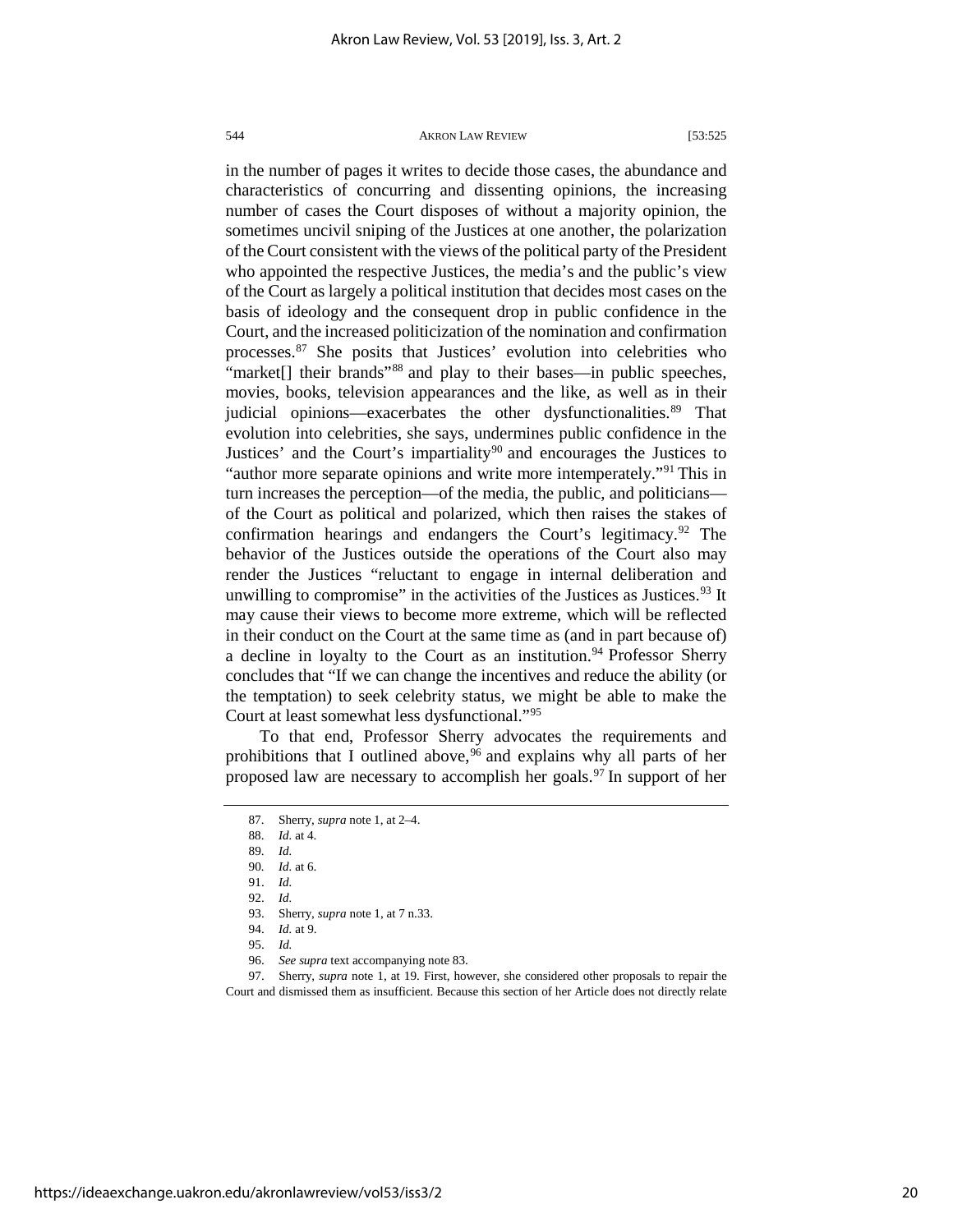proposal, she identifies the "salutary effects on the current dysfunctions" for which she hopes and that she believes would follow.<sup>[98](#page-21-0)</sup>

In particular, Professor Sherry argues that effectuation of her proposal would:

(1) Enhance the authority and legitimacy of the Court by portraying it as in "monolithic solidarity."

Professor Sherry argues that the desirable consequences of apparent solidarity are a likelihood of greater acceptance by and respect from the public, a greater likelihood of compliance by lower courts, a reduced chance of later overruling by the Supreme Court, reduced odds of a statutory overruling by Congress, and a lower likelihood of disparagement of Court decisions as political or ideological.[99](#page-21-1)

Response: In response, I would say that several of these ostensibly desirable consequences are not so desirable if a decision itself is problematic for any number of reasons. A decision might misread the law; it might be bad as a matter of policy; it might overrule a prior Supreme Court decision without good reason; etc. In those situations, greater acceptance and respect from the Supreme Court itself, the lower courts, Congress and the public actually might leave the country burdened by a bad decision longer than the country otherwise would be. Moreover, the "monolithic solidarity" on which these effects would be predicated might be an illusion. The decision in fact might reflect a vote by five Justices over the opposition of four Justices. In addition, the consequences that Professor Sherry attributes to apparent "monolithic solidarity" might or

to the proposal that I focus on, I will not discuss my reactions to her discussion of these other proposals.

<sup>98.</sup> *Id.* at 13.

<span id="page-21-1"></span><span id="page-21-0"></span><sup>99.</sup> *Id.* at 13–14. It is true that the presence of separate opinions does correlate positively with congressional overrides. *See generally* William N. Eskridge, Jr., *Overriding Supreme Court Statutory Decisions*, 101 YALE L.J. 331, 336–37, 349–50, 350 n.41 (1991) (finding that, in a study of federal court statutory interpretations that were the subject of overrides from 1967–90, "decisions subject to judiciary committee scrutiny were much more likely to have a dissenting opinion and to reflect a close division on the Court; this was particularly true of decisions that were ultimately overridden. Not surprisingly, issues that generate division in the Court are the ones most likely to generate serious congressional scrutiny."); *see id.* at 349, Table 8. *Id.* at 349–50, n.41 reports in part that, "72% of the overridden decisions (13 of 18) reflected 6-3 or 5-4 votes, while only 47% of the examined-but-notoverridden decisions (41 of 87) reflected such votes . . . ."); Michael E. Solimine & James L. Walker, *The Next Word: Congressional Response to Supreme Court Statutory Decisions*, 65 TEMP. L. REV. 425, 428, 446 (1992). Professors Solimine and Walker did a statistical study of the overruling of Supreme Court decisions between the years 1968 and 1988, noting that, "[B]ecause some of the fifty statutes modified more than one decision, there were a total of fifty-six decisions in the sample. . . . [The study found that] [o]f the fifty-five cases overridden, forty-four had at least one vote in dissent (and of those, eleven had two dissenting votes, seventeen had three dissenting votes, and ten were five-four decisions. Fifteen of the cases had at least one concurring opinion.").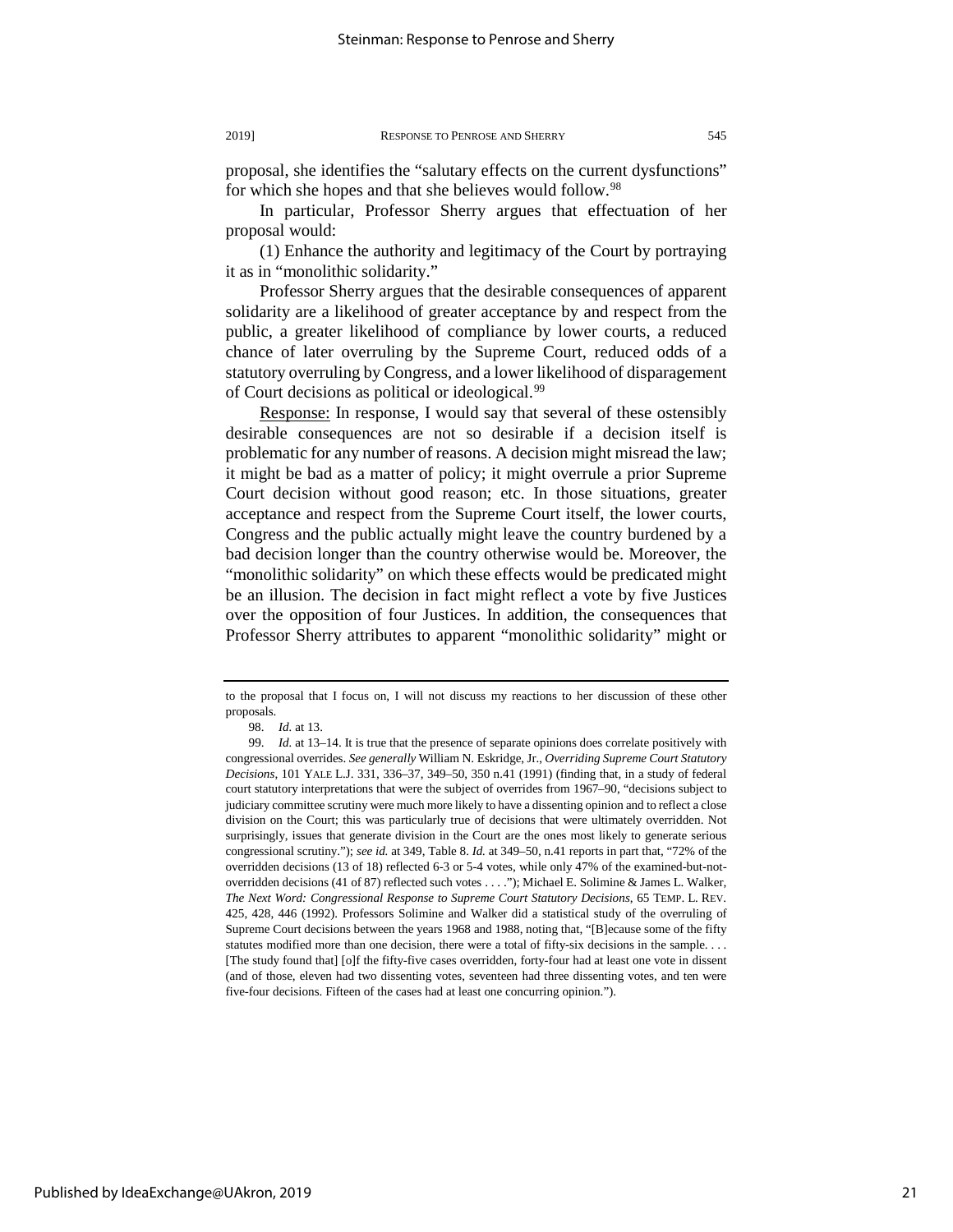might not actually occur, for reasons elaborated below.<sup>[100](#page-22-0)</sup> In brief, it may be that monolithic solidarity is not the key to enhanced authority and legitimacy of the Court.

(2) Alter the Justices' view of their roles so as to diminish their concerns with individual reputation and reinvigorate the importance that they place on the reputation of the Court as an entity.<sup>[101](#page-22-1)</sup>

Response: Professor Sherry draws a direct line between reducing the Justices' opportunities to write separate opinions and helping to break down the Justices' partisan loyalties.<sup>[102](#page-22-2)</sup>

While it might be a good thing in and of itself for the Justices to rebalance their concerns with individual reputation and their concerns for the reputation of the Court as an entity, I have reasons to be leery of eliminating Justices' ability to communicate their individual views in individual opinions that accompany the Court's decision (if there is one). As described both earlier and later in this piece, the price of that silencing may be unacceptably high.<sup>[103](#page-22-3)</sup>

(3) Reduce the number of cases without a majority opinion.

Professor Sherry reasons that, under her proposal, Justices will have less reason to refrain from joining an opinion in order to create or bolster a majority, and the opinion-writer will have more reason to write the opinion in a way that will attract four or more others. Moreover, with the protection provided by anonymity, other Justices may be more open to compromise and amenable to persuasion than they now are.<sup>[104](#page-22-4)</sup> The Court will want to avoid an embarrassing number of decisions without supporting opinions and, even if there come to be no more majority opinions than there are now, the opinionless decision "might be easier on lower courts: rather than having to divine the meaning of a fractured decision, they would ... mak[e] and follow[] circuit precedent [presumably consistent with the prior Supreme Court decision] $^{105}$  until and unless the Supreme Court issued a ruling [*i.e*., a majority opinion]["106](#page-22-6) inconsistent with the Circuit's prior decisions.

<sup>100.</sup> *See supra* text accompanying notes 47–56; *see infra* text accompanying notes 135, 158.

<sup>101.</sup> Sherry, *supra* note 1, at 14–15.

<sup>102.</sup> *Id.* at 15.

<sup>103.</sup> *See supra* text at notes 24–27, 47–56, 61, 63–99; *infra* text at notes 135, 158.

<sup>104.</sup> Sherry, *supra* note 1, at 15.

<span id="page-22-6"></span><span id="page-22-5"></span><span id="page-22-4"></span><span id="page-22-3"></span><span id="page-22-2"></span><span id="page-22-1"></span><span id="page-22-0"></span><sup>105.</sup> Without initially having been presented with Supreme Court reasoning, it sometimes might be quite difficult for intermediate federal appellate courts to know whether, in a particular case, they need to follow a Supreme Court decision. The uncertainty would be conflict generating, but that itself would tend to pressure the Supreme Court to arrive at a majority opinion. *Compare id.* at 18 n.97.

<sup>106.</sup> *Id.* at 16.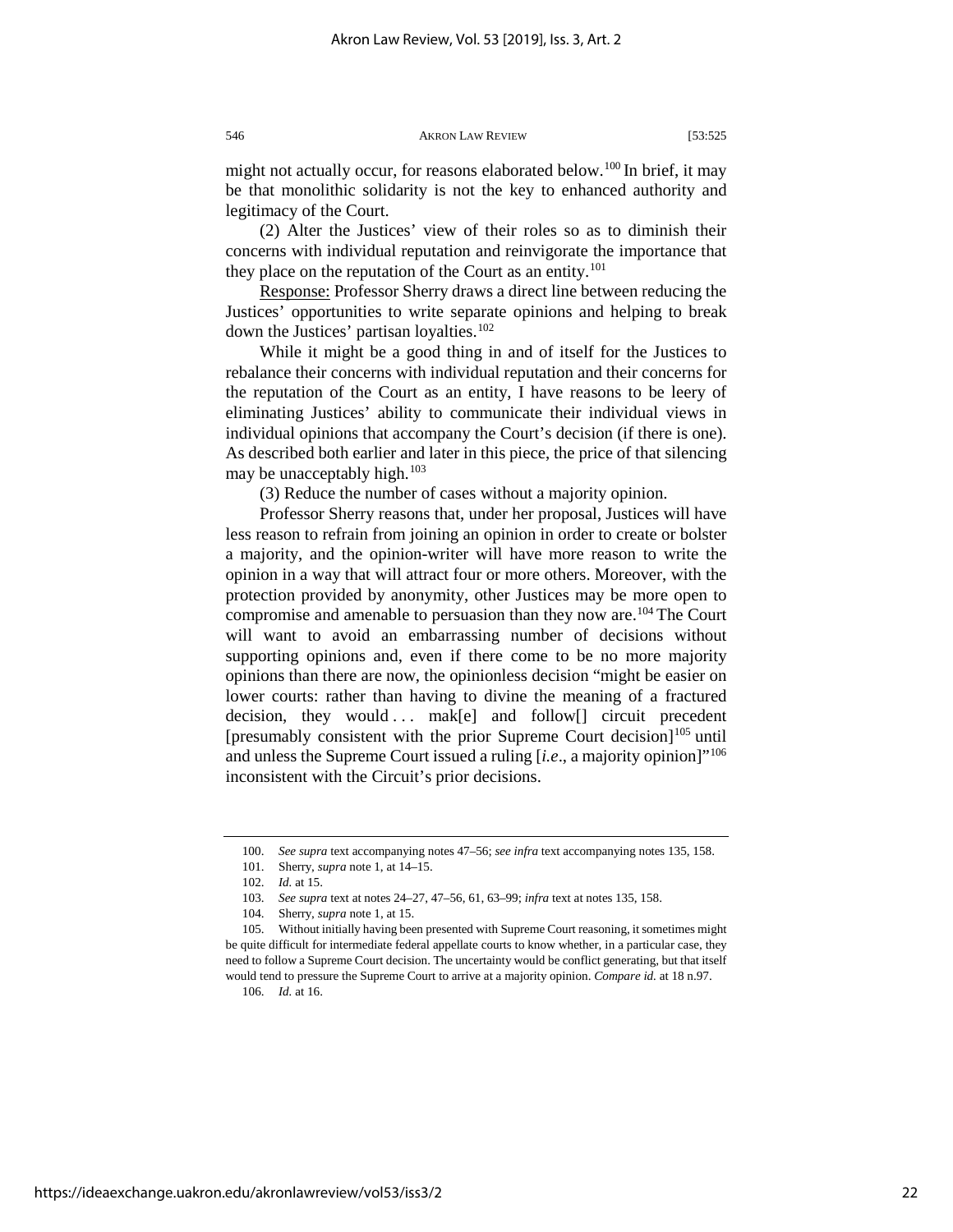Response: This "excerpt" indicates that there is reason to believe that Professor Sherry's proposal would likely increase the number of cases with a majority opinion, but there is no guarantee of that. Insofar as the proposal would *not* have that effect, the question whether lower courts and other persons affected by the Court's decisions—would be better off with an opinionless decision or with multiple opinions is a debatable one. As previously discussed, $107$  multiple opinions unaccompanied by a majority opinion pose a challenge to lower courts that are trying to determine and apply the rules established by a Supreme Court case, but at least the multiple opinions provide indications of the Justices' thinking. The absence of any Supreme Court opinion and the presence of a naked affirmance or reversal may leave even greater uncertainty as to how lower courts should decide cases that are not "on all fours" with the case previously decided by the Supreme Court.

(4) Provide "incentives for the Justices to reach consensus on an opinion that is just maximalist enough to provide guidance."[108](#page-23-1)

Response: This is a hypothesis of Professor Sherry's. She acknowledges that prohibiting concurrences might yield more minimalist opinions, so written in an effort to persuade a majority to sign on.[109](#page-23-2) She further acknowledges that her proposal might produce "overly minimalist opinions to start."[110](#page-23-3) But she notes that a majority *can* issue wide and deep opinions and that the (posited) absence of (otherwise feared and constraining) concurring and dissenting opinions will free majorities to write such wide and deep, guidance-providing opinions—assuming that five or more Justices would accept the opinion. The degree to which and the frequency with which that would happen remains an unknown. Professor Sherry argues that Justices freed from playing to their bases can devote more time and energy to providing guidance to the public and to lower courts, but even if they "can" it is not clear that they will, in part because the depth of their agreement may not go so far. Indeed, if a majority of the Justices can agree on a decision but not on an opinion, there will be no transparency at all. And, as noted, an opinion that is relatively skeletal (because that is all a majority of Justices can agree upon) will leave many open questions for the intermediate appellate courts to wrestle with.

<span id="page-23-0"></span><sup>107.</sup> *See supra* note 57 and accompanying text.

<sup>108.</sup> Sherry, *supra* note 1, at 17.

<span id="page-23-3"></span><span id="page-23-2"></span><span id="page-23-1"></span><sup>109.</sup> *Id.* at 17.

<sup>110.</sup> *Id.* at 18.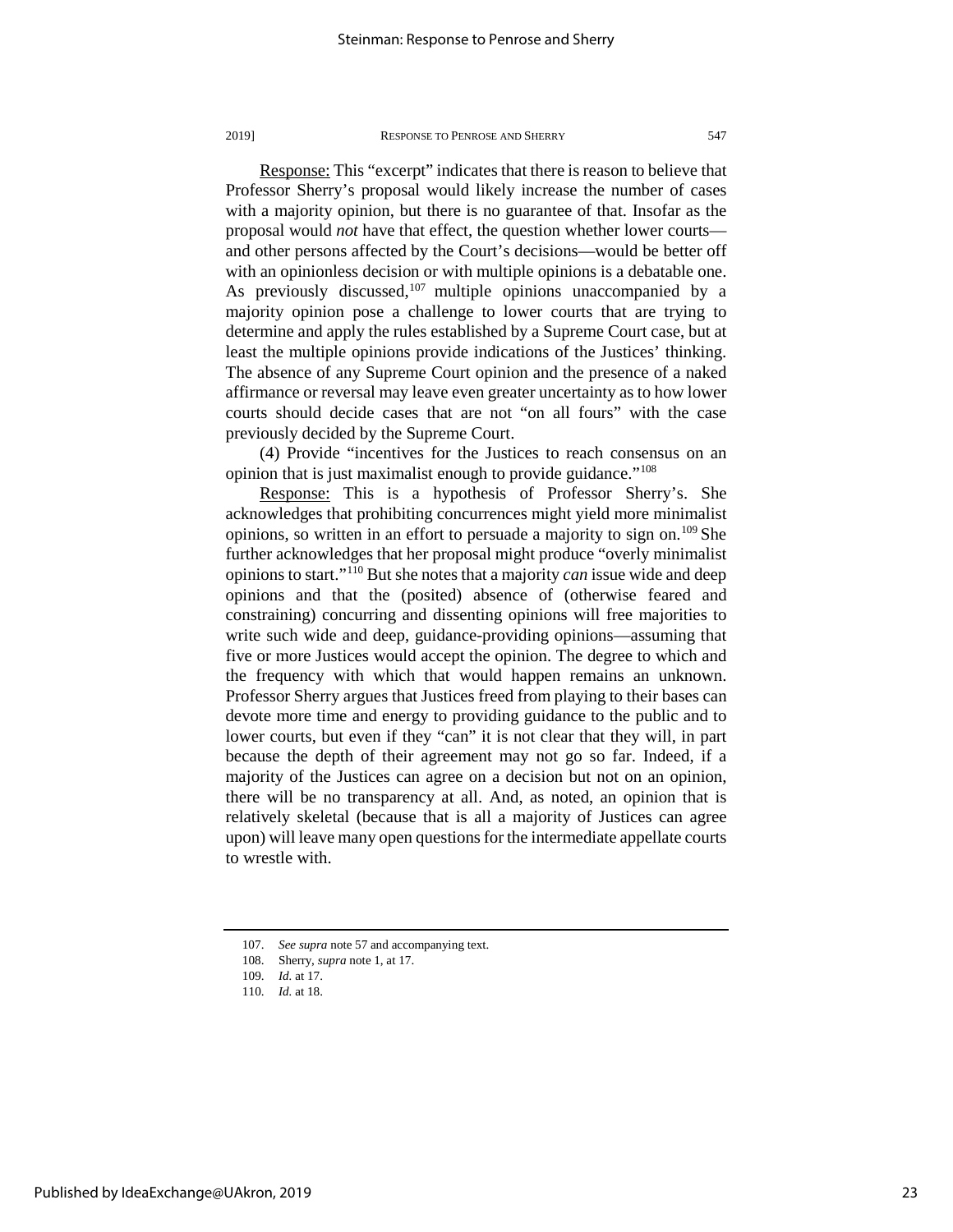# *B. Rejoinders to Professor Sherry's Arguments*

Professor Sherry begins from the premise that the Supreme Court would *not* adopt her proposals on its own. Internal efforts to motivate the Justices to seek consensus have not succeeded, and "the norm of separate opinion-writing . . . has become entrenched."[111](#page-24-0) Thus, she is convinced that "[o]nly Congress can successfully limit the Court to a single unattributed opinion,"[112](#page-24-1) and I presume that she also would say that only Congress could successfully eliminate the publication of vote counts. The proposal to have Congress impose these requirements and restrictions on the Court provokes Constitutional objections grounded in the First Amendment, separation of powers, and Article III.

# 1. With Respect to the First Amendment

First, I want to state that I have no great expertise in First Amendment law. Nonetheless, I can bring some pertinent information and thoughts to bear. Professor Sherry's position is that litigants (and presumably therefore the citizenry at large) have no First Amendment right to receive either signed or reasoned opinions of the Court. *A fortiori*, litigants and the public have no First Amendment-based right to receive dissents or concurrences with or without attribution to their authors.<sup>113</sup> In support of these conclusions, Professor Sherry cites both the Court's issuance of per curiam opinions on the merits, some with and others without reasoned explanations, and the common absence of explanations, vote totals, and dissents from denials of certiorari.<sup>[114](#page-24-3)</sup> Those are facts with which I cannot argue. However, there is a recognized First Amendment right to receive informed opinions. Justice Souter (joined by Justices Stevens and Ginsburg), dissenting in *Garcetti v. Ceballos*,<sup>[115](#page-24-4)</sup> remarked that:

[T]he individual and the public value of . . . speech . . . may well be greater . . . when [a government] employee speaks pursuant to his duties in addressing a subject he knows intimately for the very reason that it falls within his duties [than when the employee speaks about other matters]. . . . The interest at stake is as much the public's interest in

<span id="page-24-0"></span><sup>111.</sup> *Id.* at 20.

<span id="page-24-1"></span><sup>112.</sup> *Id.*

<span id="page-24-2"></span><sup>113.</sup> *See id.* at 21.

<sup>114.</sup> *Id.*

<span id="page-24-4"></span><span id="page-24-3"></span><sup>115.</sup> Garcetti v. Ceballos, 547 US 410, 428, 430–31 (2006) (Souter, J., dissenting).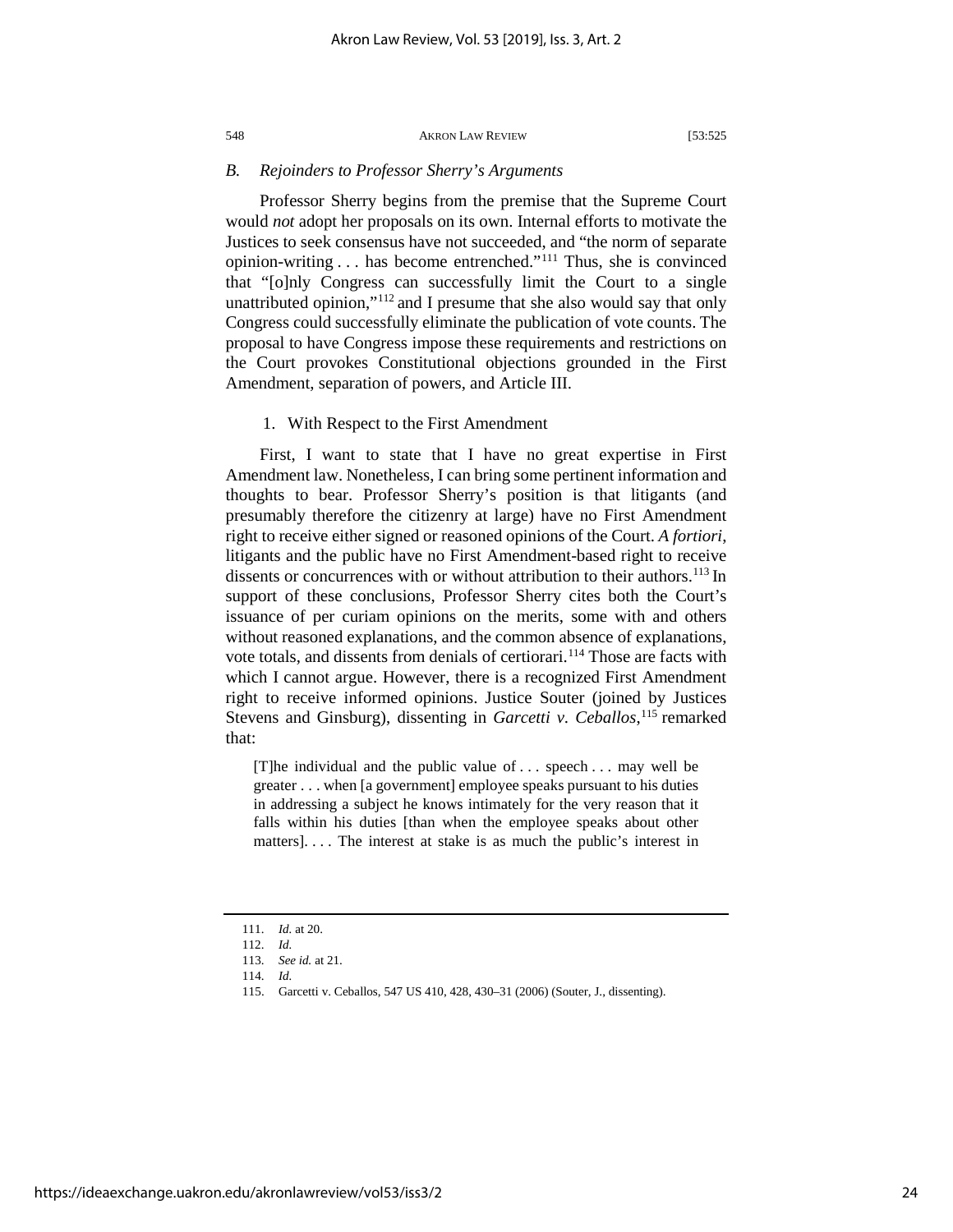receiving informed opinion as it is the employee's own right to disseminate it.<sup>[116](#page-25-0)</sup>

When Justices of the Supreme Court write separate opinions expressing their informed opinions, they are government employees speaking pursuant to their duties as such—even though in our current system, they do not have a duty to write a separate opinion in any particular case—and a public interest exists in receiving those informed opinions. Thus, contrary to Professor Sherry's view, litigants and citizens at large may well have a First Amendment right to receive the separate opinions that Justices wish to write and publish, unlimited by interference from a distinct branch of the federal government such as Congress.<sup>[117](#page-25-1)</sup>

Do Justices have a First Amendment right to write or publish dissents or concurrences? Professor Sherry relies on *Garcetti v. Caballos*[118](#page-25-2) in concluding that the Justices have no such right. For reasons that follow, I do not believe that *Garcetti* disposes of the issue, but no Supreme Court case explicitly affirms the right of judges or even Justices to write or publish dissents or concurrences either. In *Garcetti*, the Court distinguished between the speech of a government employee in his or her capacity as a citizen and the speech of a government employee speaking in his or her capacity as such. The Court found the former speech to be protected when the individual spoke (as a citizen) on a matter of public concern. But the Court held that "[w]hen public employees make statements pursuant to their official duties," their speech may be punished or restricted by their government employer.<sup>[119](#page-25-3)</sup> The Court emphasized that a government entity has broad discretion to restrict speech when it acts in its role as an employer but that (even then) the restrictions it imposes must

<span id="page-25-3"></span><span id="page-25-2"></span>Published by IdeaExchange@UAkron, 2019

<sup>116.</sup> *Id.* at 433 (quoting San Diego v. Roe, 543 U.S. 77, 82 (2004) (per curiam)).

<span id="page-25-1"></span><span id="page-25-0"></span><sup>117.</sup> Regarding the First Amendment-grounded right to receive information, *see, e.g.*, Bd. of Educ., Island Trees Union Free Sch. Dist. No. 26 v. Pico, 457 U.S. 853, 867 (1982) ("Our precedents have focused 'not only on the role of the First Amendment in fostering individual self-expression but also on its role in affording the public access to discussion, debate, and the dissemination of information and ideas.' First Nat'l Bank of Boston v. Bellotti, 435 U.S. 765, 783 (1978). . . . This right [to receive information and ideas] is an inherent corollary of the rights of free speech and press . . . [T]he right to receive ideas . . . follows ineluctably from the sender's First Amendment right to send them: 'The right of freedom of speech and press . . . embraces the right to distribute literature, and necessarily protects the right to receive it.' Martin v. Struthers, 319 U.S. 141, 143 (1943) (citation omitted). . . . [T]he right to receive ideas is a necessary predicate to the recipient's meaningful exercise of his own rights of speech, press, and political freedom."); Stanley v. Georgia, 394 U.S. 557, 564 (1969) ("It is now well established that the Constitution protects the right to receive information and ideas. . . . This right to receive information and ideas . . . is fundamental to our free society."). *See generally* 1 SMOLLA & NIMMER ON FREEDOM OF SPEECH § 2:73 (rev. ed. 2020).

<sup>118.</sup> Garcetti v. Ceballos, 547 U.S. 410 (2006).

<sup>119.</sup> *Id.* at 424–26.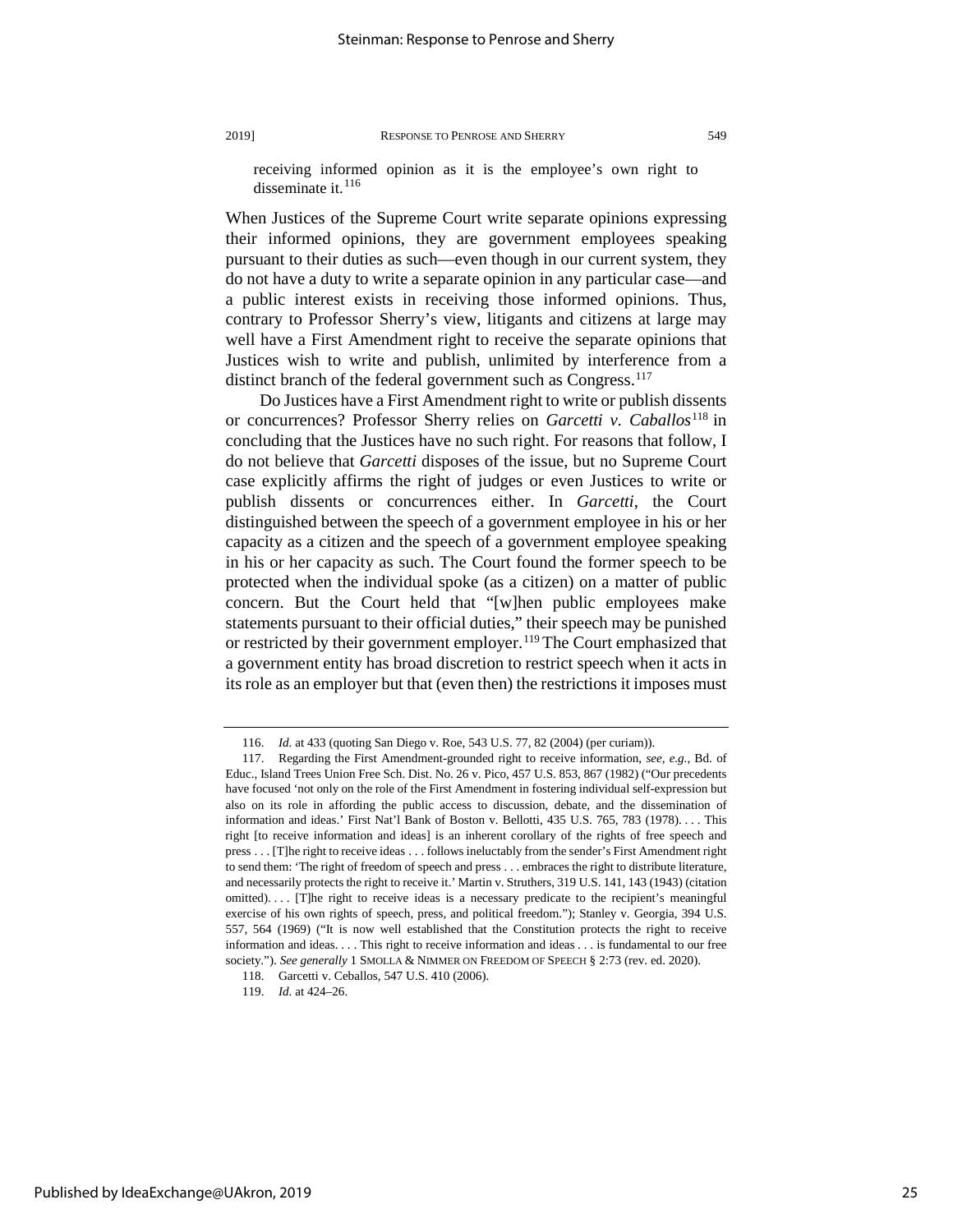be directed at speech that has the potential to affect its operations.<sup>120</sup> Unlike the fact situation presented by *Garcetti*, Professor Sherry's proposal does not entail a restriction of the speech of Justices by their employer. Congress does not employ the Justices; it is not in a chain of command that encompasses the Justices; and the requirements and limitations on speech that Professor Sherry would have Congress impose on the Justices do not have the potential to directly affect Congress's operations.[121](#page-26-1) Thus, *Garcetti v. Caballos* does not control the issue posed by the proposal, and I disagree with Professor Sherry that *Garcetti* "means" that, within the bounds of separation of powers principles, Congress is free to specify what Justices may or not say.

It also is relevant that First Amendment jurisprudence generally recognizes utterances as speech protected by the First Amendment unless the speech falls into narrow, largely unprotected categories such as obscenity, "fighting words," speech that creates a clear and present danger of imminent harm, true threats, defamation with actual malice, and child pornography.<sup>122</sup> Consequently, there is little reason to doubt that Justices enjoy a First Amendment right to express their opinions about the cases that the Court has either a statutory duty to decide or has chosen to decide via the exercise of its certiorari powers. Intermediate federal appellate courts have recognized this. For example, in *In re Kendall*<sup>[123](#page-26-3)</sup> the Third Circuit reversed the contempt conviction of a superior court judge for publishing a judicial opinion that chastised a state supreme court for issuing a particular writ of mandamus. The Third Circuit noted that courts inferior to the U.S. Supreme Court repeatedly have held that a "judge does not check his First Amendment rights at the courthouse door."[124](#page-26-4) It agreed, saying:

What a judge says in an opinion is sufficiently expressive to trigger First Amendment review. The judge "inten[ds] to convey a particularized

<span id="page-26-4"></span><span id="page-26-3"></span>124. *Id.* at 824 (citing In re Judicial Misconduct, 632 F.3d 1289, 1289 (9th Cir. Jud. Counc. 2011) (Kozinski, C.J., sitting alone)).

<sup>120.</sup> *Id.* at 419.

<span id="page-26-1"></span><span id="page-26-0"></span><sup>121.</sup> Nor would the proposed requirements and limits *indirectly* affect Congress's operations significantly more than they would affect the operations of the many others whom the Court's opinions may affect.

<span id="page-26-2"></span><sup>122.</sup> *See generally* ERWIN CHEMERINSKY, CONSTITUTIONAL LAW, PRINCIPLES AND POLICIES § 11.3 (4th ed. 2011) (elaborating upon categories of unprotected and less protected speech); Edward Eberle, *The Architecture of First Amendment Free Speech*, 2011 MICH. ST. L. REV. 1191, 2101, 1206 (2011) (discussing the evolution of free speech doctrine, including what categories of speech remain largely unprotected) (regarding "true threats" *citing* Virginia v. Black, 539 U.S. 343, 359 (2003)); Daniel Farber, *The Categorical Approach to Protecting Speech in American Constitutional Law*, 84 IND. L.J. 917, 928–30 (2009).

<sup>123.</sup> In re Kendall, 712 F.3d 814 (3d Cir. 2013).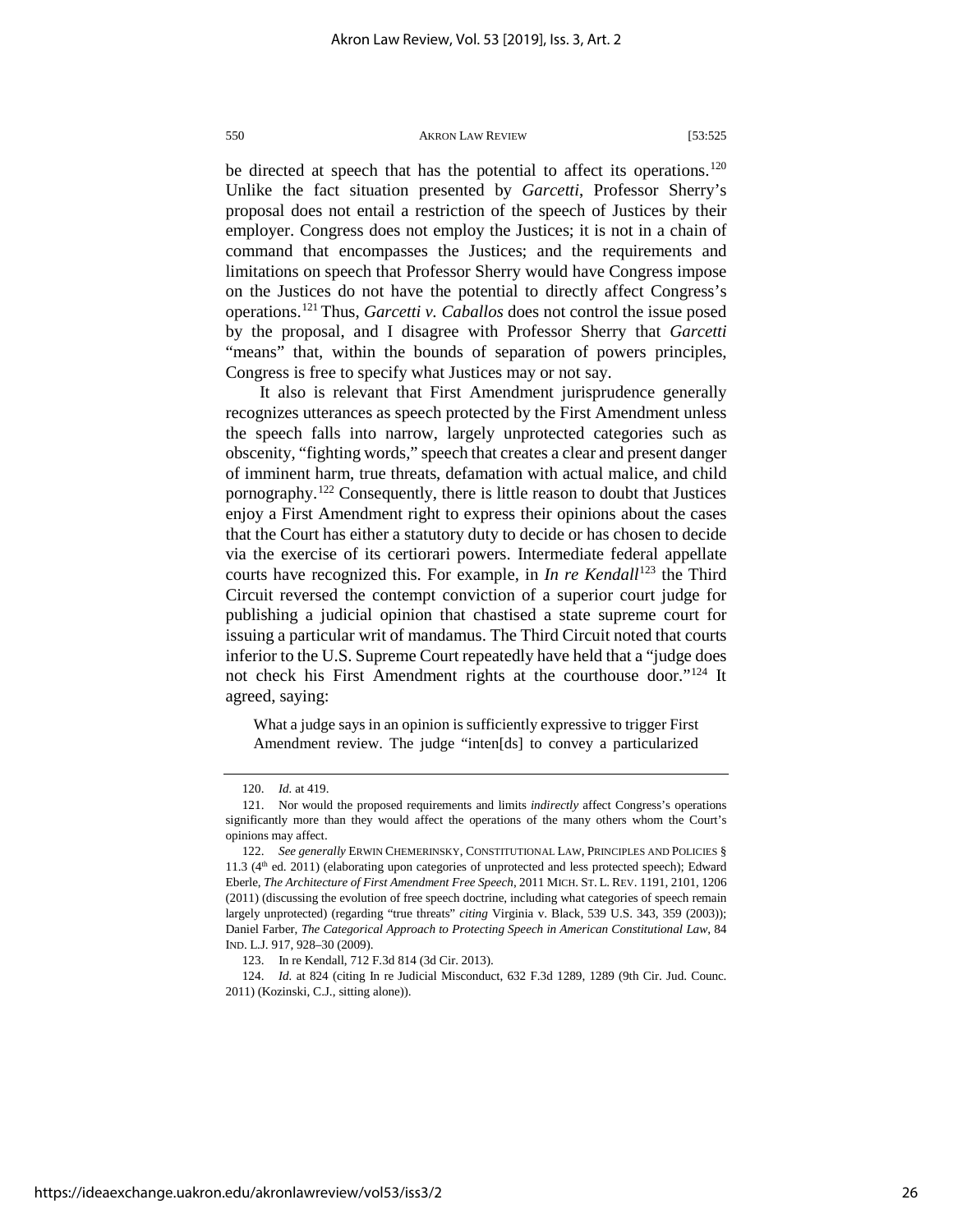message" by explaining his legal analysis and conclusions . . . . Indeed, as pure speech on public issues, a judicial opinion "occupies the highest rung of the hierarchy of First Amendment values" and is thus "entitled to special protection."<sup>[125](#page-27-0)</sup>

The Supreme Court itself has recognized that candidates for judicial office have First Amendment rights that need to be respected.<sup>126</sup>

It similarly is worthy of note, by way of analogy, that the speech of United States Senators and Congresspersons in the House of Representatives is protected by the Constitution.<sup>[127](#page-27-2)</sup>The Speech or Debate Clause of Article I, section 6, clause 1, provides that such Senators and Representatives "shall not be questioned in any other Place" "for any Speech or Debate in either House."<sup>[128](#page-27-3)</sup> The Speech or Debate Clause "was designed to assure a co-equal branch of the government broad freedom of speech, debate, and deliberation, without intimidation or threats from the Executive Branch. It thus protects Members against prosecutions that directly impinge upon or threaten the legislative process."<sup>129</sup> It prevents the "intimidation of legislators by the Executive and accountability before a possibly hostile judiciary."[130](#page-27-5) Although the Speech or Debate Clause is viewed as primarily protecting separation of powers and only incidentally protecting individual legislators, it also has been recognized to be linked to the First Amendment.<sup>[131](#page-27-6)</sup> While there is not a parallel provision in the

<span id="page-27-4"></span><span id="page-27-3"></span>128. U.S. CONST. art. I, § 6, cl.1. *See generally* Comment, *Brewster, Gravel, and Legislative Immunity*, 73 COLUM. L. REV. 125 (1973).

<span id="page-27-0"></span><sup>125.</sup> *Id.* (citing Snyder v. Phelps, 562 U.S. 443 (2011)). *See generally* LEE EPSTEIN, WILLIAM M. LANDES & RICHARD A. POSNER, THE BEHAVIOR OF FEDERAL JUDGES 257 (2013) (noting the selfexpressive character as well as instrumental effects of judicial opinions).

<span id="page-27-1"></span><sup>126.</sup> *See* Republican Party of Minn. v. White, 536 U.S. 765 (2002) (holding that Minnesota's canon prohibiting candidates for election to judicial office from announcing their views on disputed legal or political issues that are within the province of the court for which the candidate is running violated the First Amendment).

<span id="page-27-2"></span><sup>127.</sup> U.S. CONST. art. I, § 6, cl.1; *but see* Gravel v. United States, 408 U.S. 606, 616, 626–28 (1972) (holding in part that the Speech or Debate Clause does not protect a legislator's private republication of material from the Congressional Record for the benefit of constituents because informing citizens is not a "legislative" act entitled to constitutional immunity). Justice Douglas dissented, reasoning that liability for re-publication would be not only a violation of the speech or debate clause but also a violation of the first amendment. *See id.* at 636–48 (Douglas, J., dissenting).

<sup>129.</sup> *Gravel*, 408 U.S. at 616.

<sup>130.</sup> *Id.* at 617.

<span id="page-27-6"></span><span id="page-27-5"></span><sup>131.</sup> *See, e.g.*, *Gravel*, 408 U.S. at 616 (noting that, "The Speech or Debate Clause was designed to assure a co-equal branch of the government wide freedom of speech, debate, and deliberation without intimidation or threats from the Executive Branch."). *See generally* Michael L. Shenkman, *Talking About Speech and Debate: Revisiting Legislative Immunity*, 32 YALE L. & POL'Y REV. 351, 360–61 (2014) ("Given the broad impact of the First Amendment, it is striking to consider that the Speech or Debate Clause comprised the entirety of free speech protection in the Constitution as initially written in 1787. Indeed, the Framers of the Bill of Rights looked to parliamentary privilege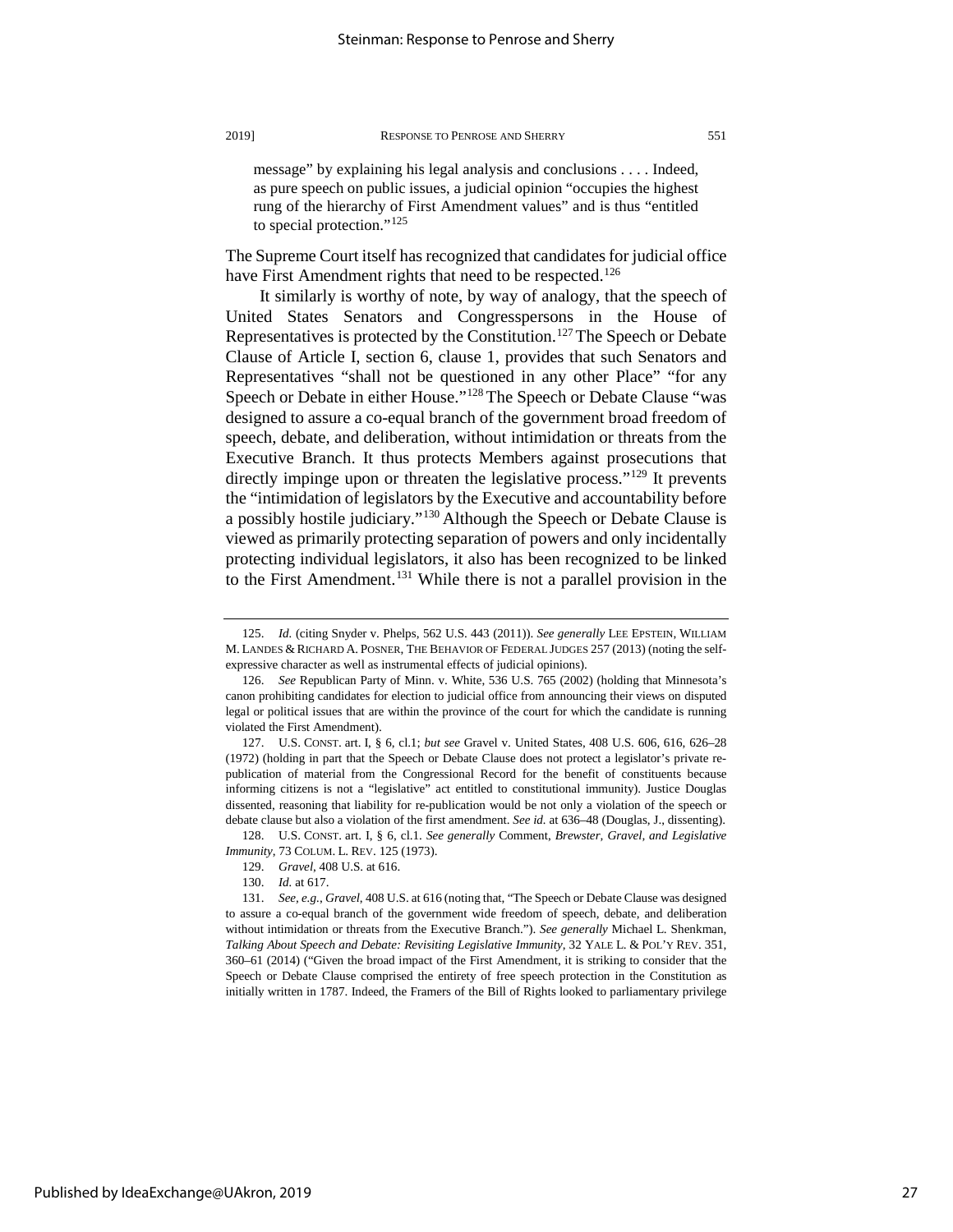Constitution that applies to Justices or judges, the courts have long fashioned common law that similarly gives immunity from liability to federal judges and Justices for anything they say in their capacity as such.<sup>132</sup>

Notwithstanding all of the foregoing however, no Supreme Court decision specifically upholds the right of Justices under the First Amendment to write or publish concurring or dissenting opinions. That absence of precedent may, however, be attributable to the absence of occasions when Congress or the Executive branch sought to restrict the speech of Justices<sup>[133](#page-28-1)</sup> rather than being circumstantial evidence of an absence of First Amendment protection.

Before moving on, it is extremely important to acknowledge that Professor Sherry's proposal does not go so far so to recommend that Congress prohibit Supreme Court Justices from expressing their separate opinions (about the cases that the Court has heard) in any time, place, or manner *other than* in formal dissents or concurrences to be published in the authorized reporters of Supreme Court decisions.<sup>[134](#page-28-2)</sup> It may be that this feature of her proposal would protect it from a First Amendment challenge, for the government is entitled to impose reasonable time, place, and manner restrictions on speech. On the other hand, the traditional

<span id="page-28-0"></span>132. "As early as 1872, the [Supreme] Court recognized that it was 'a general principle of the highest importance to the proper administration of justice that a judicial officer, in exercising the authority vested in him, [should] be free to act upon his own convictions, without apprehensions of personal consequences to himself.'" Stump v. Sparkman, 435 U.S. 349, 355 (1978) (quoting Bradley v. Fisher, 80 U.S. 335, 347 (1871)). The doctrine of judicial immunity is rooted in English common law, and its primary purpose is to preserve judicial independence. *See* Forrester v. White, 484 U.S. 219, 225 (1988).

as embodied in the Speech or Debate Clause to find the principles that animated the First Amendment. Only later, in 1791, was the Bill of Rights submitted and ratified, providing for a direct free speech right in the citizenry. In practice, the free speech aspect of the Speech or Debate Clause has been virtually subsumed by First Amendment jurisprudence—that is, there is little effective legislative speech covered today that is not also protected by the First Amendment. There is, however, no indication that the Framers meant the First Amendment to reduce the Speech or Debate Clause to de facto surplusage by making the First Amendment a broader application of coextensive protection."). Shenkman cites AKHIL REED AMAR, THE BILL OF RIGHTS: CREATION AND RECONSTRUCTION 125 (1998) (arguing for the importance of reading the Speech or Debate Clause and the First Amendment together, rather than taking a "clausebound" approach).

<span id="page-28-1"></span><sup>133.</sup> The First Amendment applies to the states through the Fourteenth Amendment, but it may be that state legislatures and executives have seldom tried to restrict the speech of judges, and any such efforts may not have been tested in the courts—or at least up to the United States Supreme Court. As part of a constitutional Article that provided for the publication of official case reports at public expense, the Louisiana Constitution of 1898 prohibited the publication of dissenting opinions. This was seen as an "economy measure," and dissenting opinions continued to be published in a private publication, the Southern Reporter. The state Constitution of 1921 eliminated the prohibition. Justice Joe W. Sanders, *The Role of Dissenting Opinions in Louisiana*, 23 LA. L. REV. 673, 678 (1963).

<span id="page-28-2"></span><sup>134.</sup> Sherry, *supra* note 1, at 21 n.121, 26 n.155, 36.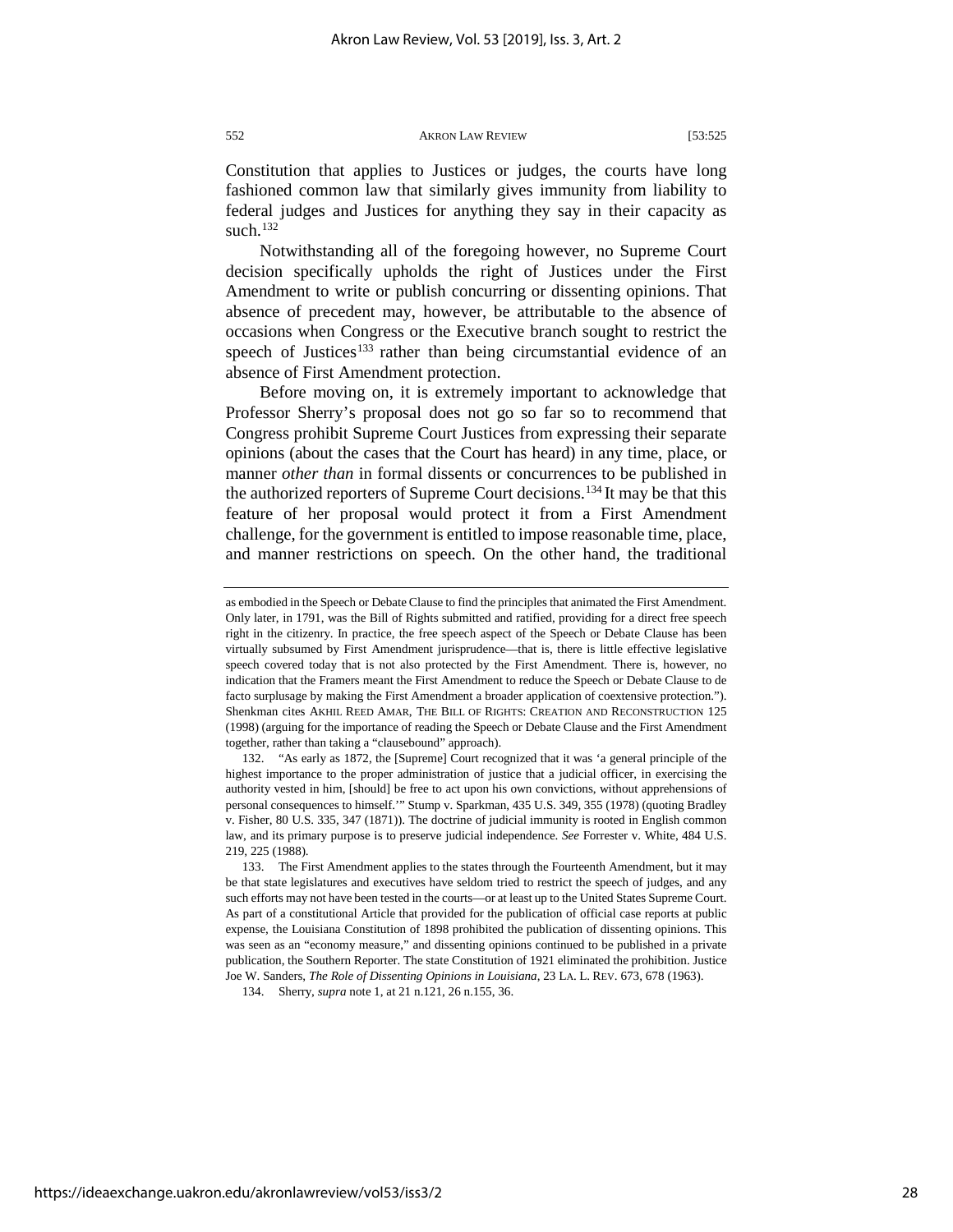placement of dissenting and concurring opinions in direct juxtaposition to the majority or plurality opinions of the Court has significant functionality that could lead to the conclusion that a congressional prohibition of such publication would violate the First Amendment rights of the Justices or the reciprocal, concomitant, correlative, and derivative right of would-be readers to gain convenient access to concurring and dissenting opinions that Justices want to publish.<sup>[135](#page-29-0)</sup> Professor M. Todd Henderson has written an analysis that merits extended quotation:

Th[e] discourse among litigants, judges, lawyers, academics, students, and the public is greatly influenced by the manner in which appellate opinions are issued. The most important influence on this discourse is the presence or absence of separate opinions.... [By the  $1940$ 's] [d]issent had proved to be a powerful weapon for change. Furthermore, this era saw the rise of legal realism. . . . To increase the power of the Court specifically and the law generally, [Chief Justice] Stone encouraged debate and controversy, rather than suppressing it[.] . . . The issuance of unanimous, per curiam opinions "deciding" particularly thorny issues might provoke extrajudicial or even extralegal responses. . . . [D]issent allows judges in the future to overrule bad law based on the reasoning of their predecessors, in essence allowing the Court, and thus the law and lawyers, to play a more political role by essentially mollifying the losing parties and encouraging a continuing legal discourse. . . . Ironically, the practice of dissent provides the Court as an institution with a public and political acceptance it would be unable to achieve with per curiam opinions. . . . The credibility of the Court in general is enhanced when it reveals, at least to a degree, the integrity of its deliberative decision-making process. . . . With individual opinions, Justices expose their competence and legal analysis to the world for criticism. In this way, dissenting opinions arguably create better Justices. With their reputation or career on the line, Justices have the incentive to consider each case carefully. But . . . dissent is not just about modernity's quest for deliberative democracy or necessary for the proper functioning of a Supreme Court. . . . [D]issent is the strategy that enables the Court and the law in general to maintain its institutional

<span id="page-29-0"></span><sup>135.</sup> It should be noted that, indeed, at times the right to receive information can be more important than the right to publish it, even though the two rights are in some sense two sides of the same coin. Would-be readers of judicial opinions that could directly affect the readers' lives—in ways that the opinions do not affect the Justices—may well be among those whose interests in receiving information are greater that the interests of those who seek to speak. *Compare* Conant v. Walters, 309 F.3d 629, 643 (9th Cir. 2002) (Kozinski, J., concurring) (opining that, if doctors were deterred from communicating certain information to their patients, the harm to patients who suffered from disabilities in which marijuana offered one of the few hopes for therapy or relief would be far greater than the harm that would be suffered by the doctors whom federal policy threatened with sanctions if they recommended or prescribed marijuana for medical purposes).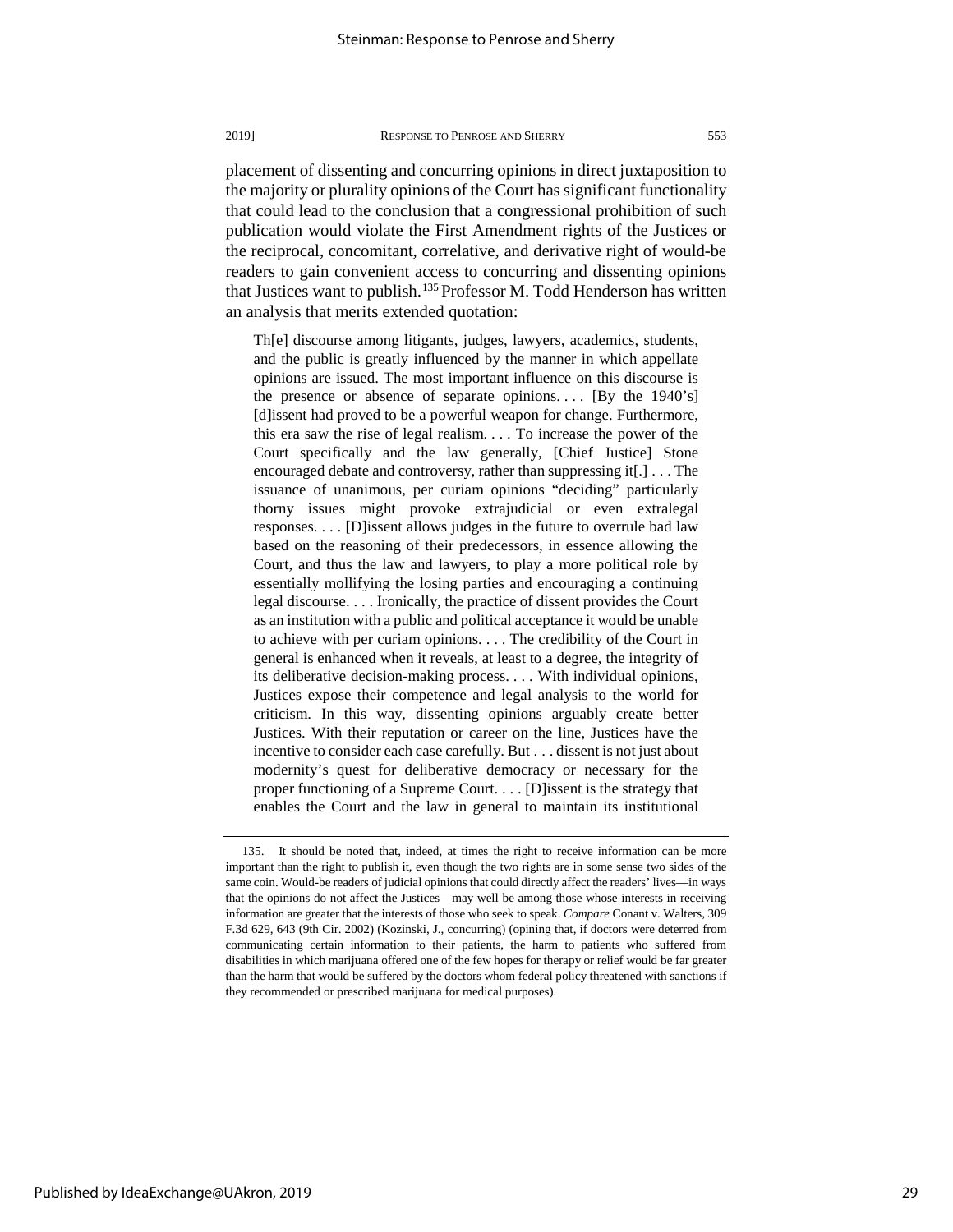power given the highly political nature of the cases the Court decides today. . . . Separate opinions not only show society that the process of decision making is legitimate, but also allow those who oppose a particular result to take comfort that the result may someday be reversed. . . . Dissents therefore preserve the ability of the Court to maintain its normalizing power. The vulnerability of precedents based on less than a unanimous judgment makes the Court and the law invulnerable.

Imagine a per curiam opinion . . . where the absence of dissent reflected mere conformity rather than actual agreement. Such an opinion would be criticized in part because of [Professor] Stack's notion of legitimacy, but also because opponents of the opinion would have no legal grounds to continue the fight. . . . [D]issent allows lower courts, lawyers, and politicians to measure the weight of the opinion and to plan a political or legal counterattack. Dissents lead to ambiguity and hope of change . . . . Without such possibilities for counterattack, the opinion would carry more weight, but the integrity of law and the Court might well come under siege from more dangerous political forces [leading to] . . . [p]ossible . . . impeachment, change in Court composition or jurisdiction, or a constitutional amendment.... Paradoxically[,] by undermining the authority of the Court, dissent increases the power of the Court and the law by insulating it from potential political attacks.<sup>[136](#page-30-0)</sup>

In short, we no longer live in a country that will accept unsigned purportedly majority opinions as if they came from an oracle. We all are legal realists. Our citizenry demands judicial opinions that show the views of each Justice who chooses to separately state his or her opinion. We need to see the reasoning processes. We need to see how the Justices grappled with the issues. We need to see the Justices take responsibility for their opinions, and we want to know the vote totals. The legitimacy and the power of the Court depend on it.

# 2. With Respect to Separation of Powers and Article III

Because the two dovetail, I will treat together the issues of the bearing of separation of powers and Article III policies on Professor Sherry's proposals.

I will not take issue with Professor Sherry's position, "borrowed" from Professor Gary Lawson and others, that "the Necessary and Proper Clause provides authority for 'congressional legislation with respect to the

<span id="page-30-0"></span><sup>136.</sup> Henderson, *supra* note 39, at 328–32, 338–41.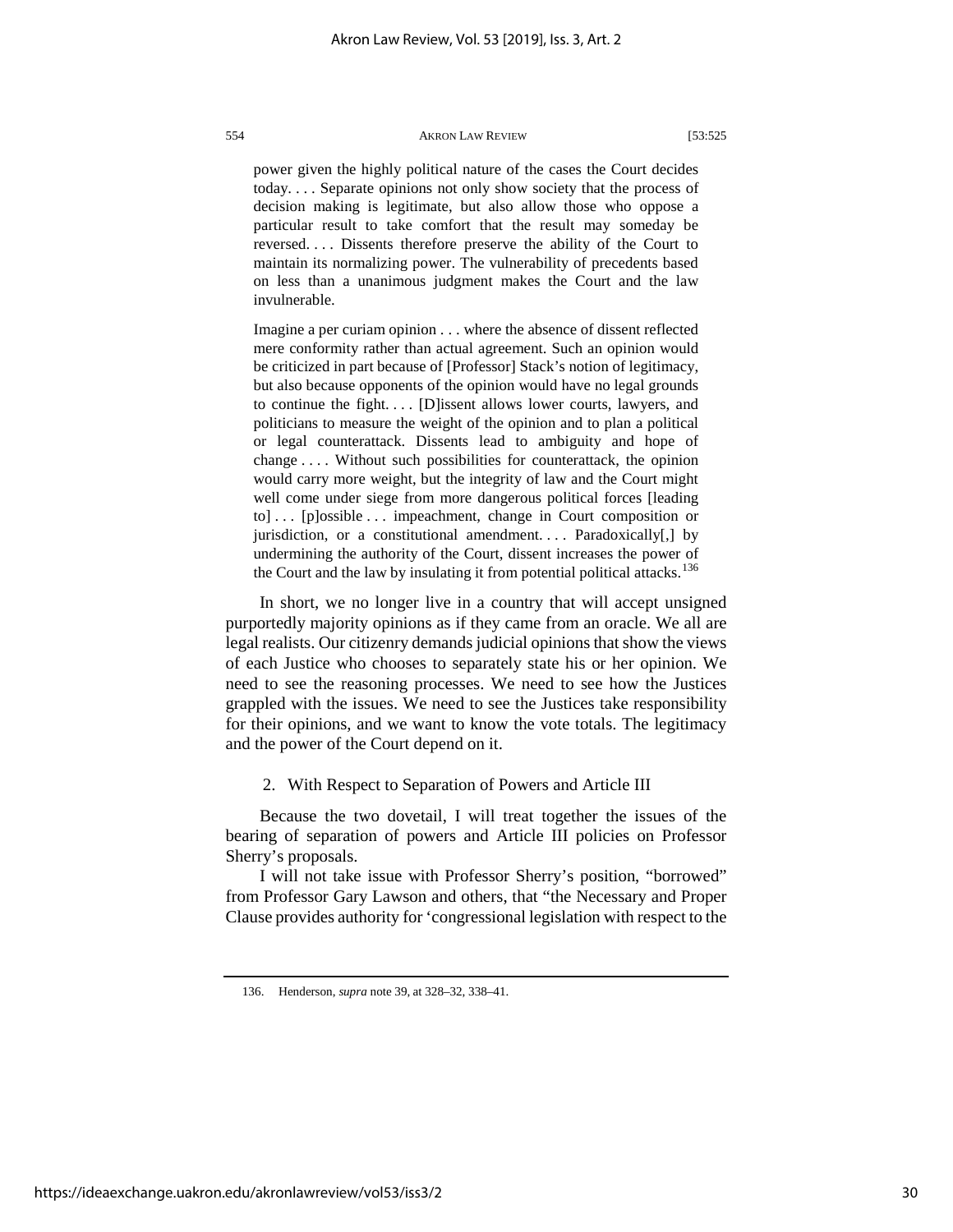operations of the judicial department.'"[137](#page-31-0) But Professor Sherry agrees (with me) that the question whether Congress constitutionally can mandate anonymous Supreme Court opinions deserves attention and is not a "no brainer" (my language; not hers).<sup>[138](#page-31-1)</sup> She also notes that no one has addressed the constitutionality of her proposal that Congress prohibit separate opinions, $139$  although she simultaneously reports that Professor Michael Stokes Paulsen "'tentatively concluded' that because 'Congress lacks power to control the content or manner of judicial opinion-writing,' it could not prohibit the publication of concurrences or dissents."[140](#page-31-3)

After distinguishing (from her proposal) the three types of laws that Professor Sherry finds the Supreme Court to have identified to be forbidden by Article III and its penumbra,  $141$  Professor Sherry presents a defense of her proposal based on a discussion of "the scope of the judicial power and the essential attributes that are protected from congressional interference."[142](#page-31-5)She quotes from the writings of a number of scholars who have attempted to describe the essence of judicial power or to distinguish matters that are not of the essence of judicial power such that legislatures may address those matters.<sup>143</sup> She infers that "Article III prohibits only congressional interference with the decisionmaking process,"<sup>[144](#page-31-7)</sup> and argues that her proposal lies outside the decisionmaking function because it regulates merely "the manner in which the Court can communicate its decision."[145](#page-31-8) Moreover, as a temporal matter, her proposal relates to a matter or matters—nonpublication of concurrences and dissents plus nonpublication of the author of the Court's opinion and the vote count of the Justices—that occur only after the decision making process is complete.[146](#page-31-9) Her proposal does "not prohibit the Justices from *writing* concurrences or dissents and circulating them internally,"[147](#page-31-10) something that she concludes *would* violate separation of powers as well as

<sup>137.</sup> Sherry, *supra* note 1, at 22, 22 n.123, 24–25.

<sup>138.</sup> *Id.* at 22 n.125.

<sup>139.</sup> *Id.*

<sup>140.</sup> *Id.* at 22 n.126 (emphasis added).

<span id="page-31-5"></span><span id="page-31-4"></span><span id="page-31-3"></span><span id="page-31-2"></span><span id="page-31-1"></span><span id="page-31-0"></span><sup>141.</sup> *Id.* at 22–24. Professor Sherry identifies as the three types of laws that the Supreme Court has held to be forbidden by Article III: (1) laws by which Congress dictates the result a court should reach in a particular case; (2) laws by which Congress vests review of decisions by Article III courts in executive branch officials; and (3) laws by which Congress retroactively compels federal courts to re-open final judgments. *Id.* at 22–23.

<span id="page-31-6"></span><sup>142.</sup> *Id.* at 24–27.

<sup>143.</sup> Sherry, *supra* note 1, at 23–24.

<sup>144.</sup> *Id.* at 25.

<span id="page-31-9"></span><span id="page-31-8"></span><span id="page-31-7"></span><sup>145.</sup> *Id.* at 26.

<span id="page-31-10"></span><sup>146.</sup> *Id.* at 26–27.

<sup>147.</sup> *Id.* at 26.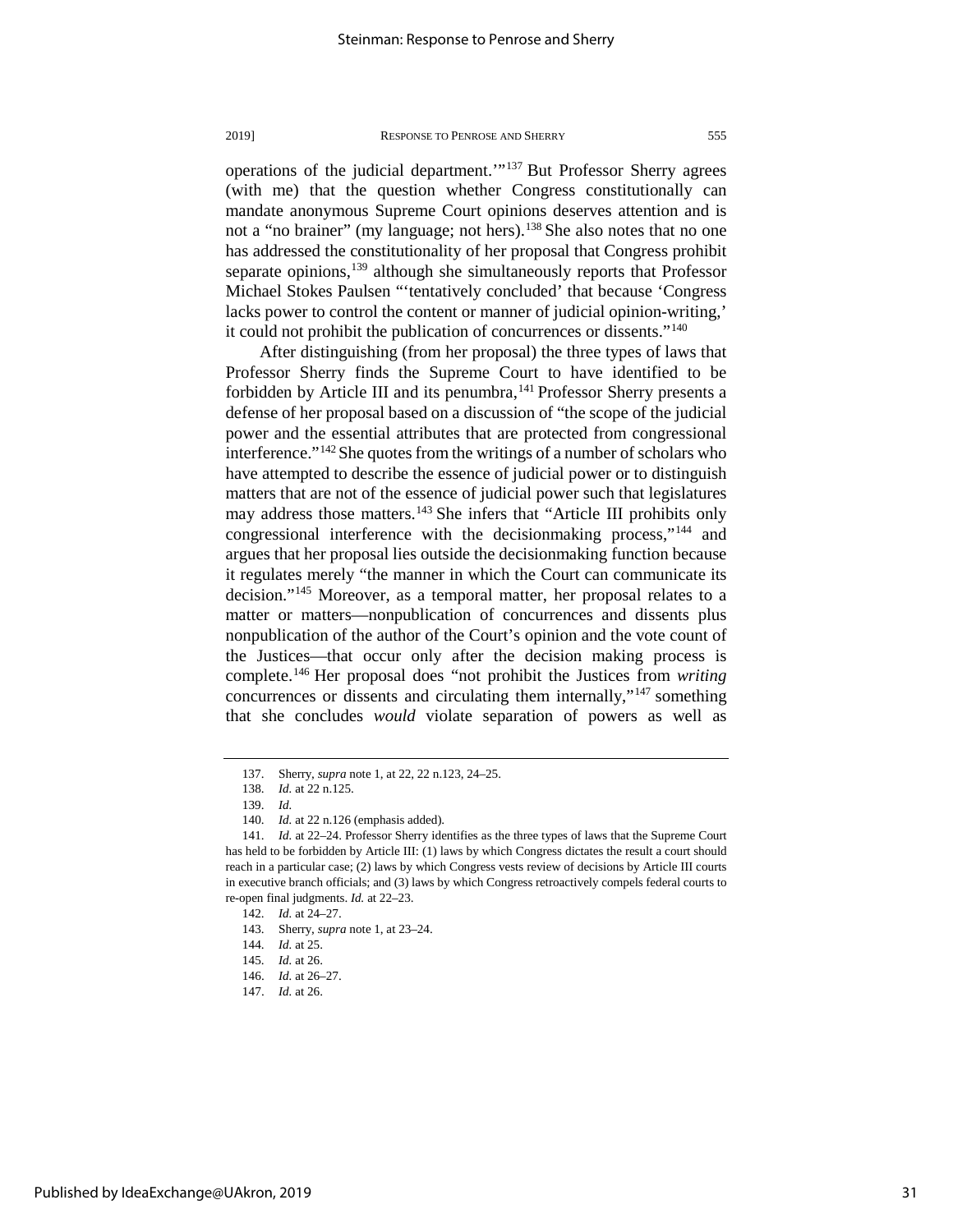(probably) the First Amendment.<sup>[148](#page-32-0)</sup> Nor, of course, does her proposal have Congress prohibit the writing of an opinion for the Court by an unidentified Justice. She concludes that for Congress to limit the types of opinions that the Supreme Court may publish, to prohibit attribution of opinions to named Justices, and to prohibit the publication of Supreme Court Justices' vote counts does not unduly interfere with "the Court's ability to make, explain, or justify its substantive decisions"<sup>[149](#page-32-1)</sup> and thus would be constitutional.

Are there rebuttals to these arguments? I believe that there are. Some of the counterarguments fall within the realm that Professor Sherry assayed. Others look further afield, to a broader view of the functions of the Court and its decisions. In addressing the latter, I will be led to address Professor Sherry's anticipation of nonconstitutional objections to her proposal and her responses to those objections, features of her paper that I have not yet addressed.

First, counterarguments within the realm that Professor Sherry assayed: I agree that, on the surface, because Professor Sherry's proposal does "not prohibit the Justices from *writing* concurrences or dissents and circulating them internally,"[150](#page-32-2) it does not affect the Court's decision making process. I say "on the surface" because it is quite possible that a Justice who is writing a separate opinion that s/he knows will not be published along with the Court's opinion (if any)<sup>[151](#page-32-3)</sup> might write differently than s/he would write if her or his separate opinion were going to be published along with the Court's opinion. Insofar as the separate opinions that are circulated among the Justices would be different than they otherwise would be, those differences might affect how, if at all, they would influence the Court's decision and opinion. Thus, the Court's decision and opinion might be different than they would be if the separate opinions were to be published as they historically have been, together with the Court's decision and opinion. Indeed, to make the internally circulated separate opinions and the Court's opinion different than they otherwise would be is a specific goal of Professor Sherry's.<sup>[152](#page-32-4)</sup> Under these circumstances, Professor Sherry's proposal for congressional action very much *would* affect the decision-making process itself. The proposal would

152. *Id.* at 15–17.

<sup>148.</sup> Sherry, *supra* note 1, at 26 n.155.

<sup>149.</sup> *Id.* at 27–28.

<sup>150.</sup> *Id.* at 26.

<span id="page-32-4"></span><span id="page-32-3"></span><span id="page-32-2"></span><span id="page-32-1"></span><span id="page-32-0"></span><sup>151.</sup> Under Professor Sherry's proposal, if five Justices cannot reach agreement on an opinion, the Court would note that the decision below is affirmed or reversed, but that the Court cannot agree on the reasons. *Id.* at 13. For ease of reading, I often will omit saying "if any."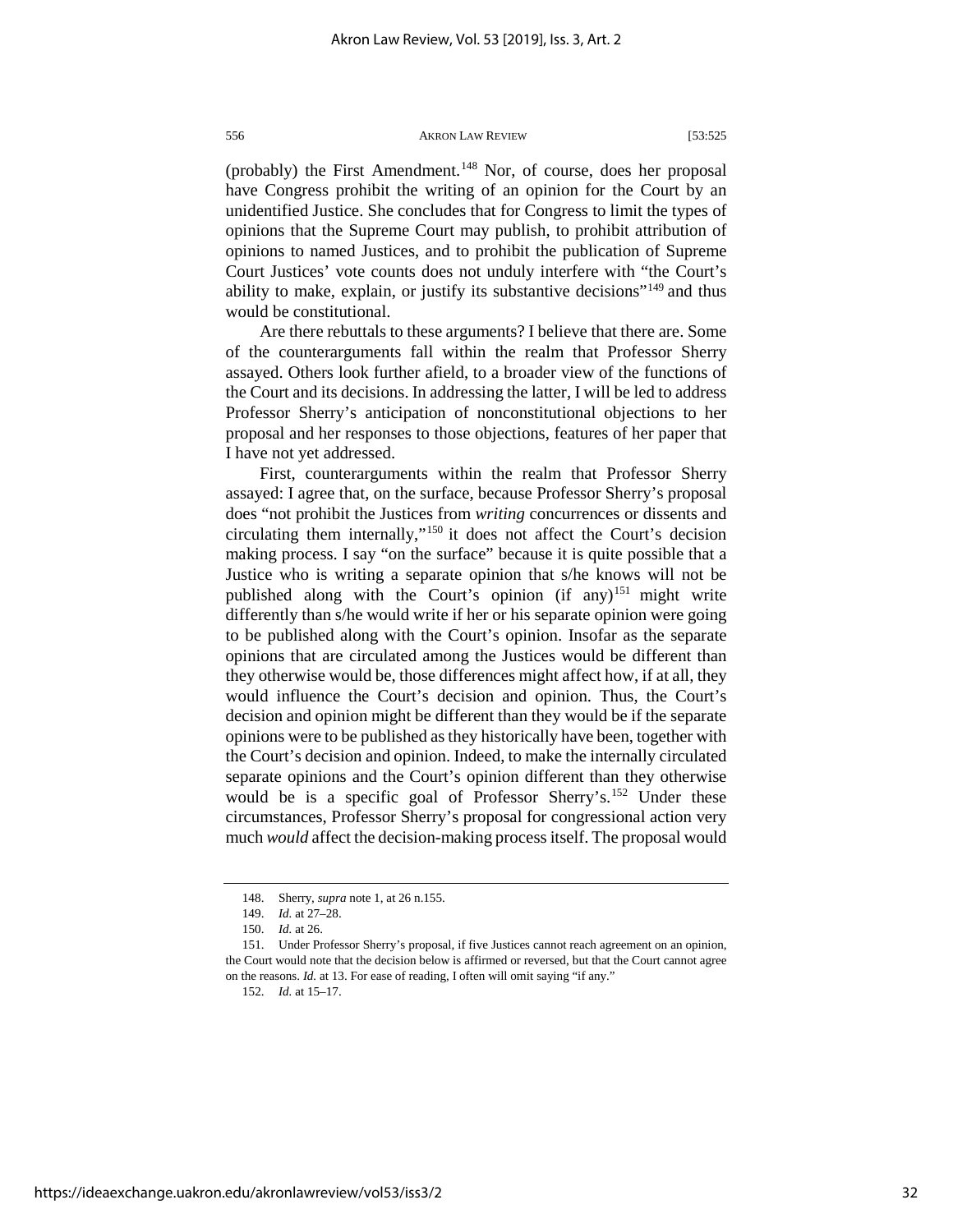very likely affect—and thus arguably interfere with $153$  —the process by which the Court makes, explains, and justifies its substantive decisions.<sup>154</sup> By Professor Sherry's own concession, this very well might violate constitutional separation of powers.

Second, Professor Sherry's concern with undue interference with the Court's making, explaining, and justifying its substantive decisions<sup>[155](#page-33-2)</sup> is telling. It suggests that we should be concerned not only with the Court's *making* of its substantive decisions but also with its explanations for and justifications of its substantive decisions. While both of the latter inhere in what the Court says, they also entail a communicative element. They are predicated on an audience (or audiences) outside the Court whom the Court is addressing in its decision and opinion. Historically, it is not only "the Court" that has been given an opportunity to address these audiences; dissenters and writers of concurring opinions also have had the opportunity to explain their differences with other Justices and to attempt to justify their positions on the issues raised by the case at bar—and to do so in a publication that is contemporaneous with and found in the same volume (and using the same citation) as the Court's opinion. If this were to change—if the Court's opinion, if any, were to be published alone and unsigned; if concurring and dissenting Justices' opinions could not be published contemporaneously with and in the same volume or through the same electronic citation as the majority decision or opinion—the communication would be very different and, I believe, impaired. For Congress to significantly interfere with the Court's and the Justices' communication of their views on the cases before the Court strikes me as something that *should* be held to violate separation of powers, for the significance of what the Supreme Court does and says is not limited to its majority opinions.

Professor Sherry also argues that "there is a strong argument that the democratic legitimacy of Supreme Court rulings comes not from the diversity of opinions but from the reasoned explanations given for the outcome," so "the per curiam opinion would provide the same legitimacy."[156](#page-33-3) Moreover, since, on her proposal, the views of Justices who disagree with a majority opinion would merely be relocated, not

<span id="page-33-2"></span><span id="page-33-1"></span><span id="page-33-0"></span><sup>153.</sup> Because no Supreme Court decisions specifically address many aspects of what Congress must not do in relation to federal court opinions, it is unclear when the question whether Congress has impermissibly "interfered with" the Court's making or explaining or justifying its substantive decisions is determinative or even relevant.

<sup>154.</sup> Sherry, *supra* note 1, at 26 n.150, 27.

<sup>155</sup>*. Id.* at 27–28.

<span id="page-33-3"></span><sup>156</sup>*. Id.* at 28–29.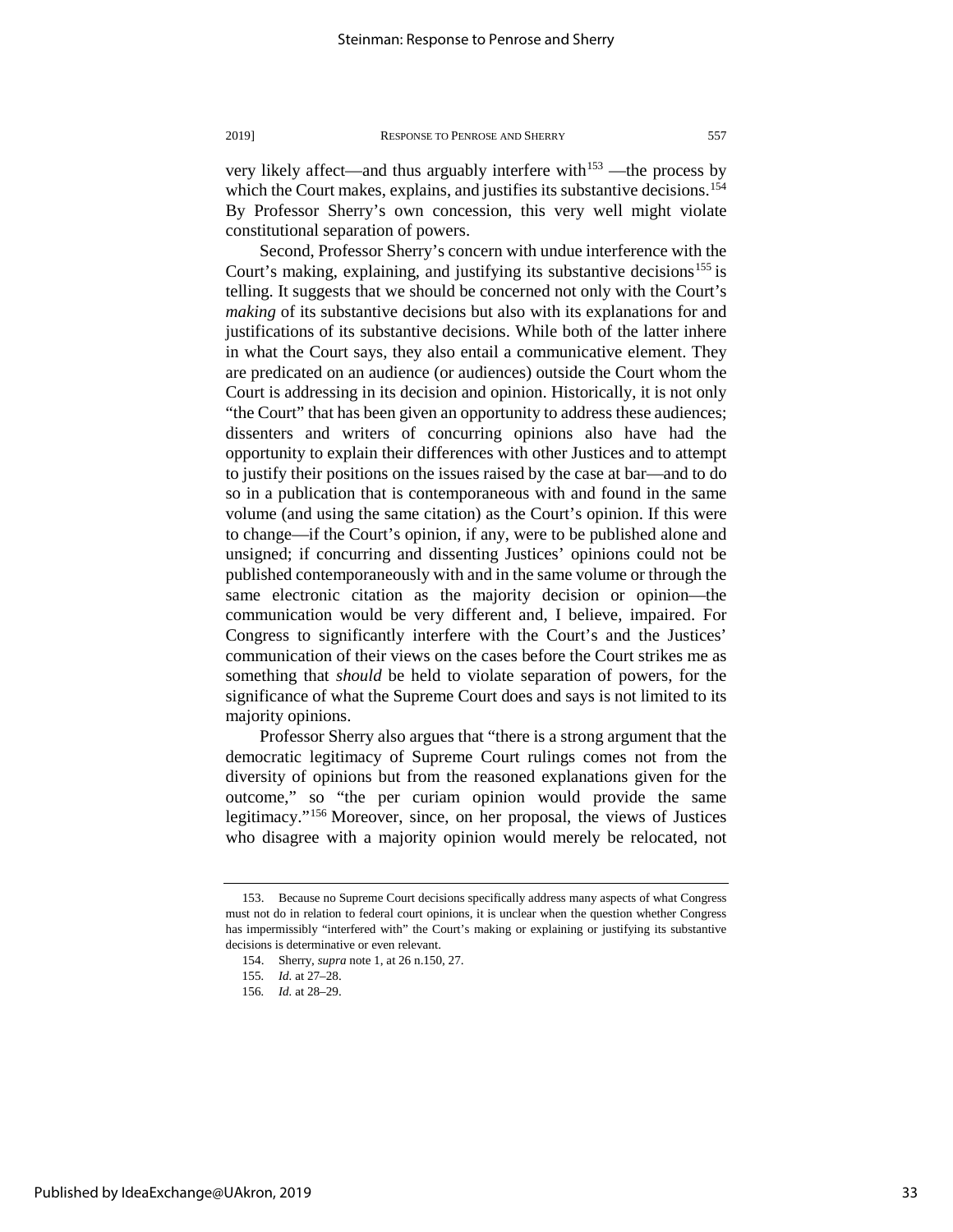eliminated, she sees no "substantial" limitation on the publicity given to the diversity of views of the Justices,  $157$  although she concedes that the writers of separate opinions would enjoy a less effective means of communication.[158](#page-34-1) These positions are quite debatable. As discussed earlier, Professor Stack has argued strongly to the contrary that the democratic legitimacy of Supreme Court rulings depends fundamentally on the Court having *demonstrably* reached its judgments through a deliberative process that entails argumentative interchange among the Justices. He has written that:

The publication of a single opinion could be sufficient to demonstrate that the Court's judgment is based on reasons, but the practice of . . . delivering [only] a single opinion would not demonstrate that the Court's judgment is the product of a reasoned dialogue among the Justices. The publicity of dissenting opinions and the indication of Justices' individual endorsement of particular opinions reveal that the Justices do confront each other with their disagreements about matters of principle  $\dots$ ."<sup>[159](#page-34-2)</sup>

Professor Stack seemingly would reject the view that the publication of a reasoned majority opinion, separated from dissenting and concurring opinions that Justices seek to communicate to persons other than other Justices, would suffice to maintain the legitimacy of the Court. I agree.

We also should remember that Professor Sherry's proposal includes the recommendation that Congress provide that, when the Supreme Court cannot agree upon a majority opinion although a majority of the Justices agree on the decision of a case, only the latter should be published, with a notation that a majority could not agree on an opinion in support of that result.[160](#page-34-3) In such a regime, the reasoned explanation for the outcome upon which Professor Sherry predicates the democratic legitimacy of the Supreme Court<sup>[161](#page-34-4)</sup> would be missing. That legitimacy problem also argues against this aspect of her proposal. A set of opinions that explains the ways in which the various Justices arrived at their decisions and that explains other Justices' reasons for dissenting would promote far greater democratic legitimacy.<sup>[162](#page-34-5)</sup> Especially when there is no substantive

<span id="page-34-5"></span><span id="page-34-4"></span><span id="page-34-3"></span><span id="page-34-2"></span><span id="page-34-1"></span><span id="page-34-0"></span>162. Professor Sherry tries to distinguish among democratic, moral or political, and sociological legitimacy. I may not understand all the subtle differences among them, but all of these varieties of legitimacy probably would be promoted by greater transparency as to the thinking of the Justices after

https://ideaexchange.uakron.edu/akronlawreview/vol53/iss3/2

<sup>157.</sup> *Id.* at 29.

<sup>158.</sup> *Id.*

<sup>159.</sup> Stack, *supra* note 3, at 2257.

<sup>160.</sup> Sherry, *supra* note 1, at 13.

<sup>161.</sup> *See supra* text accompanying note 83.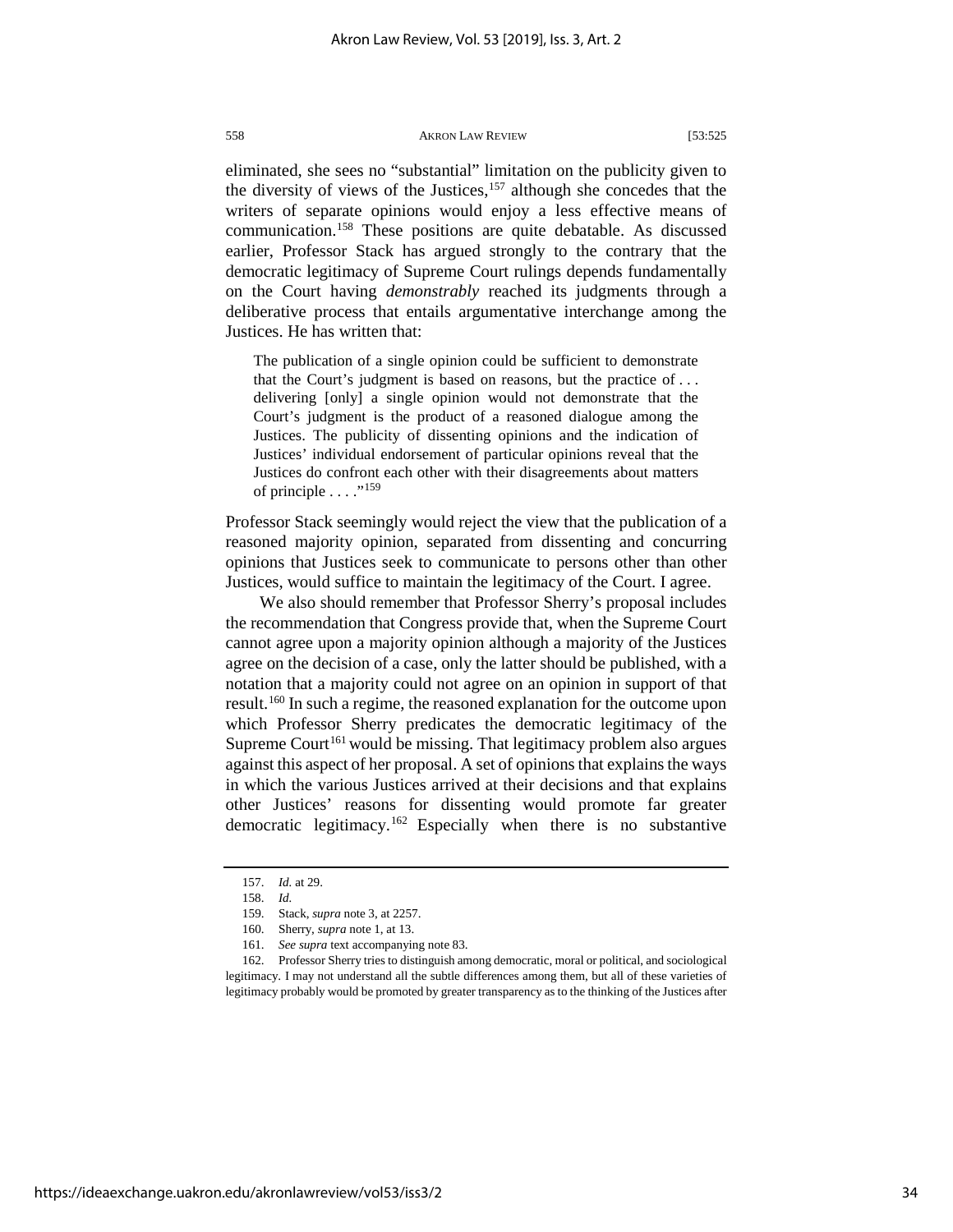With respect to separation of powers and Article III in general, it should be observed that Professor Sherry's proposal contains no provisions for enforcing the statutory prohibitions and requirements that she recommends. If Congress statutorily conferred upon itself power (or without a statutory authorization sought) to enforce these statutory mandates, those acts too would raise serious separation of powers concerns. "The federal courts have long held that Congress may not act to denigrate the authority of the Judicial Branch."[163](#page-35-0) In *Hayburn's Case*, [164](#page-35-1) several Justices on circuit concluded that the Constitution did not authorize Congress to subject an Article III court's opinion to revision or control by an officer of the Executive or Legislative branch.<sup>[165](#page-35-2)</sup> In other cases, the Court has evaluated whether Congress impermissibly aggrandized its power at the expense of another branch or disrupted the proper balance between the branches by preventing another branch from accomplishing its constitutionally assigned functions.[166](#page-35-3) It is not hard to

they have had time to consider briefs, arguments, additional research, and deliberations. This does not imply that public display of every aspect of the Court's processes would be beneficial.

<span id="page-35-0"></span><sup>163.</sup> ELIZABETH BAZAN & MORTON ROSENBERG, CONGRESSIONAL OVERSIGHT OF JUDGES AND JUSTICES 29 (2005).

<sup>164.</sup> Hayburn's Case, 2 U.S. 409 (1792).

<span id="page-35-2"></span><span id="page-35-1"></span><sup>165.</sup> *Id.*; discussed *inter alia* in RONALD D. ROTUNDA & JOHN E. NOWAK, TREATISE ON CONSTITUTIONAL LAW § 2.13 (b), (e) (5th ed. 2012).

<span id="page-35-3"></span><sup>166.</sup> Morrison v. Olson, 487 U.S. 654, 658 (1988) (upholding the independent counsel provisions of the Ethics in Government Act of 1979 against challenges based on separation of powers principles and allegedly impermissible interference with the functions of the executive branch). *See also* Mistretta v. United States, 488 U.S. 361, 397–412 (1989) (holding that the placement of the Sentencing Commission, established under Act of Congress, in the judicial branch did not violate separation of powers, and Congress's decision to require at least three federal judges to serve on the Commission and to share authority with nonjudges did not unconstitutionally undermine the integrity of the judicial branch by assigning extrajudicial duties to Article III judges); Chicago & S. Air Lines v. Waterman S.S. Corp., 333 U.S. 103, 113–14 (1948) (stating that, "Judgments within the powers vested in courts by the Judiciary Article of the Constitution may not lawfully be revised, overturn or refused faith and credit by another Department of Government."). In a notable federal district court decision, the court held that a federal statutory requirement that the United States Attorney General report a district court's grant of a downward departure under the United States Sentencing Guidelines to the House and Senate Judiciary Committees unconstitutionally interfered with judicial independence and violated separation of powers principles. It found a chilling effect on the judiciary and that, although the statute did not give either the legislative or the executive branch any coercive power over the judiciary, a threat was present. Moreover, it found that no legitimate purpose was served by the reporting requirement, which required specification of each case and disclosure of the district court judge, the court's stated reasons for its departure from the Guidelines, and various other items of information. United States v. Mendoza, No. CR 03-730 DT, 2004 U.S. Dist. Lexis 1449, slip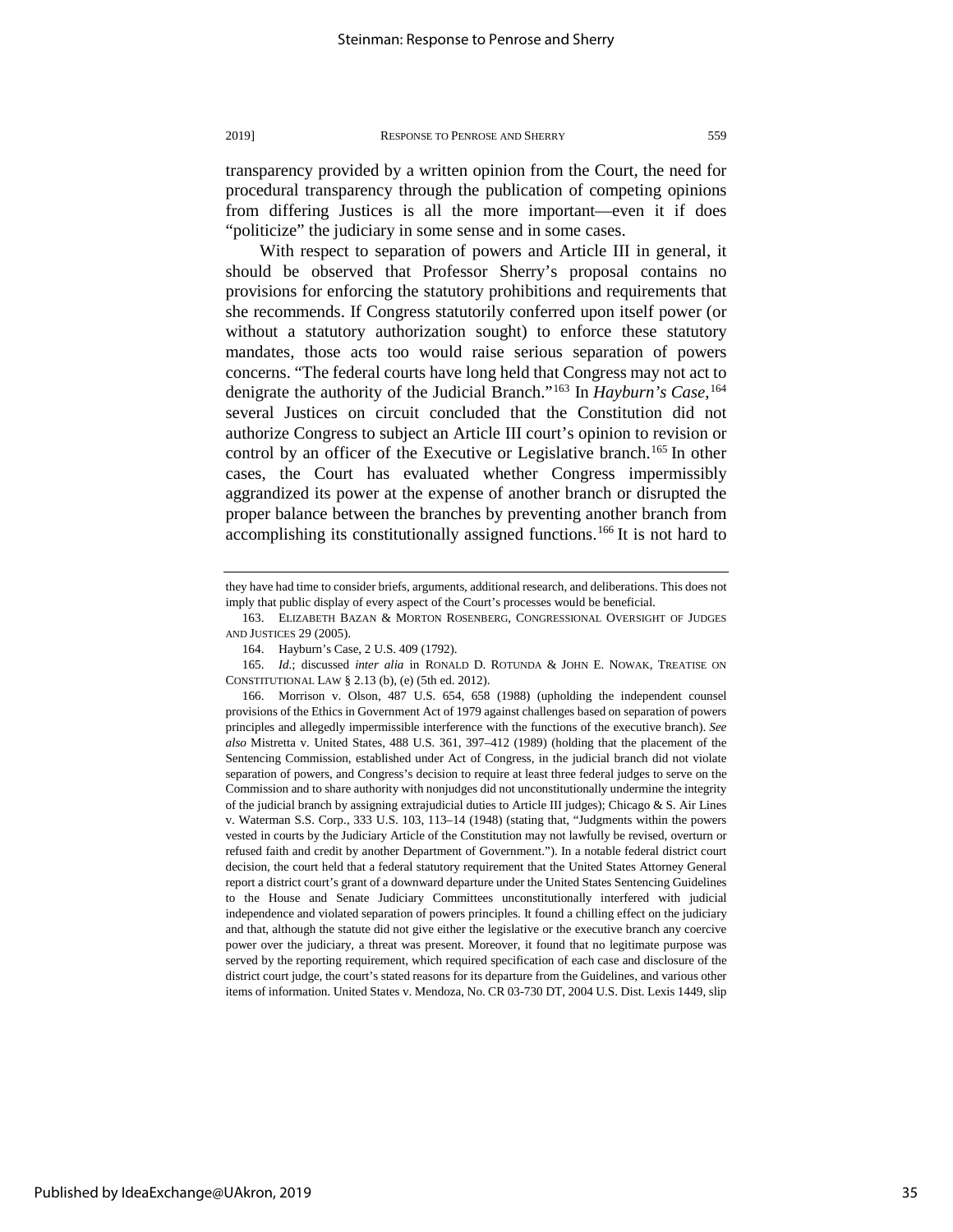imagine that efforts by Congress to enforce the proposed rules governing majority opinions, separate opinions, and vote counts could be held to violate these norms. Of course, the judiciary itself could try to enforce the requirements, also potentially prompting a test of their constitutionality, or Justices could voluntarily decide to abide by them.

3. Views to Contrast with Professor Sherry's Evaluations of the Nonconstitutional Objections to her Proposed Prescriptions

In addition to the considerations examined above, Professor Sherry evaluates nonconstitutional objections to her proposals. Professor Sherry discusses these arguments under the rubrics of: (1) separate opinions serve important purposes; (2) signed opinions serve important purposes; and (3) it won't work. I comment below.

# a. Concerning Separate Opinions

In addition to arguably promoting the Court's legitimacy, the important purposes that separate opinions have been said to serve and that Prof. Sherry focuses upon revolve around their—presumably salutary influence on the development of the law. Professor Sherry's answers are: that the cases in which this salutary influence is present are exceptional and rare; that the separate opinions were unnecessary—that is, the Supreme Court decisions that were overruled or discredited "would likely have been overruled or discredited even in the absence of dissenting opinions";<sup>[167](#page-36-0)</sup> that "pivotal concurrences"<sup>[168](#page-36-1)</sup> consequently should be unnecessary;  $169$  and that, insofar as pivotal concurrences reduce the

https://ideaexchange.uakron.edu/akronlawreview/vol53/iss3/2

op. at 12–14, 18 (C.D. Cal. Jan. 12, 2004). The case produced no appellate opinion, however. Most of the separation of powers cases that have gone to the Supreme Court have involved alleged infringement by the legislative branch upon the bailiwick of the executive branch. *See, e.g.*, Bowsher v. Synar, 478 U.S. 714 (1986) (holding that provisions of the Balanced Budget and Emergency Deficit Control Act of 1985 improperly assigned executive powers to the Comptroller General, who was subservient to Congress); INS v. Chadha, 462 U.S. 919 (1983) (upholding a challenge to a section of the Immigration and Nationality Act that authorized one House of Congress to invalidate an Executive Branch decision to allow a particular alien to remain in the U.S.).

<sup>167.</sup> Sherry, *supra* note 1, at 31.

<span id="page-36-1"></span><span id="page-36-0"></span><sup>168.</sup> A "pivotal concurrence" is defined by the scholars who coined the term as those written by Justices who join the majority opinion, and whose votes are necessary to make that opinion a majority, but which in some way undercut the majority's reasoning thereby smooth[ing] the process of change. Bennett et al., *supra* note 3, at 817–18, 820, 847.

<span id="page-36-2"></span><sup>169.</sup> *See* Sherry, *supra* note 1, at 31–32. I did not altogether follow Professor Sherry's reasoning here. She says that changes that appear to be "a bolt from the blue" should not be made. *Id.* at 32. I would think that some changes in the law are warranted and that pivotal concurrences and dissents, because they can make some changes in the law *not* "bolts from the blue," therefore would be a good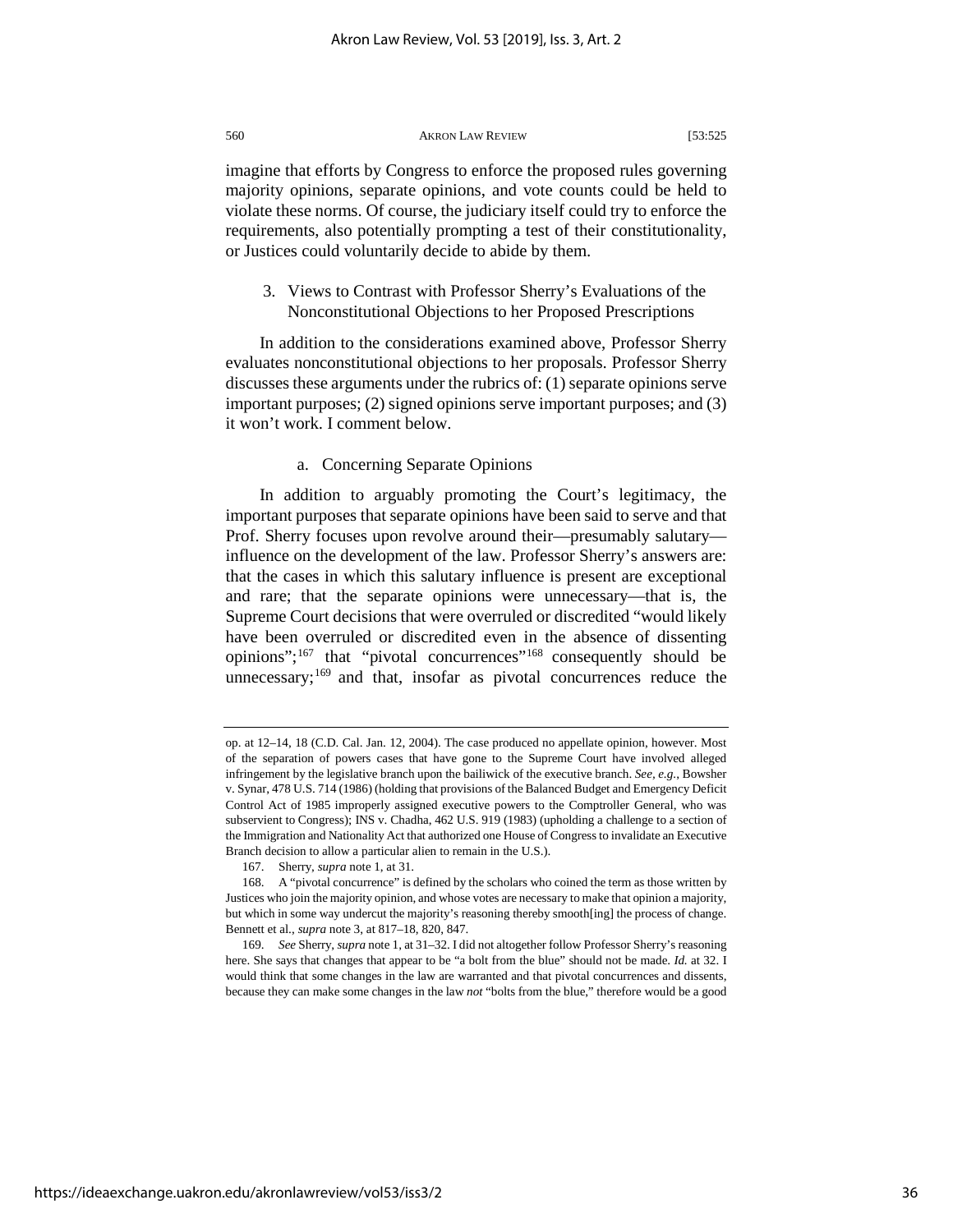political cost of overruling, they increase the likelihood of overruling, which negatively affects doctrinal stability.

I have not done an independent empirical study, but several scholarly writings on the beneficial effects of dissents and concurrences disagree with Professor Sherry's (and Professor Penrose's) views that those separate opinions' effects are rare.<sup>[170](#page-37-0)</sup> Among the noteworthy articles of this ilk are *The Importance of Dissent and the Imperative of Judicial Civility*, in which Professor Edward Gaffney provided illustrations from every period in Supreme Court history, corresponding to the tenures of the Chief Justices through Chief Justice Rehnquist, demonstrating the "vital role [that dissents have played] in the growth and development of the law."[171](#page-37-1) Moreover, Professor Sherry's speculation that the Supreme Court decisions that were overruled or discredited "would likely have been overruled or discredited even in the absence of dissenting opinions" is just that—speculation—and it does not address whether, absent the prescient separate opinions, the changes that were made would have been made as quickly, nor whether and how the earlier separate opinions might have altered the precise changes in the law that the Court (or lower courts) made. These things are unknowable, and it seems to me there is no good reason to *presume* against the salutary effects of separate opinions unless one has an ax to grind. Professor Sherry has one because she is advocating for Congress to prohibit the publication of separate opinions by United States Supreme Court Justices.<sup>[172](#page-37-2)</sup>

At bottom, I am not as cynical as Professor Sherry. I do not see that "dissents and concurrences . . . feed the view that precedent, principle, and legal reasoning exert no influence."[173](#page-37-3) Nor am I Pollyannaish; I see world views and ideologies influencing the respect given (or not given) to

thing as they also reduce the political cost of overruling. But Professor Sherry apparently is more concerned with doctrinal stability, which causes her not to like pivotal concurrences. *Id.* at 32.

<span id="page-37-0"></span><sup>170.</sup> *See, e.g.*, Bennett et al., *supra* note 3, at 866–71 (discussing the importance of separate opinions in signaling the possibility of a different constitutional vision and smoothing the path to legal change; discussing cases); Gaffney, *supra* note 25, at 592–623 (supporting at length the proposition that "dissents have played a vital role in the growth and development of the law [and] illustrat[ating] this conclusion with . . . examples from each period of Supreme Court history.").

<sup>171.</sup> Gaffney, *supra* note 25, at 592.

<span id="page-37-2"></span><span id="page-37-1"></span><sup>172.</sup> Professor Sherry also argues that the most polemic dissents are both the most likely to be cited in later majority opinions and the most likely to be perceived as evidence of a "political and polarized Court." Sherry, *supra* note 1, at 32. Her goal is to get rid of them. But, even if the data she relies on are correct, those may not be the dissents that most influence the development of the law. Hence, this point does not very effectively undercut the argument that separate opinions, or dissents in particular, have had (and presumably would continue to have) salutary effects on the development of the law.

<span id="page-37-3"></span><sup>173.</sup> *Id.* at 33.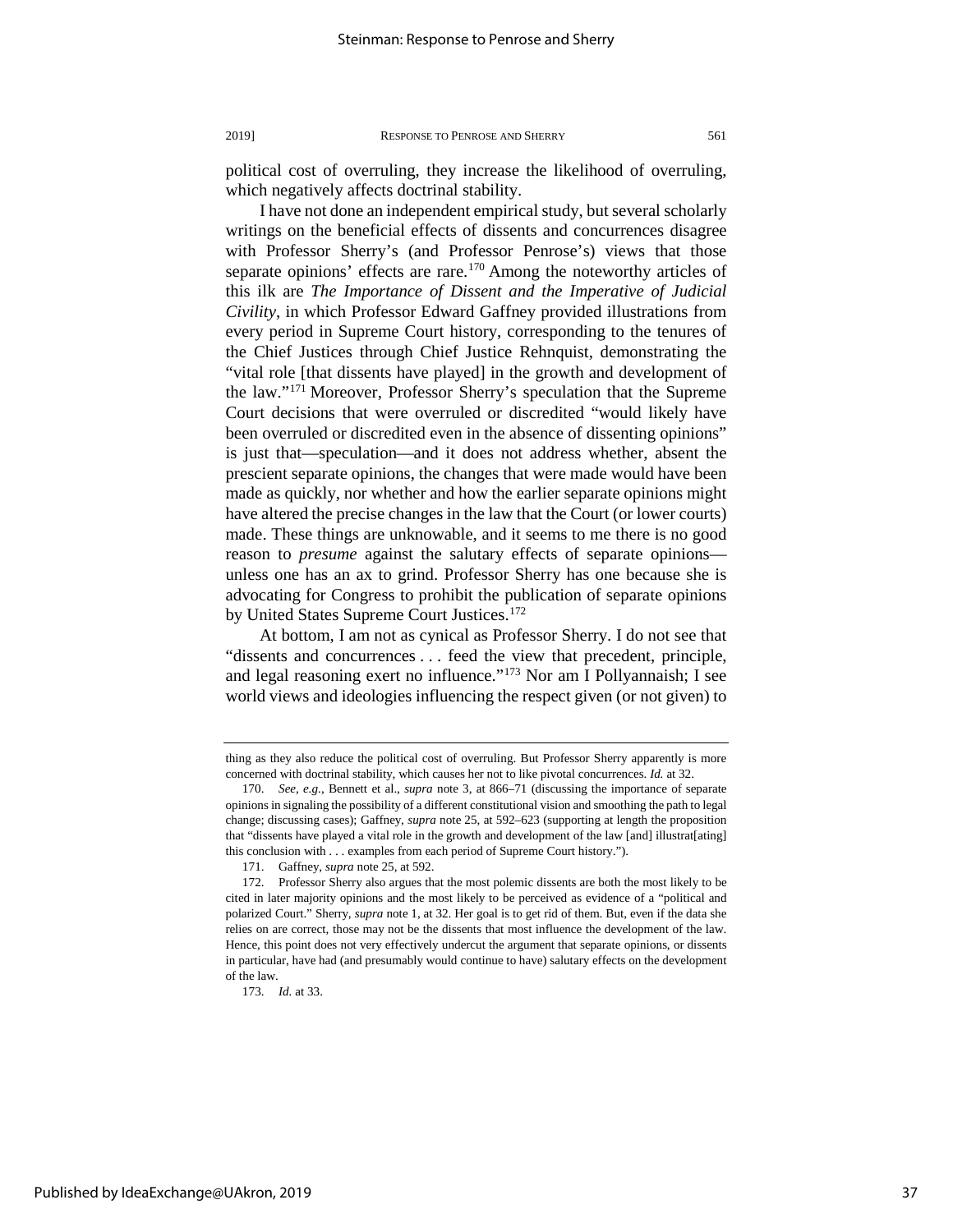precedent; I see legal reasoning, precedent, and principle distorted to reach desired outcomes. But I do not view the situation as having reached the point at which "suppressing dissents and concurrences is a necessary corrective."[174](#page-38-0) I see Justices in their opinions attempting to respond to points made by other Justices—although not always and not completely and perhaps not with the greatest intellectual honesty.<sup>[175](#page-38-1)</sup> But if one desires to have "concurrences and dissents . . . improve the majority opinion by forcing the [authoring] Justice . . . to respond and therefore to produce the best possible opinion,"[176](#page-38-2) the way to foster such behavior is not to shunt concurring and dissenting opinions into separate publications.

# b. Signed Opinions

Professor Sherry identifies the arguments in favor of signed opinions as avoiding decisions by a faceless bureaucracy; holding judges and Justices accountable; preserving judicial legitimacy; and ensuring "that the judge has engaged in an appropriate dialogue in the decisionmaking process."[177](#page-38-3) Signed opinions also enhance the reputations of individual Justices[.178](#page-38-4) She responds that the Court already issues unsigned opinions, often uncontroversially, and she views the "costs" of signed opinions as now outweighing their benefits. Among the costs she identifies are that signed opinions may encourage Justices to "dig in their heels" and refuse to compromise; may encourage undesirable accountability to a fan base more than (or rather than) desirable accountability to a broader swath of society; and through that mechanism and others, may cause the reputation and legitimacy of the Court as an institution to suffer.

One could elaborate on the arguments in favor of signed opinions, articulating them in ways that are (perhaps) more persuasive, still focusing largely on accountability, transparency, legitimacy, and perhaps independence.[179](#page-38-5) One might suggest that the pride of authorship provides

<sup>174.</sup> *Id.*

<sup>175.</sup> *Cf. id.* at 33–34.

<sup>176.</sup> Sherry, *supra* note 1, at 33.

<sup>177.</sup> *Id.* at 34.

<sup>178.</sup> *Id.* at 34–35.

<span id="page-38-5"></span><span id="page-38-4"></span><span id="page-38-3"></span><span id="page-38-2"></span><span id="page-38-1"></span><span id="page-38-0"></span><sup>179.</sup> *See, e.g.*, Catherine L. Fisk, *Credit Where It's Due: The Law and Norms of Attribution*, 95 GEO L.J. 49 (2006) ("[A]lmost every group that creates anything adopts a process for attributing responsibility"); *id.* at 55 ("Attribution is, first, a reward and an incentive for future creativity. Second, it is a form of discipline that punishes unacceptable work. Third, attribution enables consumers to assess quality and sellers to create a brand. Finally, attribution serves a humanizing function, linking the products of work to the reality of human endeavor. Each of these functions requires that the right to attribution be inalienable, at least in some contexts, so that the people who are credited or blamed for a work are in fact the ones behind its creation. Attribution matters differently in different contexts,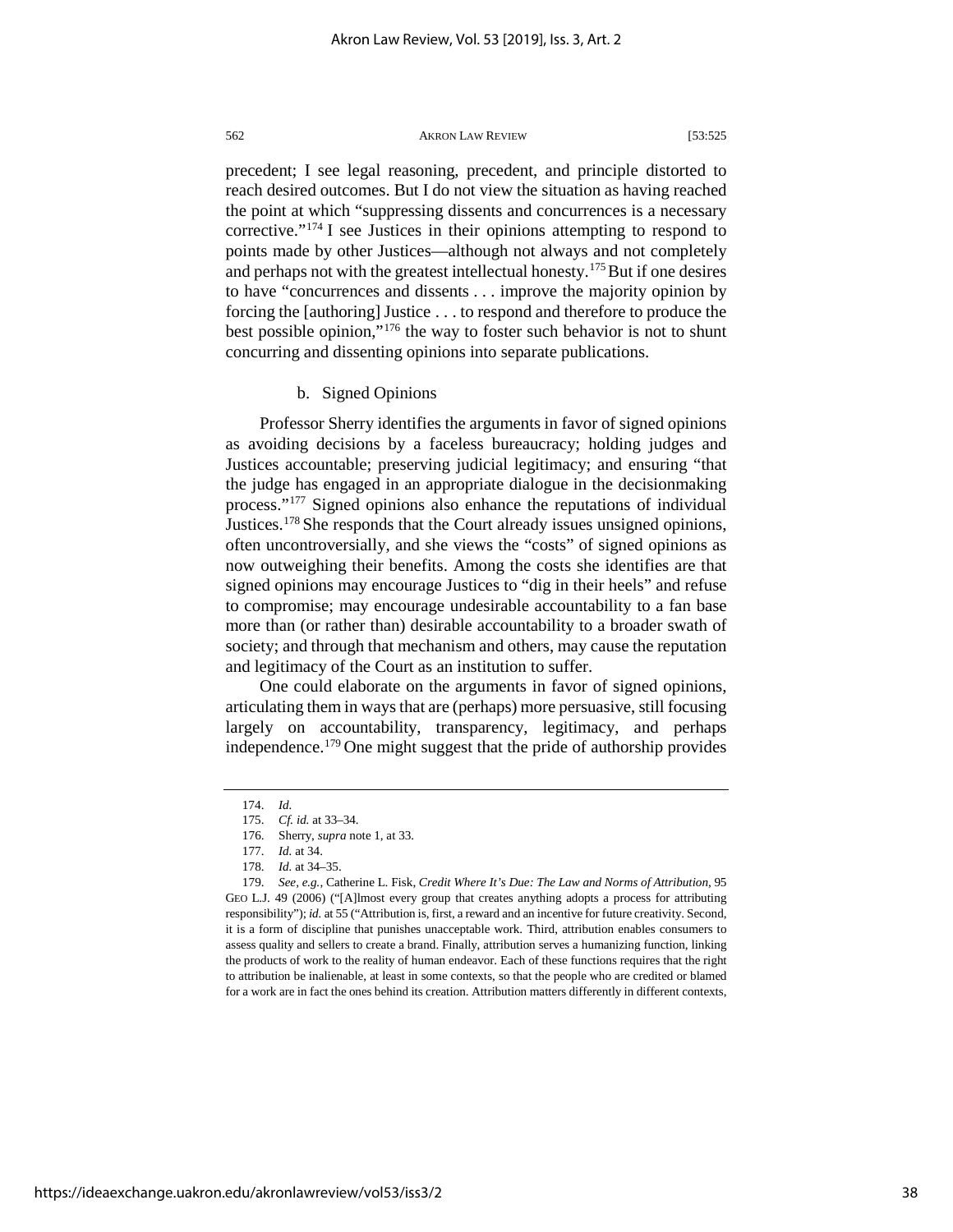an incentive to do the work conscientiously.[180](#page-39-0) One similarly could elaborate on downsides of anonymous decisions and opinions, some of which would point to the reduced accountability and transparency that would characterize such a system. The costs of signed opinions that Professor Sherry identifies go to how the signing of opinions may adversely influence the dynamics of the Court as well as its reputation as an entity and its legitimacy.[181](#page-39-1) Individuals will vary in how they weigh the pros and cons. But it strikes me as a very big step to move to uniformly unsigned opinions—a step that is very much in tension with our history and our culture, and hence a step that should not be taken lightly, even on an experimental basis.<sup>[182](#page-39-2)</sup> As noted in a comparative study of legal systems, "the U.S. system generates its legitimacy primarily by publicly argumentative means."[183](#page-39-3)

Moreover, it is not at all clear to me that Professor Sherry's proposal effectively would do away with signed opinions. Just as the demand for access to ostensibly nonprecedential "unpublished" opinions of the intermediate federal courts of appeals led to the publication of those opinions in "Federal Appendix" advance sheets and volumes and on mainstream databases such as Westlaw and Lexis, it is predictable that the demand for access to concurring and dissenting opinions by Justices of the Supreme Court would lead to the publication of those opinions in suitably titled West advance sheets and volumes and on mainstream databases. Especially if those opinions were signed, what would have been accomplished? Not only would the prohibition on signed opinions have been circumvented, but the prohibition on the publication of separate opinions effectively would have been defeated. Even if not signed, some votes could be inferred from the opinions. Other votes and the name of

however."); *id.* at 56. With respect to judicial opinions, Professor Fisk opines that "a strong norm of non-attribution is problematic because there should be some transparency about how the Justices of the Supreme Court do their work. Justices are public officials exercising governmental power, and . . . in a democracy, there should be transparency about all branches of government." *Id.* at 97 n.161. Although Professor Fisk very largely has in mind contexts other than judicial opinion-writing, a moment's thought makes clear that the functions of attribution to reward and provide incentives for good work, to provide a necessary prerequisite to "punishment" for poor quality or otherwise unacceptable work, to permit outsiders to assess the quality of work and Justices to "create a brand," and to link the Justices' work product to their individual efforts all fit very well in the judicial context.

<span id="page-39-2"></span><span id="page-39-1"></span><span id="page-39-0"></span><sup>180.</sup> *See* MITCHEL DE S.-O.-L'E. LASSER, JUDICIAL DELIBERATIONS, A COMPARATIVE ANALYSIS OF JUDICIAL TRANSPARENCY AND LEGITIMACY 312–13 (2004) (observing that the signed judicial opinion "creates an environment and expectation of individual judicial responsibility for the judicial opinion and for its reasoning" and therefore has reputational consequences).

<sup>181.</sup> Sherry, *supra* note 1, at 13–19.

<span id="page-39-3"></span><sup>182.</sup> I do not mean to imply that Professor Sherry takes that step lightly.

<sup>183.</sup> LASSER, JUDICIAL DELIBERATIONS, *supra* note 179, at 338.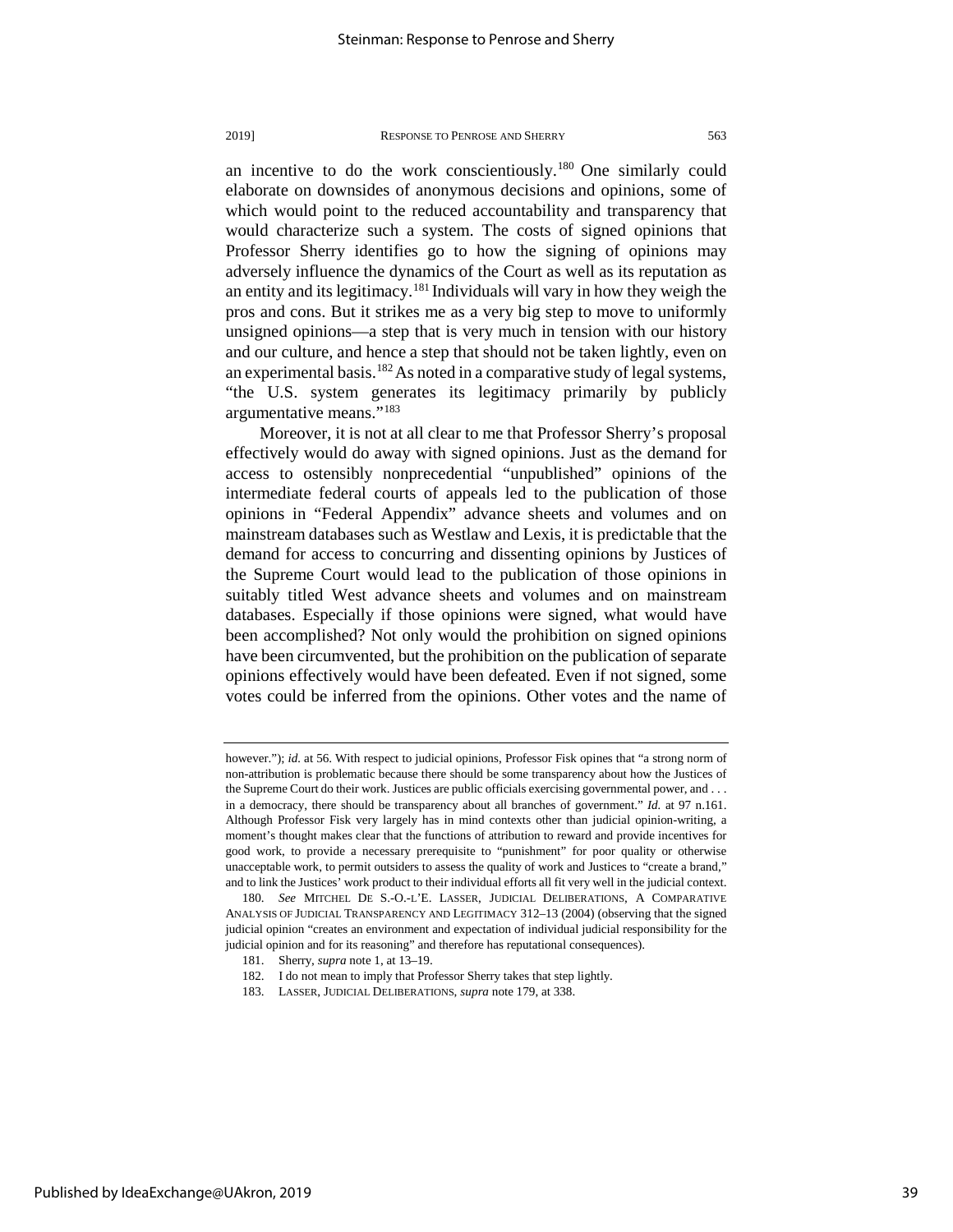the author of the majority opinion might or might not be leaked. Professor Sherry hopes for restraint from the same Justices whom she does not trust to try her proposals without the intervention of Congress<sup>[184](#page-40-0)</sup> and hopes that "playing to the base might ... be less visible (and therefore less damaging) if not conducted on the Supreme Court's website, the pages of the United States Reports, or other official or semi-official sources.["185](#page-40-1) These hopes seem unrealistic to me.

If the only way to truly ensure unsigned majority opinions is to prevent the Justices from knowing who authored the opinions, and the only way to truly eliminate publication of separate opinions is to prohibit their writing (or perhaps to make punishable their disclosure and the disclosure of their authors' names), and the only way to prevent the disclosure of vote counts is to allow only the Chief Justice (or perhaps the author of a majority opinion, where there is one) to know the vote counts, then it is hard for me to see how Congress could enact such measures without violating the principles of separation of powers. Professor Sherry has not argued to the contrary.

# c. It won't work

Professor Sherry articulates certain of the practical objections to her proposal this way:

[I]t won't work at all, either because vote counts will leak and Justices will just publish their dissenting and concurring opinions elsewhere, or because the sniping and signaling and pandering that currently takes place in separate opinions will be displaced into oral argument instead. The second is that, in a sense, it will work too well, reducing transparency and suppressing any dissent that exists. That would allow an unaccountable majority to impose its will unfettered by minority criticism, and perhaps lead the public to discount the Court's opinions by assuming that every case is five to four.<sup>[186](#page-40-2)</sup>

Her first response is that, if the foregoing prediction is accurate, Congress can just repeal the law. Implicitly, the proposal still will have been worth trying. Beyond that, Professor Sherry says that she is fine with separate opinions being published outside the official reporters (perhaps because she recognizes the strong reasons to believe that a complete ban on them would be unconstitutional) and takes solace in such publications'

<span id="page-40-0"></span><sup>184.</sup> Sherry, *supra* note 1, at 10, 33, 37.

<span id="page-40-1"></span><sup>185.</sup> *Id.* at 37.

<span id="page-40-2"></span><sup>186.</sup> *Id.* at 36.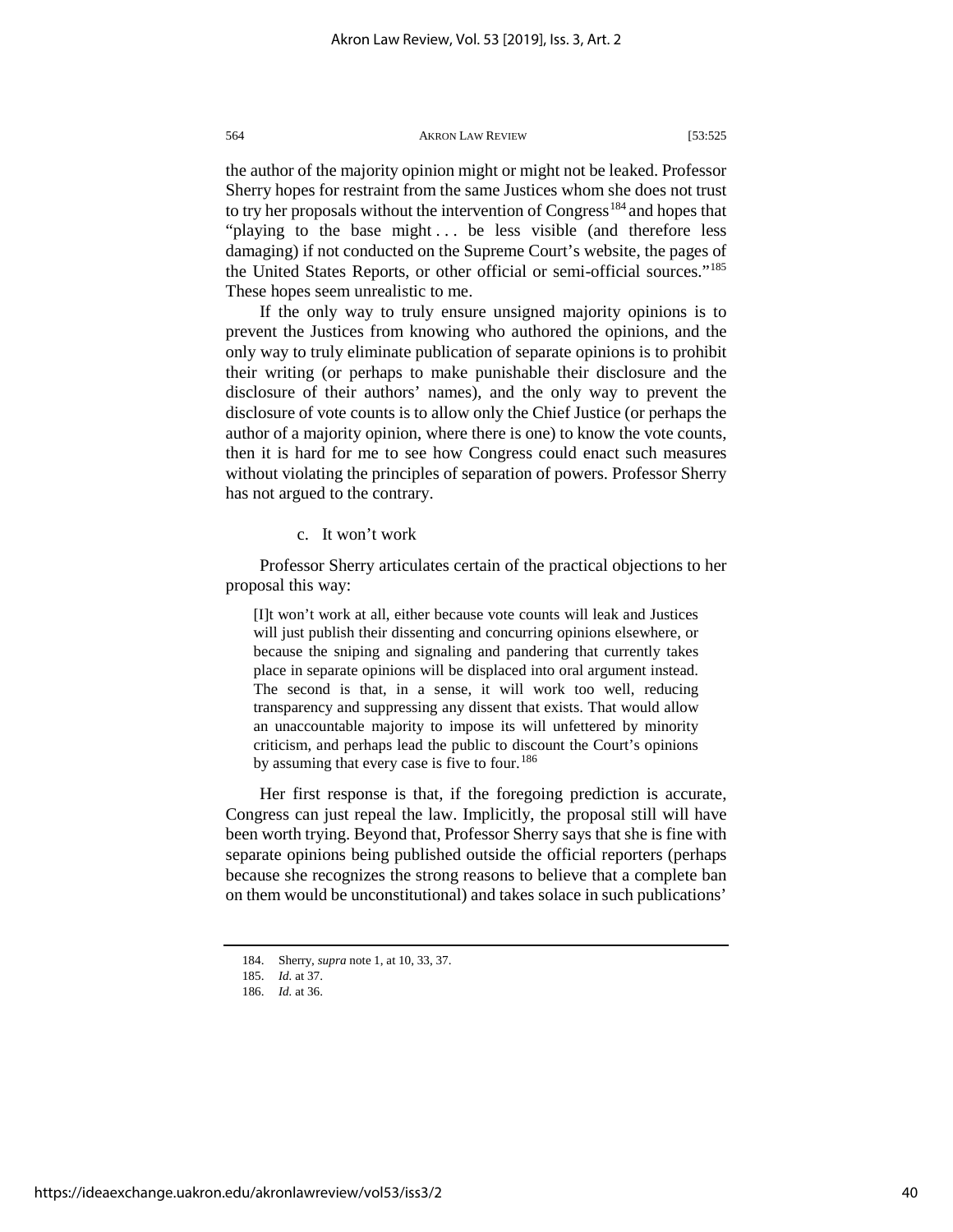carrying less weight than an official dissent or concurrence would have.<sup>187</sup> I have presented some of my responses above.<sup>[188](#page-41-1)</sup> In addition, if Justices would publish these separate opinions under their names or if their names were inferable,<sup>[189](#page-41-2)</sup> I don't know why the influence of the separate opinions would "be more directly related to [their] persuasiveness and less [directly related] to [their] author."[190](#page-41-3) Nor would it necessarily be true that editors would not provide syllabi or headnotes to facilitate readers' understanding of these opinions and enable the readers to capture the essence without having to carefully read through the opinions.<sup>[191](#page-41-4)</sup> Indeed, for the reasons stated above, <sup>[192](#page-41-5)</sup> it seems to me that Professor Sherry's proposal would not work because the attempted separation of dissents and concurring opinions from the Court's decision or majority opinion will be just cosmetic—the separation will merely require a few extra quick clicks on the computer to put the pieces together—even apart from any increased "leakage" of individual Justices' positions into the oral arguments.<sup>[193](#page-41-6)</sup>

Professor Sherry posits alternatively that her proposal might not work because it may "reduc[e] transparency and suppress[] any dissent . . . . That would allow an unaccountable majority to impose its will[,] unfettered by minority criticism, and perhaps lead the public to discount the Court's opinions by assuming that every case is five to four."[194](#page-41-7) Professor Sherry acknowledges this risk and that "[b]road, deep rulings on highly contested issues . . . could generate a backlash against

<sup>187.</sup> *Id.* at 15, 21 n.121, 36.

<sup>188.</sup> *See supra* text accompanying note 134 and following text at note 135.

<sup>189.</sup> *See supra* text following note 184.

<span id="page-41-3"></span><span id="page-41-2"></span><span id="page-41-1"></span><span id="page-41-0"></span><sup>190.</sup> *See* Sherry, *supra* note 1, at 36 (stating that "A dissent that lacks the imprimatur of the United States Reports and that is somewhat remote in time and place from the single majority opinion . . . will be more directly related to its persuasiveness and less so to its author. As it stands, a polarized public need only look at the syllabus to decide whether to support or reject a decision . . . .").

<span id="page-41-4"></span><sup>191.</sup> *Id.* at 36 (observing that, "If the elites who read opinions and translate them for the public (including legal academics and journalists) actually have to read the opinions to find out what they say – and then search out dissenting voices – that is already an improvement.").

<sup>192.</sup> *See supra* text following note 184.

<span id="page-41-6"></span><span id="page-41-5"></span><sup>193.</sup> Professor Sherry discounts the dangers of such leakage in light of hope for restraint by the Justices, by noting that the Justices are likely to temper their disagreements in face-to-face interactions, and by observing that comments made in oral arguments are unlikely to get the attention from media and the public that written dissents and concurrences get. Sherry, *supra* note 1, at 36–37. While those consequences are possible, it seems to me that the more successful Professor Sherry's proposed constraints on written dissents and concurrences would be, the greater would be the incentives and temptations for the Justices to make their points during oral arguments and the less reason there would be to hope for restraint from the Justices. The less successful the proposed constrains, the less need the Justices would have to use oral argument as a platform for their viewpoints—to the detriment of time for and attention to what the lawyers have to say.

<span id="page-41-7"></span><sup>194.</sup> Sherry, *supra* note 1, at 36.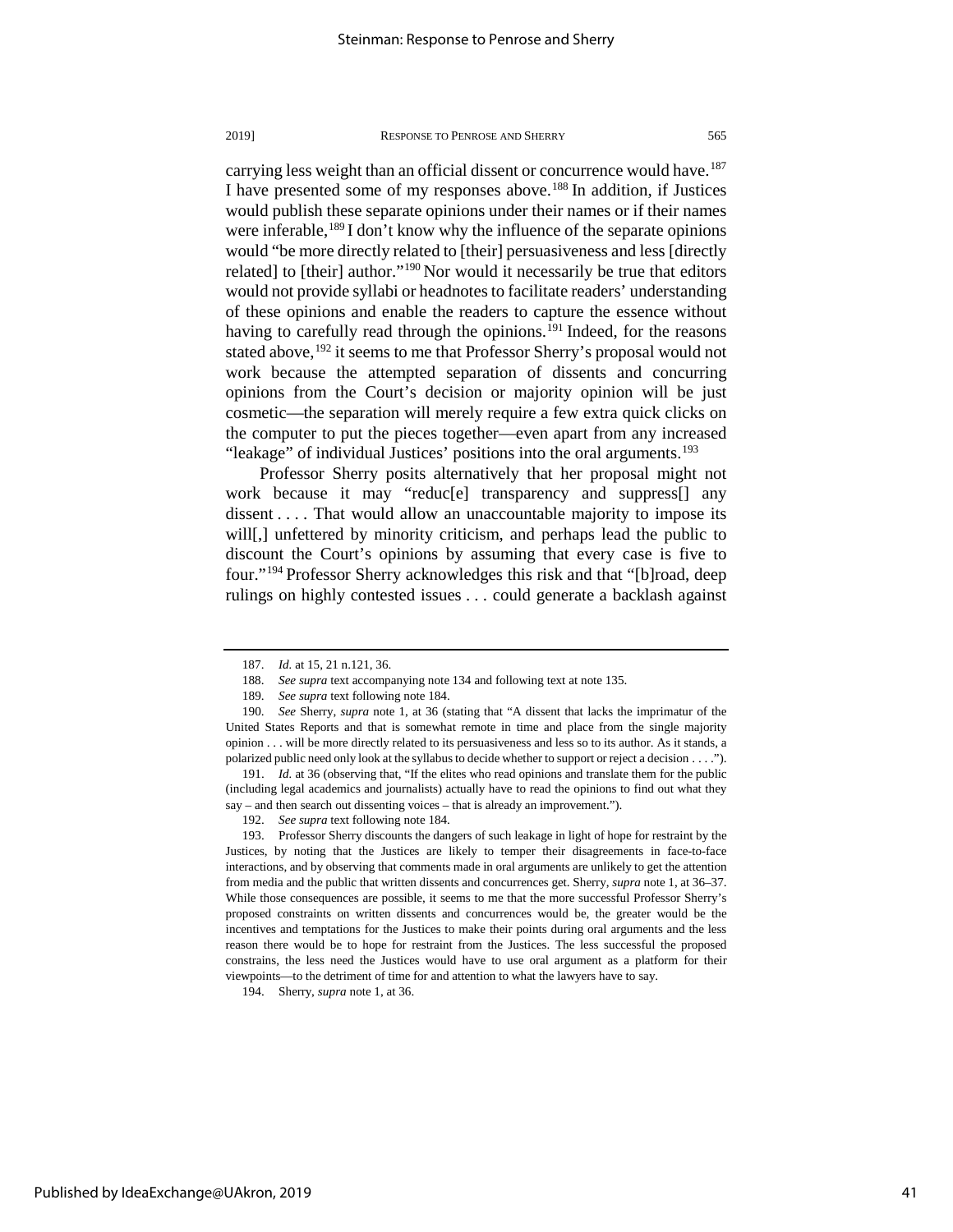the Court and make those rulings harder to enforce,"[195](#page-42-0) particularly if "there is a persistent minority[,] and winners and losers turn out to track political divides"[196](#page-42-1) or people believe that to be happening. She does not believe that this is a significant cost of her proposal because the Court rarely is unanimous in controversial cases (in which the public is particularly interested) anyway. Here too I cannot agree that her proposal would not impose significant costs. There is evidence that when the Court enters a unanimous or nearly unanimous decision in a high profile, controversial case, the high level of Justices' support for the decision will not change the minds of persons in society who strongly disagree, but the existence of dissent may tend to undercut the strength of popular opposition to the decision and support the legitimacy of the Court because this evidence of debate on the court may lead those who disagree with the decision to infer a "fair, democratic decision-making process in which both sides were heard.<sup>[197](#page-42-2)</sup> The combination of near-unanimity which

<sup>195.</sup> *Id.* at 37.

<sup>196.</sup> *Id.* 

<span id="page-42-2"></span><span id="page-42-1"></span><span id="page-42-0"></span><sup>197.</sup> Michael F. Salamone, *Judicial Consensus and Public Opinion: Conditional Response to Supreme Court Majority Size*, 67 POL. RES. Q. 320, 322 (2014) (finding no evidence that majority size affects individuals' level of agreement with Court decisions with respect to decisions that are highly salient, and no evidence that persons who already agree with the outcome of a decision are moved by the number of Justices who dissent; but finding that, on issues that are somewhat less salient to particular individuals, those individuals may be more accepting of a decision when separate opinions show that the Court has members who are receptive to the individuals' position, i.e., *in those circumstances*, "large majorities are likely to persuade ex ante opponents to accept adverse opinions."). *See id.* at 331–332. Salamone concludes that "the implications of these findings are that a Court strategically trying to build . . . public confidence is not best off acting unanimously as much as possible; rather[,] it is better off acting unanimously selectively. *Id.* at 332. *See generally* Henrik Litleré Bentsen, *Dissent, Legitimacy, and Public Support for Court Decisions: Evidence from a Survey-based Experiment*, 53 LAW & SOC'Y REV. 588, 589 (2019) ("Despite the presumed harmful effect of judicial dissent on public support, only a handful of empirical studies from the United States exist on this relationship. The results of these studies are also inconsistent. Whereas some studies show no effect of unanimity or dissent on public opinion (Gibson et al. 2005, Marshall 1987, Peterson 1981), other studies suggest that unanimity does in fact bolster support (Zink et al. 2009). In a recent study, . . . Salamone (2014) . . . argues that dissents may help increase support of issues of higher salience among the court's policy opponents by suggesting evidence of procedural justice. Hence, the dynamics of how dissent might influence public support appear contingent upon individuals' preexisting attitudes toward the issues at stake."); Scott S. Boddery, Laura P. Moyer & Jeff Yates, *Naming Names: The Impact of Supreme Court Opinion Attribution on Citizen Assessment of Policy Outcomes*, 53 LAW & SOC'Y REV. 353, 354, 366, 377 (2019) (finding support for its hypothesis that when legal decisions are attributed to the United States Supreme Court—as opposed to a specific justice—more people are likely to agree with it; but also confirming that this relationship is conditioned on citizens' ideological identity, that is, the study confirmed the hypothesis more for selfidentified conservatives than for self-identified liberals). It also should be noted that the study focused on decisions concerning criminal procedure and its results may not reach beyond that sphere. *See also* Cass R. Sunstein, *Unanimity and Disagreement on the Supreme Court*, 100 CORNELL L. REV. 769 (2015) (concluding in part that, "With respect to the normative issues, the standard arguments in favor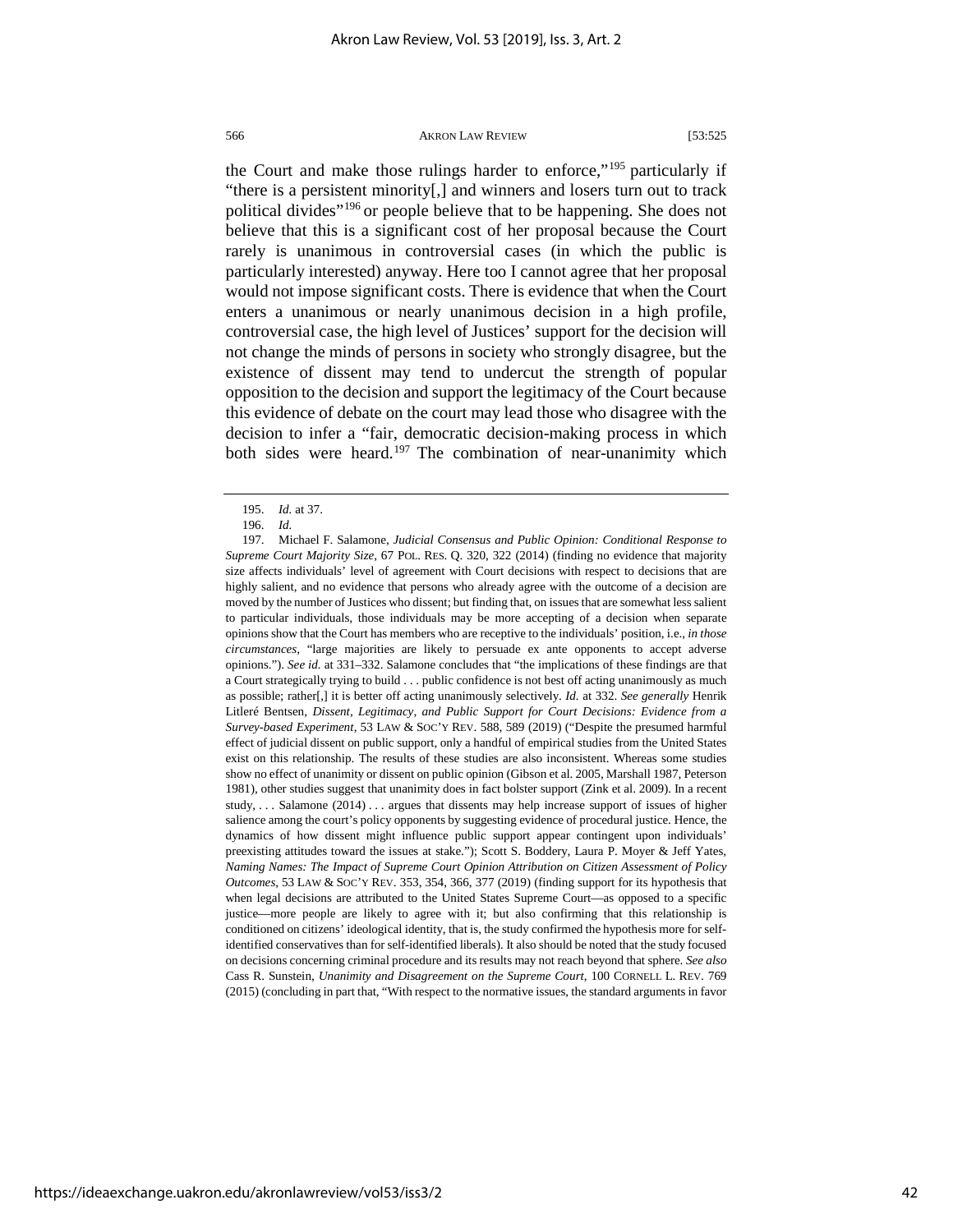"sends a strong signal of the correctness of the decision"[198](#page-43-0) and the presence of dissents that sends a message that at least the process leading to the decision was fair and democratic could *not* be sent under Professor Sherry's proposal.<sup>[199](#page-43-1)</sup>

# III. A NOD TO PROFESSOR ORENTLICHER

In April, 2020, I became aware of an essay by Professor David Orentlicher, entitled "Judicial Consensus," that he posted on SSRN earlier this month.[200](#page-43-2) Professor Orentlicher questions why the Supreme Court, and other appellate courts, decide cases by majority vote, noting that that system exacerbates polarized politics.<sup>[201](#page-43-3)</sup> He argues that it is "important" for the Supreme Court, as well as other appellate courts, to decide cases unanimously. In particular, to satisfy the due process requirement of a neutral court, justices and judges should decide their cases by a consensus of the full bench so that decisions reflect both sides of the ideological spectrum."<sup>[202](#page-43-4)</sup> He later adds that unanimity is required to satisfy principles of due process "[b]ecause it is unfair for litigants to have their cases decided by an ideologically skewed court."[203](#page-43-5) Further, "[i]t is important to have justices with a range of backgrounds and ideological perspectives who reach a consensus decision after careful deliberation"<sup>[204](#page-43-6)</sup> [as] "the collective wisdom of the full group is superior to that of a single justice or a mere majority of justices."[205](#page-43-7) Moreover, "[d]ecisions that are representative of the full court have another important virtue. They have greater legitimacy."[206](#page-43-8)

of a higher level of consensus within the Court—pointing to the values of legitimacy, stability, and minimalism—rest on fragile empirical foundations.); *see also* PAMELA C. CORLEY, CONCURRING OPINION WRITING ON THE U.S. SUPREME COURT 77, 92–93 (2010) (finding that a precedent accompanied by an expansive concurrence, that is one that "attempts to expand the holding or to supplement the reasoning of the majority opinion" increases the likelihood that the Supreme Court will positively treat the precedent . . . and influence lower court compliance).

<sup>198</sup>*.* Sherry, *supra* note 1, at 37.

<span id="page-43-1"></span><span id="page-43-0"></span><sup>199.</sup> A 1979 study failed to support the hypothesis that "the greater the original support for a decision at the Supreme Court level, the greater the subsequent compliance with that decision by the lower courts." C. Johnson, *Lower Court Reactions to Supreme Court Decisions: A Quantitative Examination*, 23 AM. J. POL. SCI. 792 (1979). Compliance by the lower courts is a different matter, however, than how the public reacts to United States Supreme Court decisions.

<span id="page-43-5"></span><span id="page-43-4"></span><span id="page-43-3"></span><span id="page-43-2"></span><sup>200.</sup> David Orentlicher*, Judicial Consensus* (UNLV William S. Boyd School of Law Research Paper 2020), https://ssrn.com/abstract=3569058.

<span id="page-43-7"></span><span id="page-43-6"></span><sup>201.</sup> *Id.* at 1.

<sup>202.</sup> *Id.* at 2.

<sup>203.</sup> *Id.* at 9.

<sup>204.</sup> *Id.* at 4.

<sup>205.</sup> *Id.* at 5.

<span id="page-43-8"></span><sup>206.</sup> *Id.* at 8.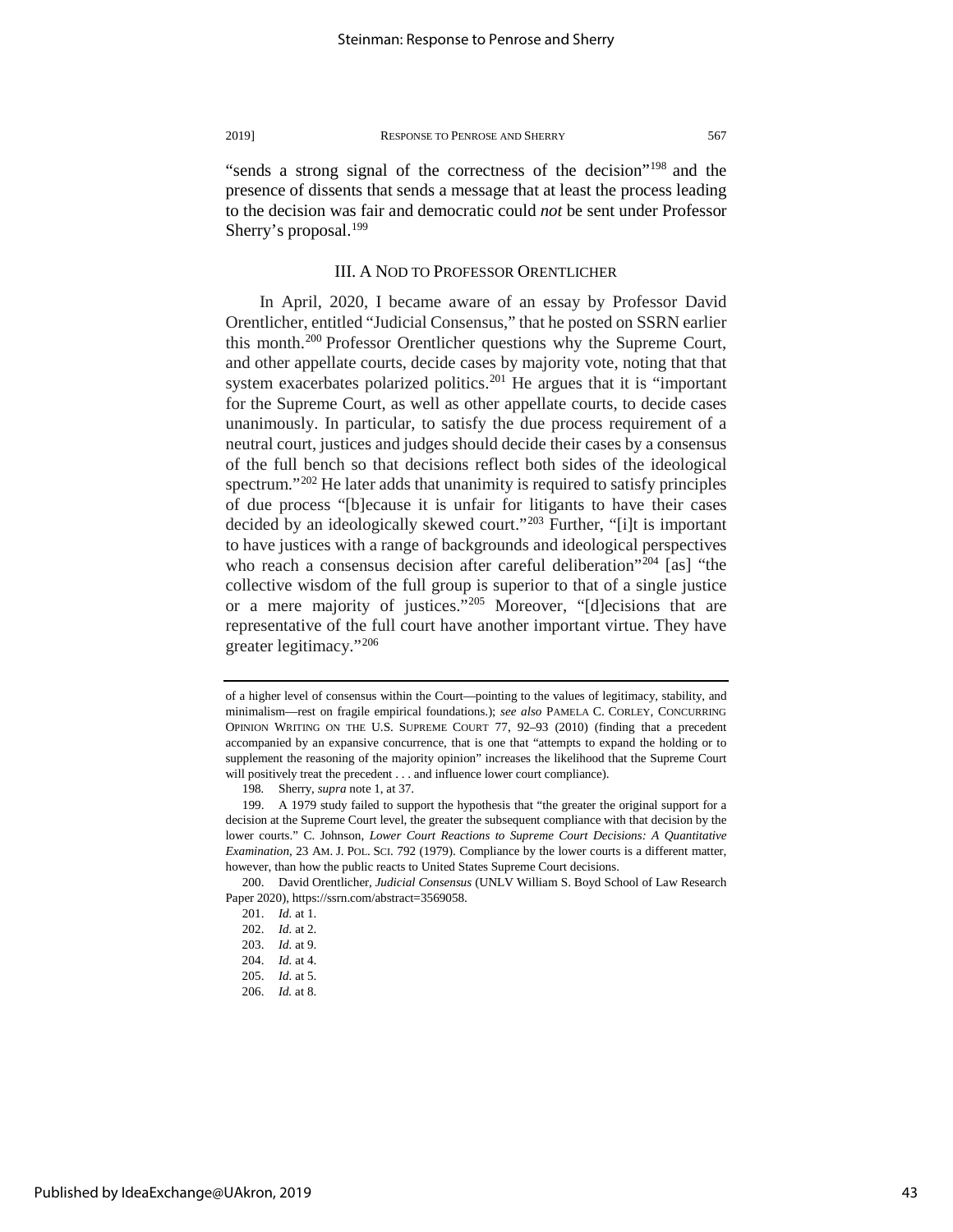Many of these arguments are appealing, although the Supreme Court never has held that it violates due process for litigants to have their cases decided by an ideologically skewed court. If that were the law, it might well invalidate a great many decisions, depending upon the circumstances in which courts would find that the deciding court was "ideologically skewed"! Professor Orentlicher's argument for legitimacy when decisions are unanimous is much stronger than an argument for legitimacy when Justices disagree with a holding but their views are forcibly withheld from the public (or shunted off to a separate publication) and when nothing requires their views to be taken into account by a majority. The latter would be the situation under Professor Penrose's and Professor Sherry's proposals.

As I read this portion of Professor Orentlicher's essay, I wondered how in the world unanimity would be attained. Professor Orentlicher replied to what he must have known many people would wonder. Despite the fact that he recognizes that "justices [now] dissent in about 60 percent of rulings"[207](#page-44-0)—and that doesn't even count concurrences, in which the reasoning differs from that undergirding the primary opinion—Professor Orentlicher opines:

[W]e need not worry about a requirement of unanimity. First, justices are carefully screened before nomination for their training, experience, and perspectives, and the vetting process excludes candidates with views that are too extreme and not adequately based on an understanding of the U.S. legal system. In addition, principles of game theory provide reassurance that each justice would choose cooperation over conflict.... [W]hen people must work with a group of peers on a frequent basis to decide matters, they realize that they are better off developing collegial rather than oppositional relationships.<sup>[208](#page-44-1)</sup>

He adds that:

Cooperation is also more likely in relationships with an indefinite time horizon, as with justices who have lifetime appointments . . . . Finally, cooperation is more common among individuals who come to their relationship with equal status and authority. That is true about Supreme Court justices, except perhaps with chief justices.<sup>[209](#page-44-2)</sup>

<span id="page-44-0"></span>I don't know a lot about game theory. But my experience is not consistent with Professor Orentlicher's reassurances. For example, at least in recent years, I do not think it has been true that "justices [have been]

<sup>207.</sup> *Id.* at 13.

<sup>208.</sup> *Id.* at 8.

<span id="page-44-2"></span><span id="page-44-1"></span><sup>209.</sup> *Id.* at 25–26.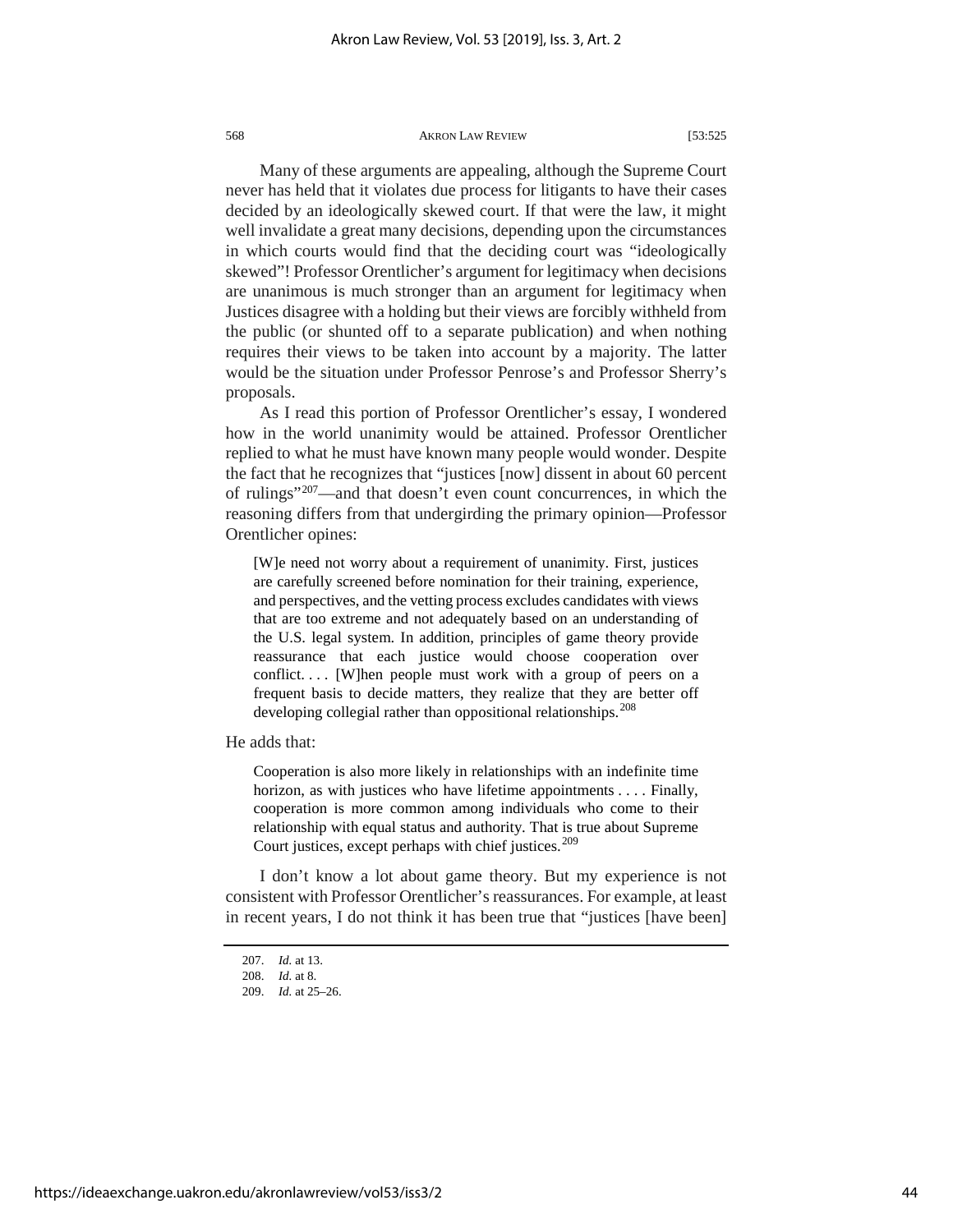carefully screened before nomination for their training, experience, and perspectives, and [that] the vetting process [has] exclude[d] candidates with views that are too extreme and not adequately based on an understanding of the U.S. legal system."[210](#page-45-0) We have seen candidates carefully vetted only by highly politicized groups that hold views that many informed Americans would consider extreme and that have pushed candidates with extreme views. We have seen Presidents nominate such individuals and we have seen the minority party unable to block the appointments of such individuals. On lower courts we have seen the appointment of candidates who have been rated "unqualified" by the American Bar Association. Moreover, while my lack of knowledge of game theory prevents me from appraising how accurately it predicts that judicial candidates will strive to develop collegial, rather than oppositional, relationships as a general matter, the numbers of concurring and dissenting opinions over the last 80 years suggest that the theory has not been borne out in Supreme Court consensus. Moreover, the nasty and disrespectful judicial opinions of certain judges and Justices, including Justice Scalia, strongly suggest that game theory is inadequate to predict or guarantee how judges or Justices will behave in this regard. Nonetheless, I acknowledge that neither the vetting process nor the judicial decision-making process have occurred in a context in which Supreme Court judicial decisions and opinions have had to be reached unanimously or not at all. We therefore cannot know what the consequences for judicial appointments or for judicial decision making would be in a world in which unanimity would be required for a judicial decision to be reached or a judicial opinion to be announced.

Professor Orentlicher also contends that the potential for gridlock will be small, partly because of the degree of congruence of viewpoints among the Justices, in part because of the Justices' obligation to decide critical legal questions, and in part because the self-interest of the Justices would push them to find ways to resolve their differences so they could resolve cases.[211](#page-45-1) "[D]ecision-makers adjust their behavior to their decision-making rules.["212](#page-45-2) I suspect that I do not see as much congruence of viewpoints among the Justices as Professor Orentlicher does.[213](#page-45-3) And it would remain to be seen whether and when the Justices' obligation to

<sup>210.</sup> *Id.* at 8.

<sup>211.</sup> *See id.* at 21.

<sup>212.</sup> *Id.* at 22.

<span id="page-45-3"></span><span id="page-45-2"></span><span id="page-45-1"></span><span id="page-45-0"></span><sup>213.</sup> He concludes that, "Functionally under a requirement of unanimity, a Court of nine will generally have only two true veto players, though the identities of those players will vary somewhat from case to case." *Id.* at 21.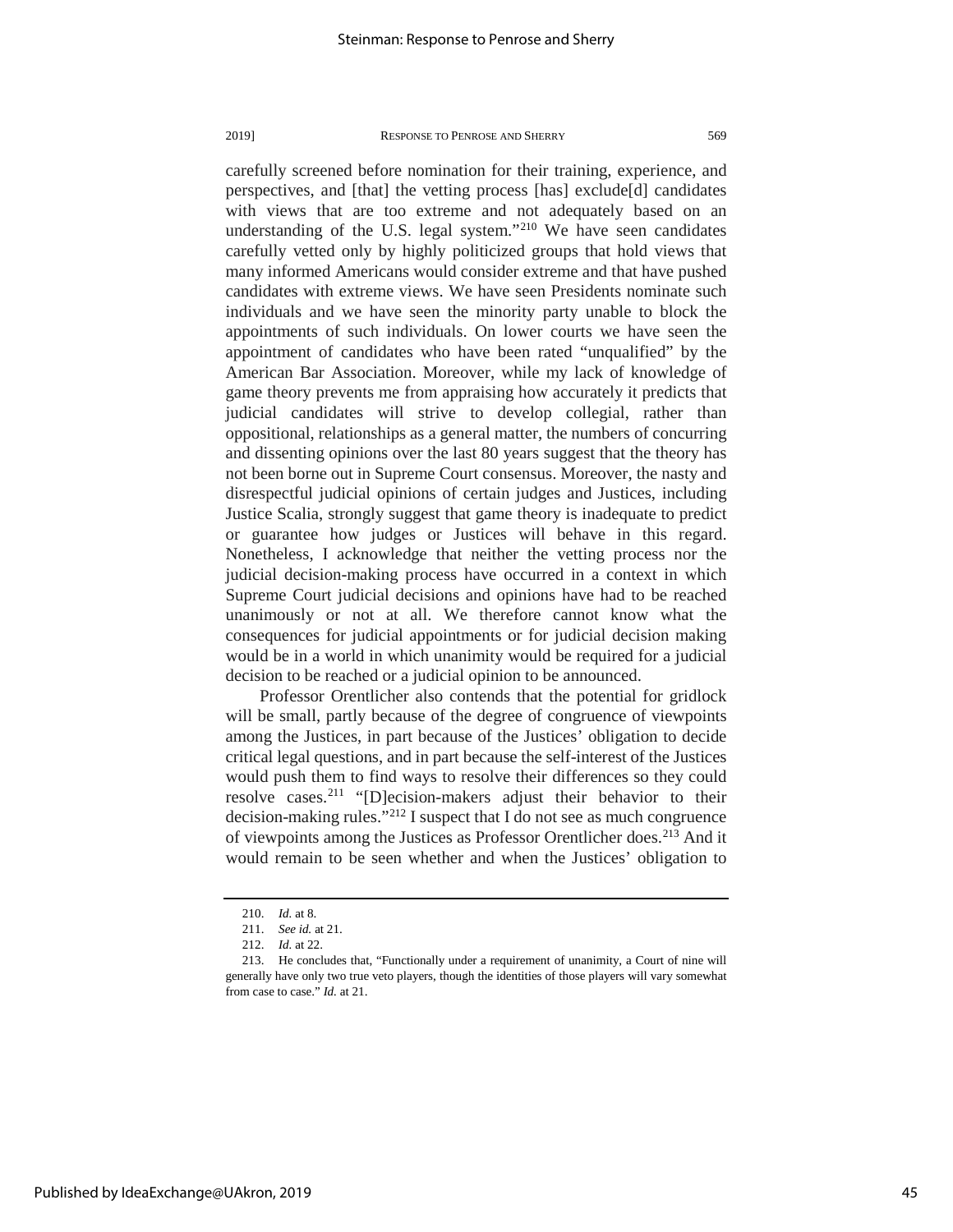decide critical legal questions and the Justices' self-interest in fact would lead them to find ways to resolve their differences so they could resolve cases. If those compromises occurred infrequently enough, the Justices might throw up their hands and choose (or lobby for) a different system, whether that different system would be a reversion to our current system or something else. I suspect that the very ability to change the system (or to seek to change the system) would likely lead to a less successful transition than if the Justices understood that they were stuck with the need to reach unanimous decisions or make no decision at all. Before getting to that point, however, Justices would have to decide in which cases they could live with compromise and in which they would rather not decide (and leave the lower court's decision standing) than compromise. That decision presumably would be affected by how intolerable a circuit split would be, when such a split was an important factor in the grant of certiorari, and whether it was more critical to provide an answer to the question posed by a case than to provide the or a "right" answer. I am sure that other factors also would prove to be influential in whether the Court would reach a compromise that culminated in a unanimous decision.

Finally, Professor Orentlicher asks: "If the justices had to find middle ground, would the Supreme Court change from a leader of social change into a follower of social change that is championed by the president or Congress?"[214](#page-46-0) After volunteering reasons why it might be a good thing for the Supreme Court to become such a follower, Professor Orentlicher opines that "even if major change is important, the Supreme Court's history demonstrates that Justices and judges from different sides of the ideological spectrum can come together to issue path breaking decisions. In fact, many of the Court's landmark decisions enjoyed broad support among the Justices.["215](#page-46-1) "In short, requiring consensus probably would not have a significant effect on the likelihood that the Court would champion social reform. However, it would provide a fairer process for litigants, promote a more deliberative and sounder decision-making process, and greatly reduce the political maneuvering that has made for a drawn-out and highly partisan judicial[-] selection process."[216](#page-46-2) I subscribe to the goals stated in that last sentence, but whether a demand for unanimous decisions would bring them about remains an open question, as do the questions whether the change to a Court that had to decide unanimously if at all would change the Supreme Court from a leader of social change

<sup>214.</sup> *Id.* at 27.

<span id="page-46-0"></span><sup>215.</sup> *Id.*

<span id="page-46-2"></span><span id="page-46-1"></span><sup>216.</sup> *Id.* at 31.